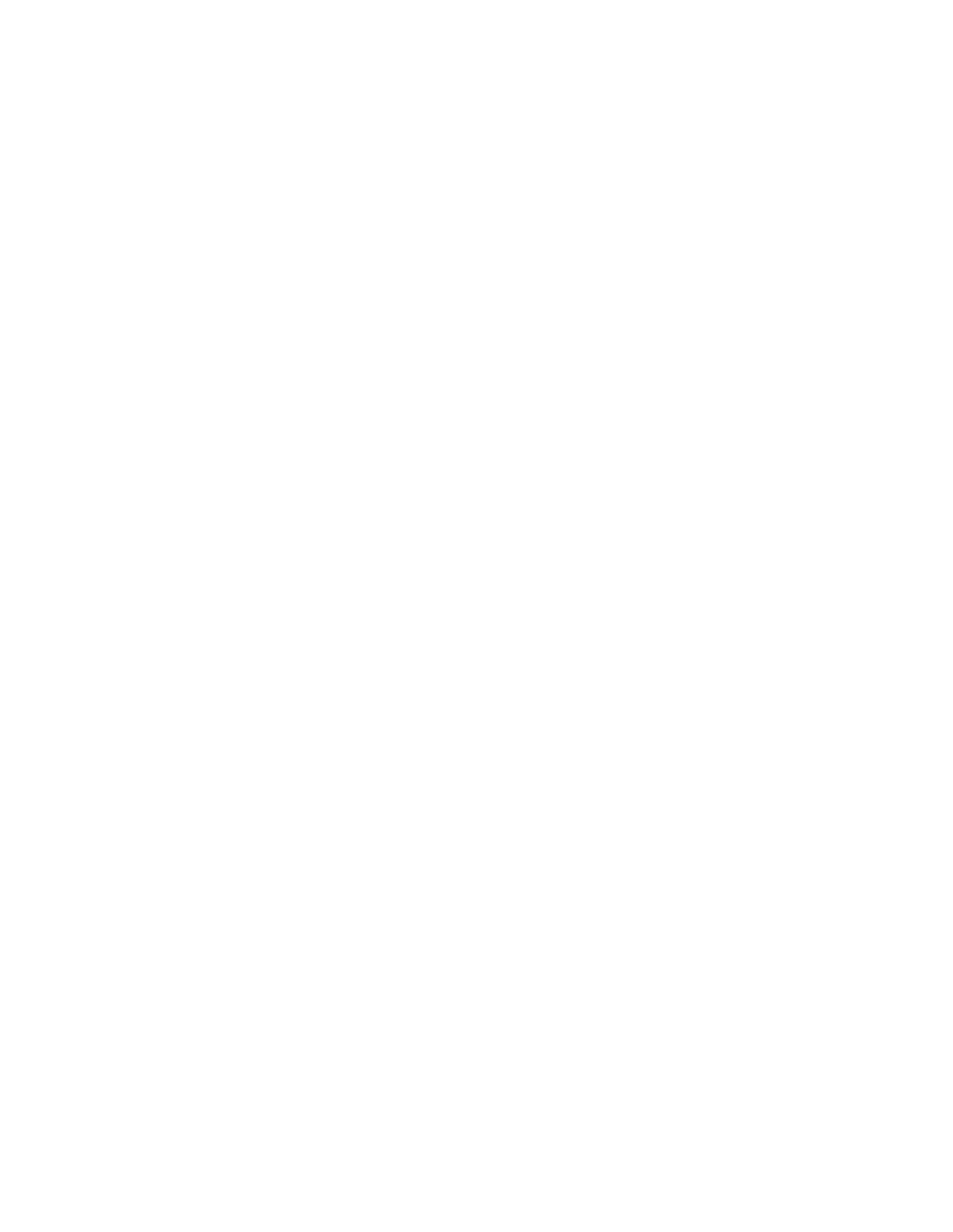# **ARIZONA DEPARTMENT OF TRANSPORTATION MULTIMODAL PLANNING DIVISION OFFICE MEMO**

# TO: PRIORITY PLANNING ADVISORY COMMITTEE MEMBERS

DALLAS HAMMIT KRISTINE WARD STEVE BOSCHEN BRENT CAIN CLEMENC LIGOCKI TIM LANE BARRY CROCKETT TIM TAIT (NON-VOTING) DON KRIZ

FROM: Chariman Gregory Byres

SUBJECT: PRIORITY PLANNING ADVISORY COMMITTEE MEETING (PPAC)

Pursuant to the A.R.S. 28-6951(B), the ADOT Director has appointed the members of the Priority Planning Advisory Committee (PPAC) to develop the Five Year Transportation Facilities Construction Program. This meeting is scheduled, pursuant to 28-6951(C4), to review the Program and make changes and schedule new projects into the adopted Five Year Transportation Facilities Construction Program.

Pursuant to Title VI of the Civil Rights Act of 1964, and the Americans with Disabilities Act (ADA), ADOT does not discriminate on the basis of race, color, national origin, age, sex or disability. Persons who require a reasonable accommodation based on language or disability should contact ADOT's Civil Rights Office at 602.712.8946 or at civilrightsoffice@azdot.gov. Requests should be made as early as possible to ensure the State has an opportunity to address the accommodation.

The meeting of the Arizona Department of Transportation, Priority Planning Advisory Committee (PPAC) will be held on Wednesday April 29, 2020 at 10:00AM. This will be a teleconference meeting. To join the meeting by computer please type hpps://meet.google.com/hou-rjxo-fvc or please call into the meeting by dialing +1 636-789-8178 PIN: 896 920 047#.

| 1. Call to Order                                     | Chairman                               |
|------------------------------------------------------|----------------------------------------|
| 2. Roll Call                                         | Information Only                       |
| 3. Title VI the Civil Rights Act of 1964, as Amended | Information Only                       |
| 4. Call to Audience                                  | Information Only                       |
| 5. Approval of the Minutes on 04/1/2020              | Discussion and Possible Action Page 53 |
| 6. Program Monitoring Report                         | Information & Discussion               |

#### **AGENDA:**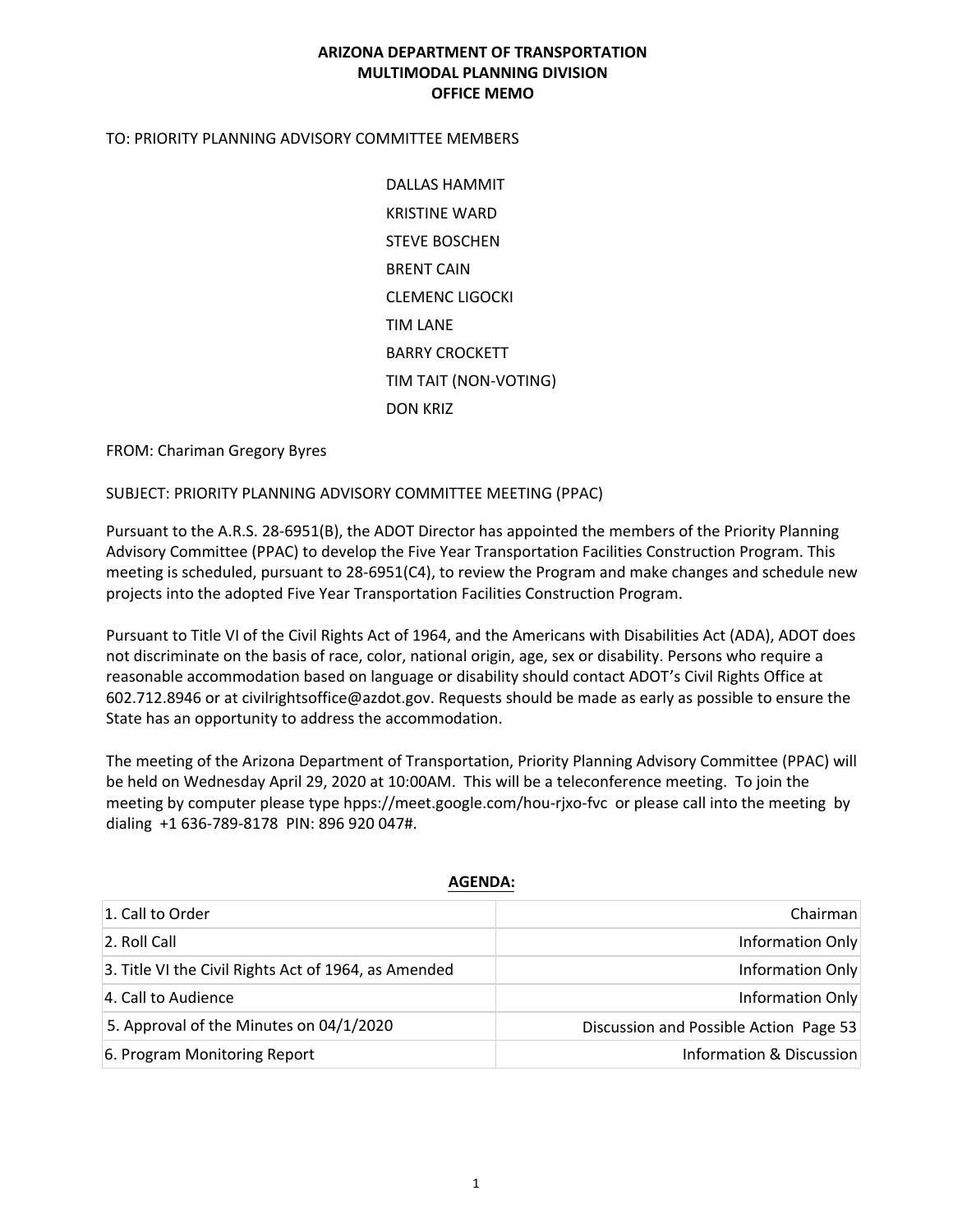# **7. PPAC - PROJECT MODIFICATIONS - DISCUSSION AND POSSIBLE ACTION**

| 7-1 | Route & MP:                | SR 347 @ MP 188.0                       |
|-----|----------------------------|-----------------------------------------|
|     | <b>Project Name:</b>       | SR 347 & OLD MARICOPA ROAD INTERSECTION |
|     | Type of Work:              | <b>INTERSECTION IMPROVEMENTS</b>        |
|     | County:                    | Maricopa                                |
|     | District:                  | Central                                 |
|     | Schedule:                  | FY 2020                                 |
|     | Project:                   | F020801C, TIP#: 100330                  |
|     | <b>Project Manager:</b>    | <b>Bharat Kandel</b>                    |
|     | <b>Program Amount:</b>     | \$350,000                               |
|     | <b>New Program Amount:</b> | \$1,232,000                             |
|     | <b>Requested Action:</b>   | Increase Budget                         |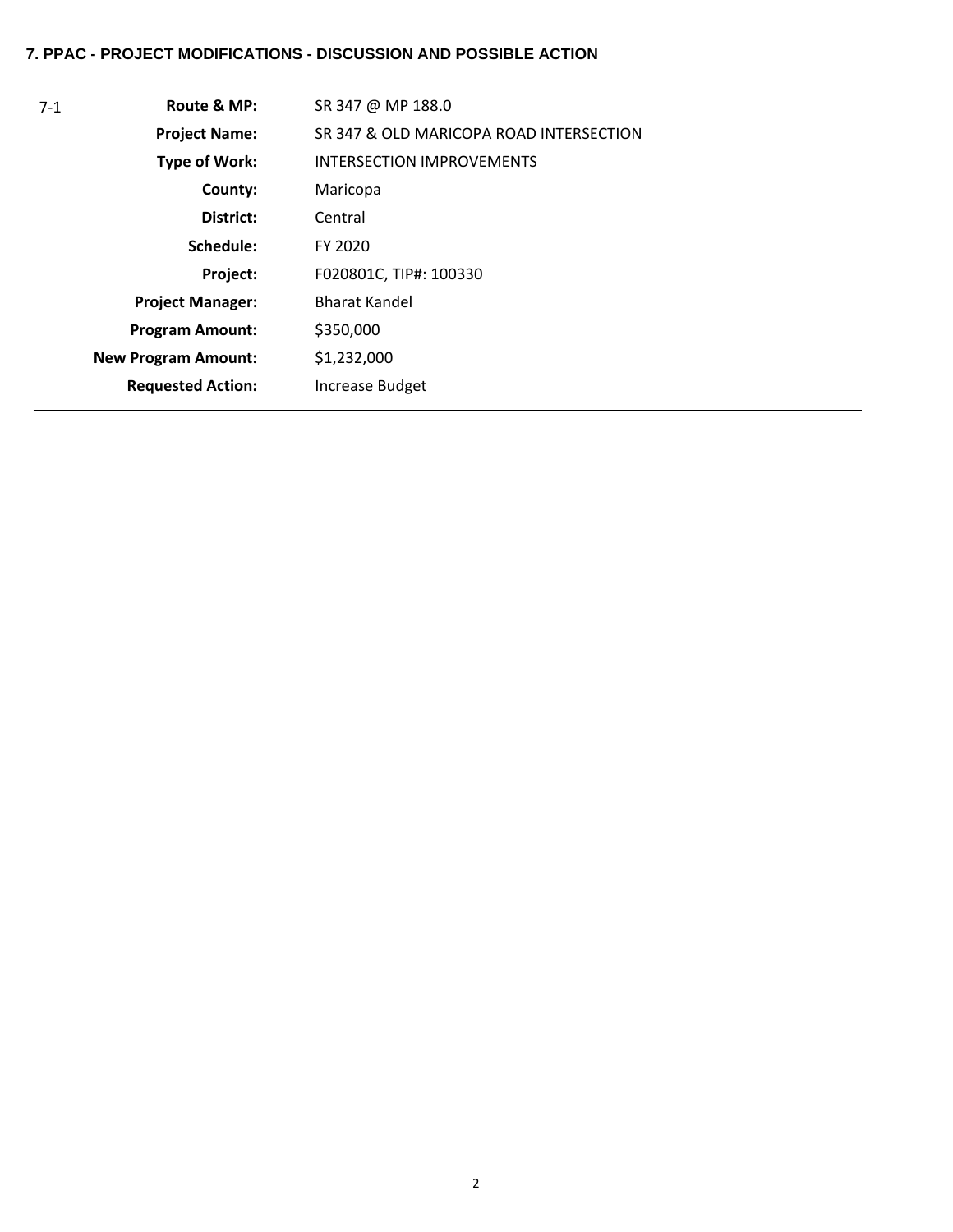| PRB Item #:              | <b>ARIZONA DEPARTMENT OF TRANSPORTATION</b><br>Project Review Board (PRB) Request Form - Version 4.0 |                                                         |                                                            |                |                                                   |                                     | ADOT                                    |
|--------------------------|------------------------------------------------------------------------------------------------------|---------------------------------------------------------|------------------------------------------------------------|----------------|---------------------------------------------------|-------------------------------------|-----------------------------------------|
| 12                       |                                                                                                      | 1. PRB Meeting Date: 4/21/2020<br>2. Teleconference: No |                                                            |                |                                                   |                                     |                                         |
|                          | 3. Form Date / 5. Form By:                                                                           |                                                         | 4. Project Manager / Presenter:                            |                |                                                   |                                     |                                         |
| 4/22/2020                |                                                                                                      |                                                         | @<br><b>Bharat Kandel</b>                                  | (602) 712-8736 |                                                   |                                     |                                         |
| <b>Bharat Kandel</b>     |                                                                                                      |                                                         | 205 S 17th Ave, , EM01 - 4983 STATEWIDE PROJECT MANAGEMENT |                |                                                   |                                     |                                         |
| 6. Project Name:         |                                                                                                      |                                                         |                                                            |                | 7. Type of Work:                                  |                                     |                                         |
|                          | SR 347 & OLD MARICOPA ROAD INTERSECTION                                                              |                                                         |                                                            |                | <b>INTERSECTION IMPROVEMENTS</b>                  |                                     |                                         |
| 8. CPSID:                | 9. District:                                                                                         | <b>10. Route:</b>                                       | 11. County:                                                | 12. Beg MP:    | 13. TRACS #:                                      | 14. Len (Mi.):                      | 15. Fed Id #:                           |
| <b>UI10</b>              | Central                                                                                              | 347                                                     | Maricopa                                                   | 188.0          | F020801C ?                                        | 0.0                                 | HSIP-347-A(212)T                        |
| 16. Program Budget:      |                                                                                                      | \$350                                                   |                                                            |                |                                                   | 17. Program Item #:                 | 100330                                  |
|                          | 18. Current Approved Program Budget:                                                                 |                                                         | 18a. (+/-) Program Budget Request:                         |                |                                                   |                                     | 18b Total Program Budget After Request: |
|                          | \$350                                                                                                |                                                         | \$882                                                      |                |                                                   |                                     | \$1,232                                 |
|                          |                                                                                                      | <b>CURRENTLY APPROVED:</b>                              |                                                            |                |                                                   | <b>CHANGE / REQUEST:</b>            |                                         |
| <b>19. BUDGET ITEMS:</b> |                                                                                                      |                                                         |                                                            |                | <b>19A. BUDGET ITEMS:</b>                         |                                     |                                         |
| Item # Amount            |                                                                                                      | <b>Description</b>                                      | <b>Comments</b>                                            | Item # Amount  |                                                   | <b>Description</b>                  | <b>Comments</b>                         |
| 100330                   | SR 347 AND OLD<br>\$350                                                                              | <b>MARICOPA ROAD</b>                                    |                                                            | 101548         | \$882                                             |                                     | <b>MAG Minor Freeway</b><br>Improvement |
|                          | <b>INTERSECTION</b>                                                                                  |                                                         |                                                            |                |                                                   |                                     |                                         |
|                          |                                                                                                      |                                                         |                                                            |                |                                                   |                                     |                                         |
|                          | <b>CURRENT SCHEDULE:</b>                                                                             |                                                         |                                                            |                |                                                   | <b>CHANGE REQUEST\NEW SCHEDULE:</b> |                                         |
|                          | 21. CURRENT FISCAL YEAR:                                                                             | 20                                                      |                                                            |                | 21A. REQUEST FISCAL YEAR:                         |                                     |                                         |
|                          | 22. CURRENT BID READY:                                                                               | 6/5/2020                                                |                                                            |                | 22A. REQUEST BID READY:<br>23A. REQUEST ADV DATE: |                                     |                                         |
| 20. JPA #'s:             | 23. CURRENT ADV DATE:                                                                                | SIGNED:                                                 | <b>NO</b><br>ADV:<br><b>NO</b>                             |                |                                                   |                                     |                                         |
| <b>CHANGE IN:</b>        | 24a: PROJECT NAME:                                                                                   | <b>NO</b>                                               | 24b. TYPE OF WORK: NO                                      |                | 24c. SCOPE: NO                                    | 24d. CURRENT STAGE:                 | <b>STAGE III</b>                        |
|                          | 24e. ENVIRONMENTAL CLEARANCE:                                                                        |                                                         | <b>NO</b>                                                  |                |                                                   | 24f. MATERIALS MEMO COMP:           | <b>NO</b>                               |
|                          |                                                                                                      | 24g. U&RR CLEARANCE:                                    | <b>NO</b>                                                  |                |                                                   | 24h. C&S CLEARANCE:                 | <b>NO</b>                               |
|                          |                                                                                                      | 24i. R/W CLEARANCE:                                     | <b>YES</b>                                                 |                |                                                   | 24j. CUSTOMIZED SCHEDULE:           | <b>YES</b>                              |

#### Increase Budget

#### **26. JUSTIFICATION OF REQUEST**

This request is for construction cost associated with the addition of following Scope:

1. A left turn from Southbound Old Maricopa Road to Eastbound (EB) SR-347 without stopping traffic flow along EB SR-347 and to allow for acceleration and deceleration for left turn vehicles to merge.

2. An acceleration lane on SR-347 to receive the Southbound right turns from Old Maricopa Road, effectively clearing the queue of vehicles that can extend to the Gila River Indian Community Fire Department Station 429, located less than one mile north of the intersection.

ICAP is included in the request.

Approved by MAG Regional Council on 01-29-2020.

# **27. CONCERNS OF REQUEST**

# **28. OTHER ALTERNATIVES CONSIDERED**

CHANGE IN BUDGET

### REQUESTED ACTIONS: APPROVED / RECOMMENDED ACTIONS:

REQUEST APPROVED SUBJECT TO PPAC APPROVAL - 4/29/2020

# **PRB APPROVED**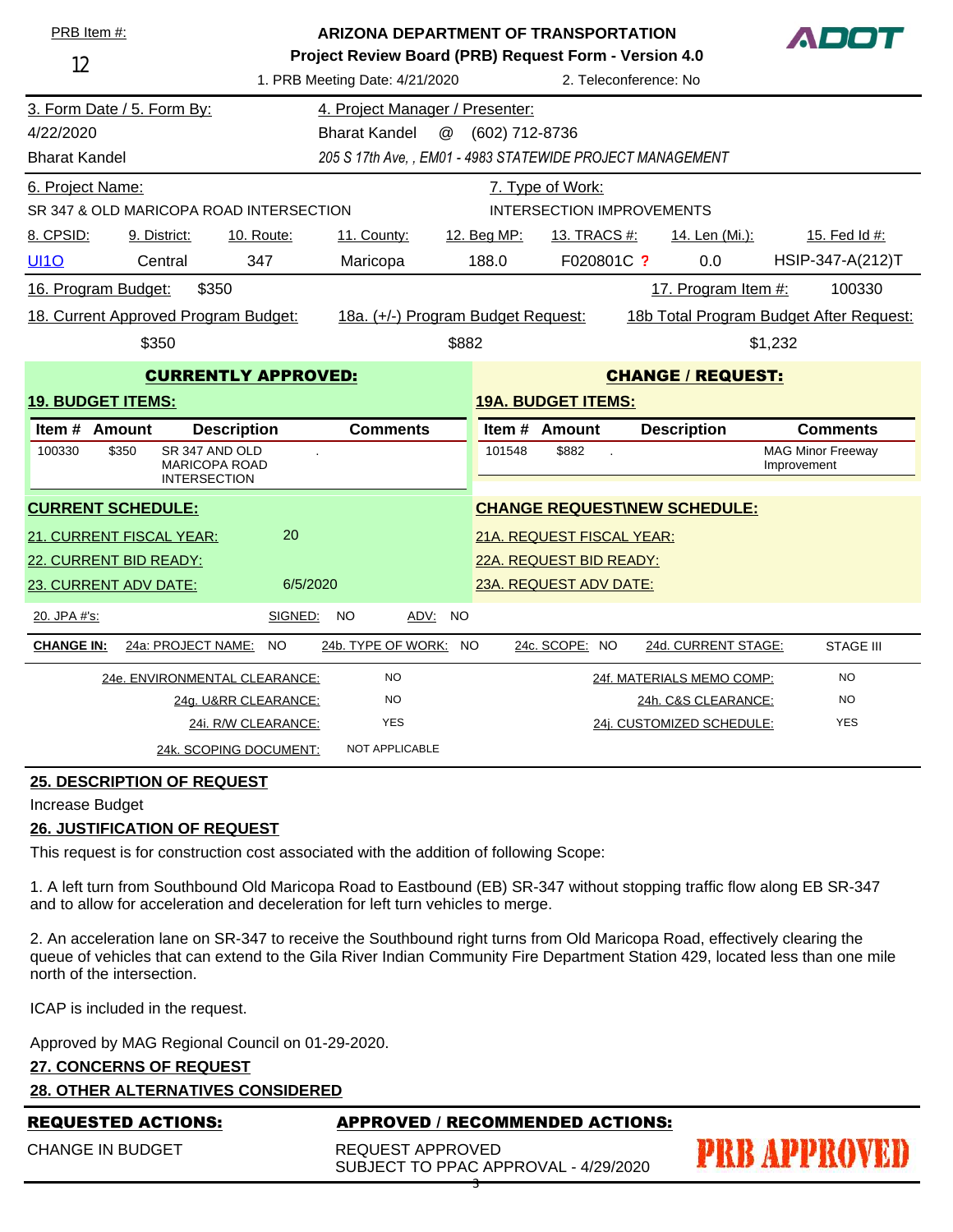# **7. PPAC - PROJECT MODIFICATIONS - DISCUSSION AND POSSIBLE ACTION**

| $7-2$ | Route & MP:                | SR 95 @ MP 249.0                        |
|-------|----------------------------|-----------------------------------------|
|       | <b>Project Name:</b>       | 7TH STRFFT - AVIATION WAY               |
|       | Type of Work:              | RAISED MEDIAN & PEDESTRIAN IMPROVEMENTS |
|       | County:                    | Mohave                                  |
|       | District:                  | <b>Northwest</b>                        |
|       | Schedule:                  | FY 2020                                 |
|       | Project:                   | F020901C, TIP#: 100323                  |
|       | <b>Project Manager:</b>    | Craig Regulski                          |
|       | <b>Program Amount:</b>     | \$696,000                               |
|       | <b>New Program Amount:</b> | \$871,000                               |
|       | <b>Requested Action:</b>   | <b>Increase Construction Budget</b>     |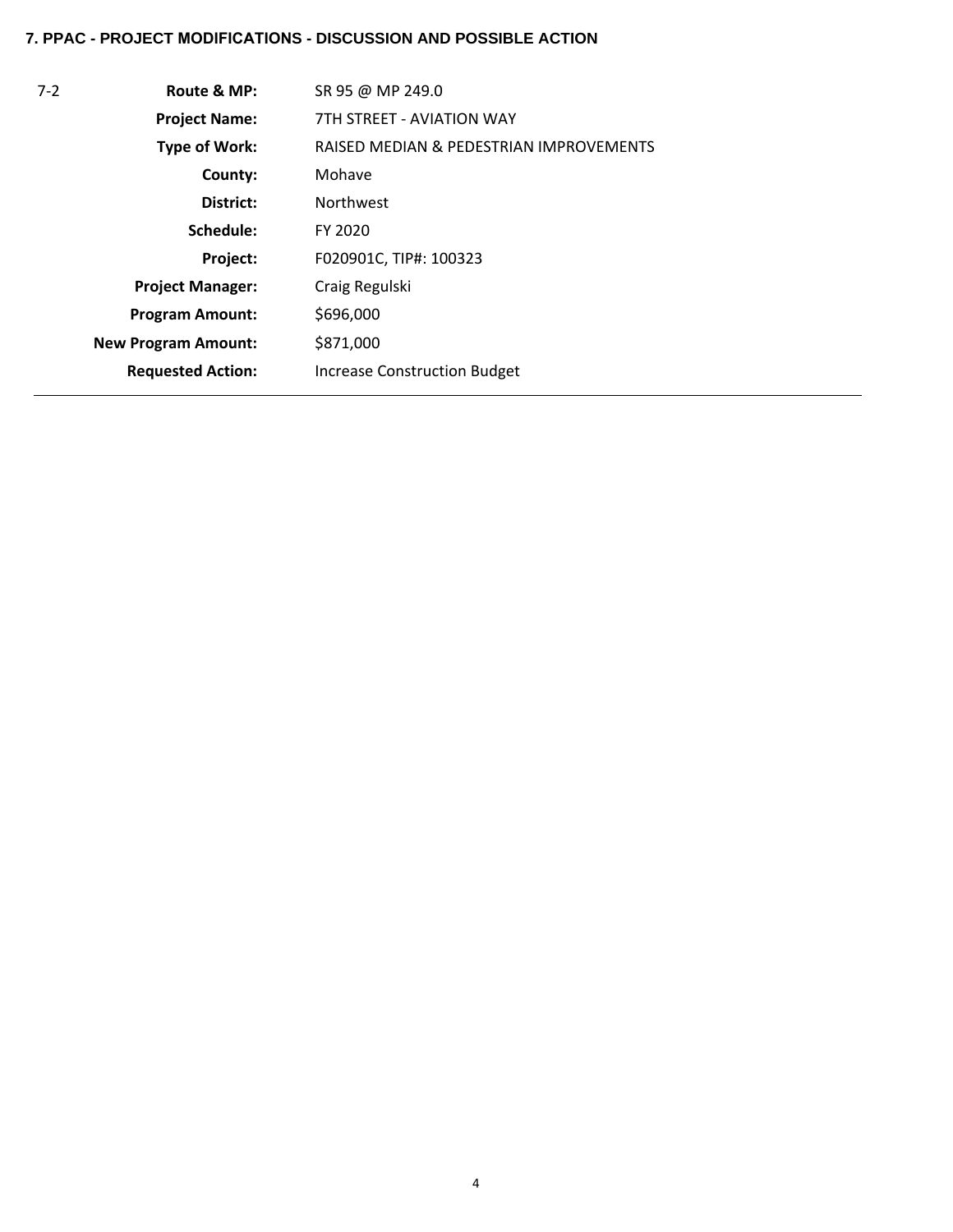| PRB Item #:              |                            |                                      | <b>ARIZONA DEPARTMENT OF TRANSPORTATION</b>           |       |                |                           |                       |                                         |       | ADDI            |
|--------------------------|----------------------------|--------------------------------------|-------------------------------------------------------|-------|----------------|---------------------------|-----------------------|-----------------------------------------|-------|-----------------|
| 05                       |                            |                                      | Project Review Board (PRB) Request Form - Version 4.0 |       |                |                           |                       |                                         |       |                 |
|                          |                            |                                      | 1. PRB Meeting Date: 4/7/2020                         |       |                |                           | 2. Teleconference: No |                                         |       |                 |
|                          | 3. Form Date / 5. Form By: |                                      | 4. Project Manager / Presenter:                       |       |                |                           |                       |                                         |       |                 |
| 4/13/2020                |                            |                                      | Craig Regulski<br>$^\copyright$                       |       | (602) 769-5585 |                           |                       |                                         |       |                 |
| Craig Regulski           |                            |                                      | 2501 W Georgia Ave, , E748 - 4983 PROJECT MANAGEMENT  |       |                |                           |                       |                                         |       |                 |
| 6. Project Name:         |                            |                                      |                                                       |       |                | 7. Type of Work:          |                       |                                         |       |                 |
|                          | 7TH STREET - AVIATION WAY  |                                      |                                                       |       |                |                           |                       | RAISED MEDIAN & PEDESTRIAN IMPROVEMENTS |       |                 |
| 8. CPSID:                | 9. District:               | <b>10. Route:</b>                    | 11. County:                                           |       | 12. Beg MP:    | 13. TRACS #:              |                       | <u>14. Len (Mi.):</u>                   |       | 15. Fed Id #:   |
| <b>TU10</b>              | <b>Northwest</b>           | 95                                   | Mohave                                                |       | 249.0          | F020901C ?                |                       | 1.0                                     |       | HSIP095-D(218)T |
| 16. Program Budget:      |                            | \$696                                |                                                       |       |                |                           |                       | 17. Program Item #:                     |       | 100323          |
|                          |                            | 18. Current Approved Program Budget: | 18a. (+/-) Program Budget Request:                    |       |                |                           |                       | 18b Total Program Budget After Request: |       |                 |
|                          | \$696                      |                                      |                                                       | \$175 |                |                           |                       |                                         | \$871 |                 |
|                          |                            | <b>CURRENTLY APPROVED:</b>           |                                                       |       |                |                           |                       | <b>CHANGE / REQUEST:</b>                |       |                 |
| <b>19. BUDGET ITEMS:</b> |                            |                                      |                                                       |       |                | <b>19A. BUDGET ITEMS:</b> |                       |                                         |       |                 |
| Item # Amount            |                            | <b>Description</b>                   | <b>Comments</b>                                       |       |                | Item # Amount             |                       | <b>Description</b>                      |       | <b>Comments</b> |
| 100323                   | \$696<br><b>WAY</b>        | 7th STREET - AVIATION                | <b>HIGHWAY SAFETY</b><br><b>IMPROVEMENT</b>           |       | 70120          | \$175                     | <b>MODERNIZATION</b>  |                                         |       |                 |
|                          |                            |                                      | <b>PROGRAM</b>                                        |       |                |                           |                       |                                         |       |                 |
|                          | <b>CURRENT SCHEDULE:</b>   |                                      |                                                       |       |                |                           |                       | <b>CHANGE REQUEST\NEW SCHEDULE:</b>     |       |                 |
|                          | 21. CURRENT FISCAL YEAR:   | 20                                   |                                                       |       |                | 21A. REQUEST FISCAL YEAR: |                       |                                         |       |                 |
|                          | 22. CURRENT BID READY:     |                                      | 5/4/2020                                              |       |                | 22A. REQUEST BID READY:   |                       |                                         |       |                 |
|                          | 23. CURRENT ADV DATE:      |                                      | 5/22/2020                                             |       |                | 23A. REQUEST ADV DATE:    |                       |                                         |       |                 |
| 20. JPA #'s:             |                            | SIGNED:                              | <b>NO</b><br>ADV: NO                                  |       |                |                           |                       |                                         |       |                 |
| <b>CHANGE IN:</b>        |                            | 24a: PROJECT NAME:<br><b>NO</b>      | 24b. TYPE OF WORK: NO                                 |       |                | 24c. SCOPE: NO            |                       | 24d. CURRENT STAGE:                     |       | <b>STAGE IV</b> |
|                          |                            | 24e. ENVIRONMENTAL CLEARANCE:        | <b>YES</b>                                            |       |                |                           |                       | 24f. MATERIALS MEMO COMP:               |       | <b>YES</b>      |
|                          |                            | 24g. U&RR CLEARANCE:                 | <b>YES</b>                                            |       |                |                           |                       | 24h. C&S CLEARANCE:                     |       | <b>YES</b>      |
|                          |                            | 24i. R/W CLEARANCE:                  | <b>YES</b>                                            |       |                |                           |                       | 24j. CUSTOMIZED SCHEDULE:               |       | <b>YES</b>      |
|                          |                            | 24k. SCOPING DOCUMENT:               | <b>YES</b>                                            |       |                |                           |                       |                                         |       |                 |

Increase Construction Budget

# **26. JUSTIFICATION OF REQUEST**

The original estimate used for project programming did not account for a 1` wide median curb, application of fog coat and blotter, restriping of the roadway, and ADA ramp reconstruction. The amount requested is based on the post Stage IV estimate prepared by Contracts and Specifications. ICAP is included in this request.

| <b>REQUESTED ACTIONS:</b><br><b>APPROVED / RECOMMENDED ACTIONS:</b> |  |  |  |  |  |  |
|---------------------------------------------------------------------|--|--|--|--|--|--|
| <b>28. OTHER ALTERNATIVES CONSIDERED</b>                            |  |  |  |  |  |  |
| <b>27. CONCERNS OF REQUEST</b>                                      |  |  |  |  |  |  |

CHANGE IN BUDGET

REQUEST APPROVED SUBJECT TO PPAC APPROVAL - 4/29/2020

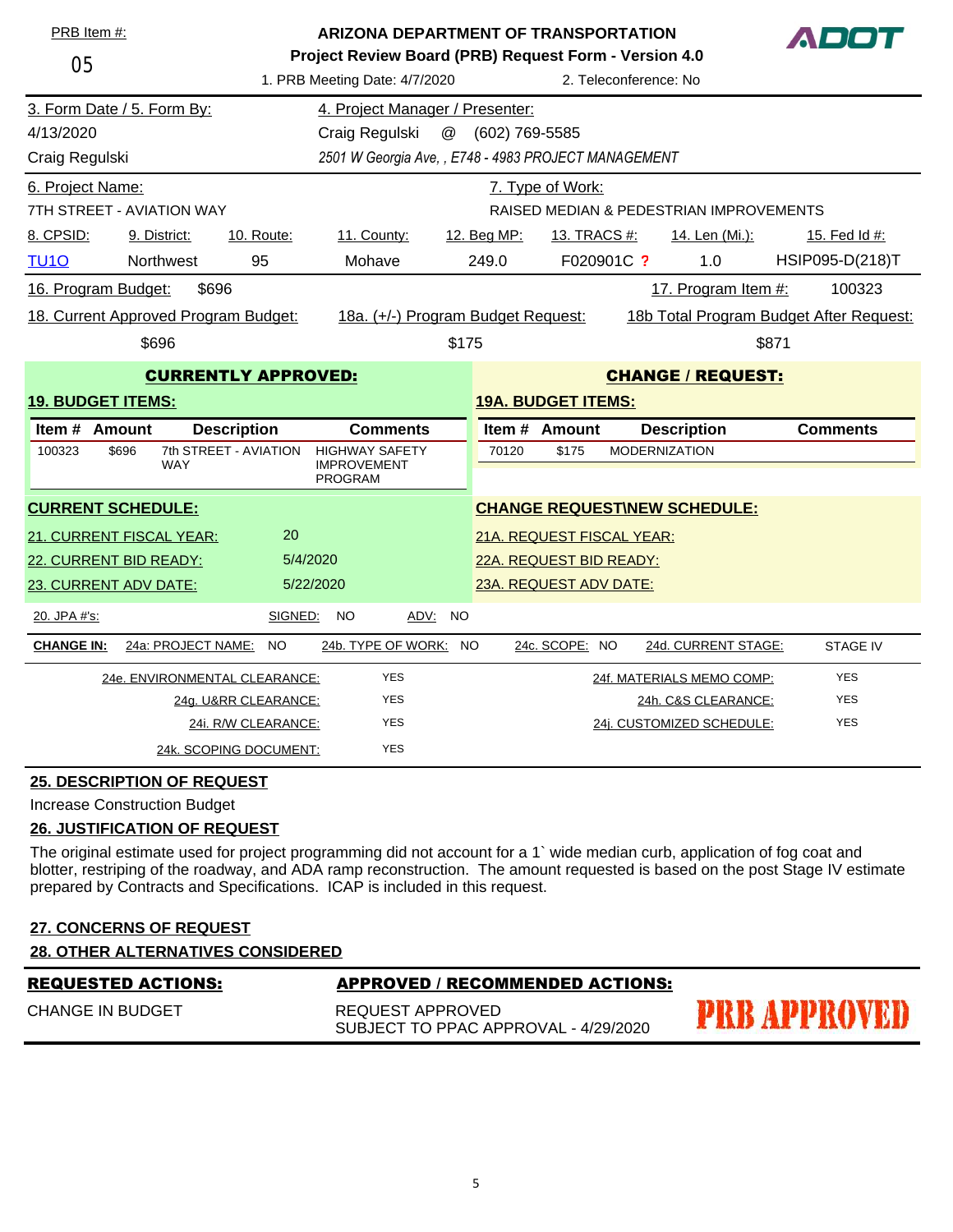# **7. PPAC - PROJECT MODIFICATIONS - DISCUSSION AND POSSIBLE ACTION**

| $7-3$ | Route & MP:                | US 93 @ MP 48.0                      |
|-------|----------------------------|--------------------------------------|
|       | <b>Project Name:</b>       | WINDY POINT ROAD - MINERAL PARK ROAD |
|       | <b>Type of Work:</b>       | SHOULDER WIDENING                    |
|       | County:                    | Mohave                               |
|       | District:                  | <b>Northwest</b>                     |
|       | Schedule:                  | FY 2020                              |
|       | Project:                   | H865901C, TIP#: 12817                |
|       | <b>Project Manager:</b>    | Craig Regulski                       |
|       | <b>Program Amount:</b>     | \$7,500,000                          |
|       | <b>New Program Amount:</b> | \$9,500,000                          |
|       | <b>Requested Action:</b>   | Increase budget                      |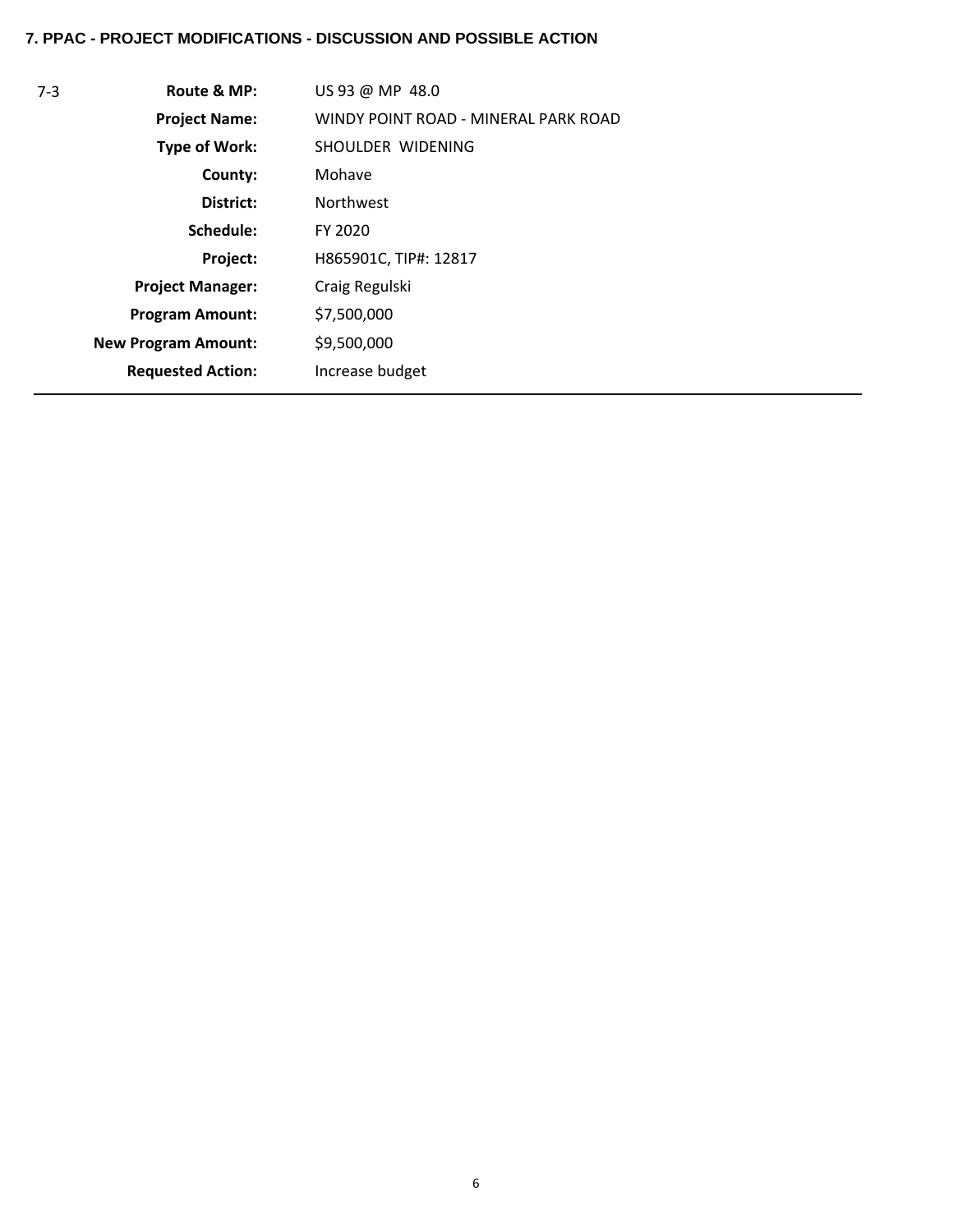| PRB Item #:              |               |                            |                                      |                                                               | <b>ARIZONA DEPARTMENT OF TRANSPORTATION</b>           |         |                |                           |                                         |         |                 |
|--------------------------|---------------|----------------------------|--------------------------------------|---------------------------------------------------------------|-------------------------------------------------------|---------|----------------|---------------------------|-----------------------------------------|---------|-----------------|
| 01                       |               |                            |                                      |                                                               | Project Review Board (PRB) Request Form - Version 4.0 |         |                |                           |                                         |         |                 |
|                          |               |                            |                                      |                                                               | 1. PRB Meeting Date: 4/21/2020                        |         |                | 2. Teleconference: No     |                                         |         |                 |
|                          |               | 3. Form Date / 5. Form By: |                                      |                                                               | 4. Project Manager / Presenter:                       |         |                |                           |                                         |         |                 |
| 4/22/2020                |               |                            |                                      | Craig Regulski                                                | @                                                     |         | (602) 769-5585 |                           |                                         |         |                 |
| Craig Regulski           |               |                            |                                      |                                                               | 2501 W Georgia Ave, , E748 - 4983 PROJECT MANAGEMENT  |         |                |                           |                                         |         |                 |
| 6. Project Name:         |               |                            |                                      |                                                               |                                                       |         |                | 7. Type of Work:          |                                         |         |                 |
|                          |               |                            | WINDY POINT ROAD - MINERAL PARK ROAD |                                                               |                                                       |         |                | SHOULDER WIDENING         |                                         |         |                 |
| 8. CPSID:                |               | 9. District:               | 10. Route:                           | 11. County:                                                   |                                                       |         | 12. Beg MP:    | 13. TRACS #:              | <u>14. Len (Mi.):</u>                   |         | 15. Fed Id #:   |
| ED <sub>1</sub> N        |               | Northwest                  | 93                                   | Mohave                                                        |                                                       |         | 48.0           | H865901C ?                | 10.5                                    |         | HSIP093-A(207)T |
| 16. Program Budget:      |               |                            | \$7,500                              |                                                               |                                                       |         |                |                           | 17. Program Item #:                     |         | 12817           |
|                          |               |                            | 18. Current Approved Program Budget: |                                                               | 18a. (+/-) Program Budget Request:                    |         |                |                           | 18b Total Program Budget After Request: |         |                 |
|                          |               | \$7,500                    |                                      |                                                               |                                                       | \$2,000 |                |                           |                                         | \$9,500 |                 |
|                          |               |                            | <b>CURRENTLY APPROVED:</b>           |                                                               |                                                       |         |                |                           | <b>CHANGE / REQUEST:</b>                |         |                 |
| <b>19. BUDGET ITEMS:</b> |               |                            |                                      |                                                               |                                                       |         |                | <b>19A. BUDGET ITEMS:</b> |                                         |         |                 |
|                          | Item # Amount |                            | <b>Description</b>                   |                                                               | <b>Comments</b>                                       |         |                | Item # Amount             | <b>Description</b>                      |         | <b>Comments</b> |
| 12817                    | \$7,500       | Park Rd                    | Windy Point Rd - Mineral             | <b>HIGHWAY SAFETY</b><br><b>IMPROVEMENT</b><br><b>PROGRAM</b> |                                                       |         | 70120          | \$2,000                   | <b>MODERNIZATION</b>                    |         |                 |
| <b>CURRENT SCHEDULE:</b> |               |                            |                                      |                                                               |                                                       |         |                |                           | <b>CHANGE REQUEST\NEW SCHEDULE:</b>     |         |                 |
|                          |               | 21. CURRENT FISCAL YEAR:   | 20                                   |                                                               |                                                       |         |                | 21A. REQUEST FISCAL YEAR: |                                         |         |                 |
| 22. CURRENT BID READY:   |               |                            |                                      | 5/8/2020                                                      |                                                       |         |                | 22A. REQUEST BID READY:   |                                         |         |                 |
| 23. CURRENT ADV DATE:    |               |                            |                                      | 5/22/2020                                                     |                                                       |         |                | 23A. REQUEST ADV DATE:    |                                         |         |                 |
| 20. JPA #'s:             |               |                            | SIGNED:                              | NO.                                                           | ADV: NO                                               |         |                |                           |                                         |         |                 |
| <b>CHANGE IN:</b>        |               | 24a: PROJECT NAME:         | <b>NO</b>                            |                                                               | 24b. TYPE OF WORK: NO                                 |         |                | 24c. SCOPE: NO            | 24d. CURRENT STAGE:                     |         | <b>STAGE IV</b> |
|                          |               |                            | 24e. ENVIRONMENTAL CLEARANCE:        |                                                               | <b>YES</b>                                            |         |                |                           | 24f. MATERIALS MEMO COMP:               |         | <b>YES</b>      |
|                          |               |                            | 24g. U&RR CLEARANCE:                 |                                                               | <b>YES</b>                                            |         |                |                           | 24h. C&S CLEARANCE:                     |         | <b>YES</b>      |
|                          |               |                            | 24i. R/W CLEARANCE:                  |                                                               | <b>YES</b>                                            |         |                |                           | 24j. CUSTOMIZED SCHEDULE:               |         | <b>YES</b>      |
|                          |               |                            | 24k. SCOPING DOCUMENT:               |                                                               | <b>YES</b>                                            |         |                |                           |                                         |         |                 |

Increase budget

# **26. JUSTIFICATION OF REQUEST**

Due to existing pavement conditions, a 6` wide 3.5" mill and replacement of AC pavement is required along a portion of the southbound travel lane to effectively tie in the new outside shoulder. Costs for this work along with other elements along southbound US93 including bridge barrier upgrades, guardrail replacement to MASH standards, and full depth repair of a depressed 100` long section were not accounted for in the original estimate used for project programming. The additional amount requested is based on the post Stage IV estimate. ICAP is included in this request.

# **27. CONCERNS OF REQUEST**

**28. OTHER ALTERNATIVES CONSIDERED**

| <b>REQUESTED ACTIONS:</b> |                                                          |                     |
|---------------------------|----------------------------------------------------------|---------------------|
| <b>CHANGE IN BUDGET</b>   | REQUEST APPROVED<br>SUBJECT TO PPAC APPROVAL - 4/29/2020 | <b>PRB APPROVED</b> |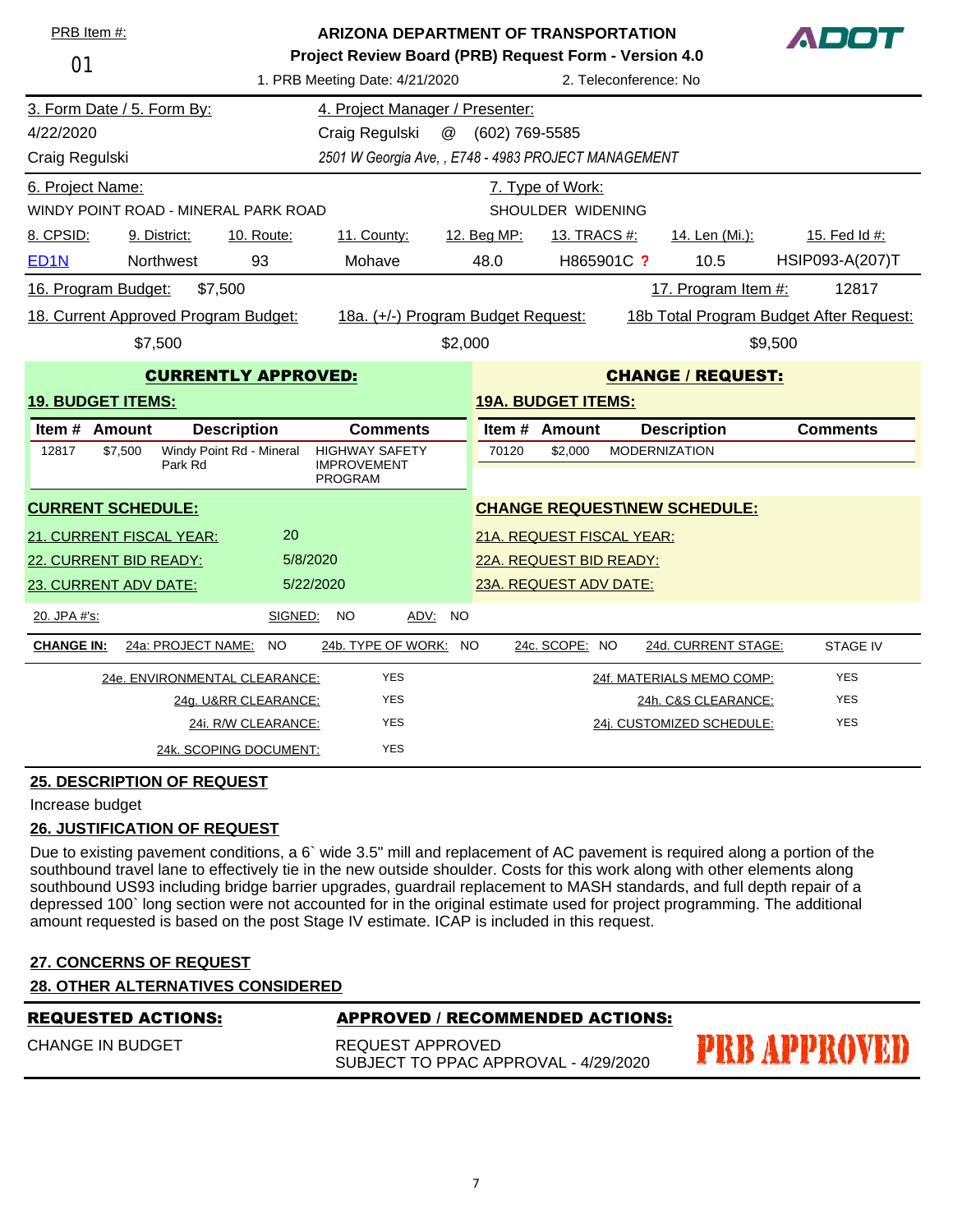# **7. PPAC - PROJECT MODIFICATIONS - DISCUSSION AND POSSIBLE ACTION**

| $7 - 4$ | Route & MP:                | SR 95 @ MP 238.5                      |
|---------|----------------------------|---------------------------------------|
|         | <b>Project Name:</b>       | AZTEC ROAD - S. BULLHEAD CITY PARKWAY |
|         | Type of Work:              | RAISED MEDIAN                         |
|         | County:                    | Mohave                                |
|         | District:                  | <b>Northwest</b>                      |
|         | Schedule:                  | FY 2020                               |
|         | Project:                   | F014601C, TIP#: 9111                  |
|         | <b>Project Manager:</b>    | Craig Regulski                        |
|         | <b>Program Amount:</b>     | \$1,239,000                           |
|         | <b>New Program Amount:</b> | \$1,839,000                           |
|         | <b>Requested Action:</b>   | Increase construction budget          |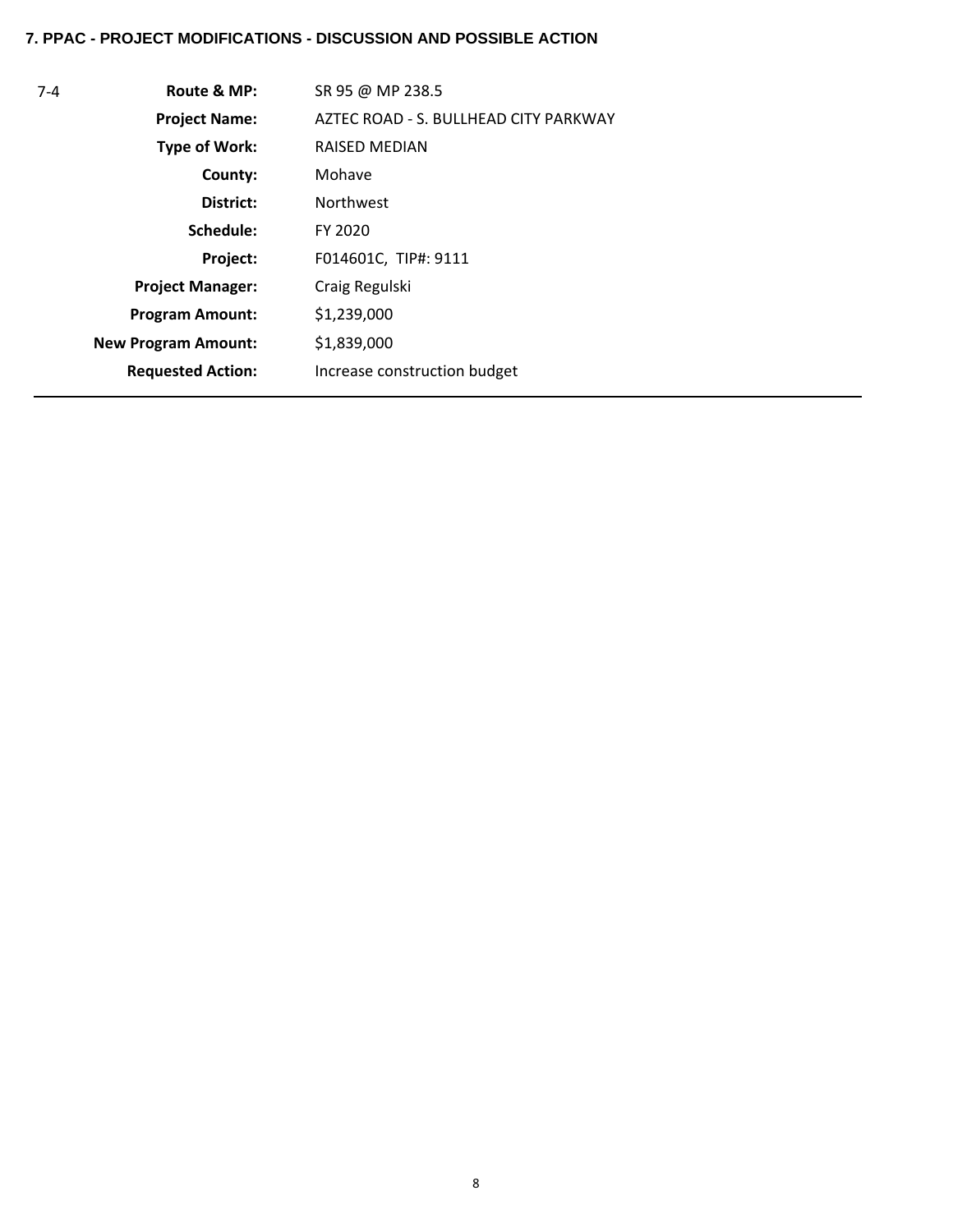| PRB Item #:              |                                       | <b>ARIZONA DEPARTMENT OF TRANSPORTATION</b><br>ADDI |                                                                        |                |                           |                                     |                                         |
|--------------------------|---------------------------------------|-----------------------------------------------------|------------------------------------------------------------------------|----------------|---------------------------|-------------------------------------|-----------------------------------------|
| 02                       |                                       |                                                     | Project Review Board (PRB) Request Form - Version 4.0                  |                |                           |                                     |                                         |
|                          |                                       |                                                     | 1. PRB Meeting Date: 4/21/2020                                         |                |                           | 2. Teleconference: No               |                                         |
|                          | 3. Form Date / 5. Form By:            |                                                     | 4. Project Manager / Presenter:                                        |                |                           |                                     |                                         |
| 4/22/2020                |                                       |                                                     | Craig Regulski<br>@                                                    | (602) 769-5585 |                           |                                     |                                         |
| Craig Regulski           |                                       |                                                     | 2501 W Georgia Ave, , E748 - 4983 PROJECT MANAGEMENT                   |                |                           |                                     |                                         |
| 6. Project Name:         |                                       |                                                     |                                                                        |                | 7. Type of Work:          |                                     |                                         |
|                          | AZTEC ROAD - S. BULLHEAD CITY PARKWAY |                                                     |                                                                        |                | <b>RAISED MEDIAN</b>      |                                     |                                         |
| 8. CPSID:                | 9. District:                          | 10. Route:                                          | 11. County:                                                            | 12. Beg MP:    | 13. TRACS #:              | 14. Len (Mi.):                      | 15. Fed Id #:                           |
| <b>KU10</b>              | Northwest                             | 95                                                  | Mohave                                                                 | 238.5          | F014601C ?                | 3.5                                 | HSIP095-D(216)T                         |
| 16. Program Budget:      |                                       | \$1,239                                             |                                                                        |                |                           | 17. Program Item #:                 | 9111                                    |
|                          | 18. Current Approved Program Budget:  |                                                     | 18a. (+/-) Program Budget Request:                                     |                |                           |                                     | 18b Total Program Budget After Request: |
|                          | \$1,239                               |                                                     | \$600                                                                  |                |                           |                                     | \$1,839                                 |
|                          |                                       | <b>CURRENTLY APPROVED:</b>                          |                                                                        |                |                           | <b>CHANGE / REQUEST:</b>            |                                         |
| <b>19. BUDGET ITEMS:</b> |                                       |                                                     |                                                                        |                | <b>19A. BUDGET ITEMS:</b> |                                     |                                         |
| Item # Amount            |                                       | <b>Description</b>                                  | <b>Comments</b>                                                        |                | Item # Amount             | <b>Description</b>                  | <b>Comments</b>                         |
| 9111                     | \$1,239<br>Parkway                    |                                                     | Aztec Rd - S Bullhead City DESIGN & CONSTRUCT<br><b>MINOR PROJECTS</b> | 70120          | \$600                     | <b>MODERNIZATION</b><br>$\cdot$     |                                         |
|                          | <b>CURRENT SCHEDULE:</b>              |                                                     |                                                                        |                |                           | <b>CHANGE REQUEST\NEW SCHEDULE:</b> |                                         |
| 21. CURRENT FISCAL YEAR: |                                       |                                                     |                                                                        |                |                           |                                     |                                         |
|                          |                                       | 20                                                  |                                                                        |                | 21A. REQUEST FISCAL YEAR: |                                     |                                         |
|                          | 22. CURRENT BID READY:                |                                                     |                                                                        |                | 22A. REQUEST BID READY:   |                                     |                                         |
|                          | 23. CURRENT ADV DATE:                 |                                                     | 5/22/2020                                                              |                | 23A. REQUEST ADV DATE:    |                                     |                                         |
| 20. JPA #'s:             |                                       | SIGNED:                                             | <b>NO</b><br>ADV: NO                                                   |                |                           |                                     |                                         |
| <b>CHANGE IN:</b>        | 24a: PROJECT NAME: NO                 |                                                     | 24b. TYPE OF WORK: NO                                                  |                | 24c. SCOPE: NO            | 24d. CURRENT STAGE:                 | <b>STAGE IV</b>                         |
|                          | 24e. ENVIRONMENTAL CLEARANCE:         |                                                     | <b>YES</b>                                                             |                |                           | 24f. MATERIALS MEMO COMP:           | <b>YES</b>                              |
|                          |                                       | 24g. U&RR CLEARANCE:                                | <b>YES</b>                                                             |                |                           | 24h. C&S CLEARANCE:                 | <b>NO</b>                               |
|                          |                                       | 24i. R/W CLEARANCE:                                 | <b>YES</b>                                                             |                |                           | 24j. CUSTOMIZED SCHEDULE:           | <b>YES</b>                              |

Increase construction budget

### **26. JUSTIFICATION OF REQUEST**

During the FY20 update to the 5-year program, HSIP funding originally programmed for the SR95: Valencia Rd to S. Bullhead Parkway project was not included when the segment was combined with the Minor Program Project funded SR95: Aztec Rd to S. Bullhead Parkway project. The additional funding requested is based on the post Stage IV estimate provided by the consultant for the Valencia Rd to S. Bullhead Parkway segment. ICAP is included in the request.

#### **27. CONCERNS OF REQUEST**

#### **28. OTHER ALTERNATIVES CONSIDERED**

CHANGE IN BUDGET

### REQUESTED ACTIONS: APPROVED / RECOMMENDED ACTIONS:

REQUEST APPROVED SUBJECT TO PPAC APPROVAL - 4/29/2020

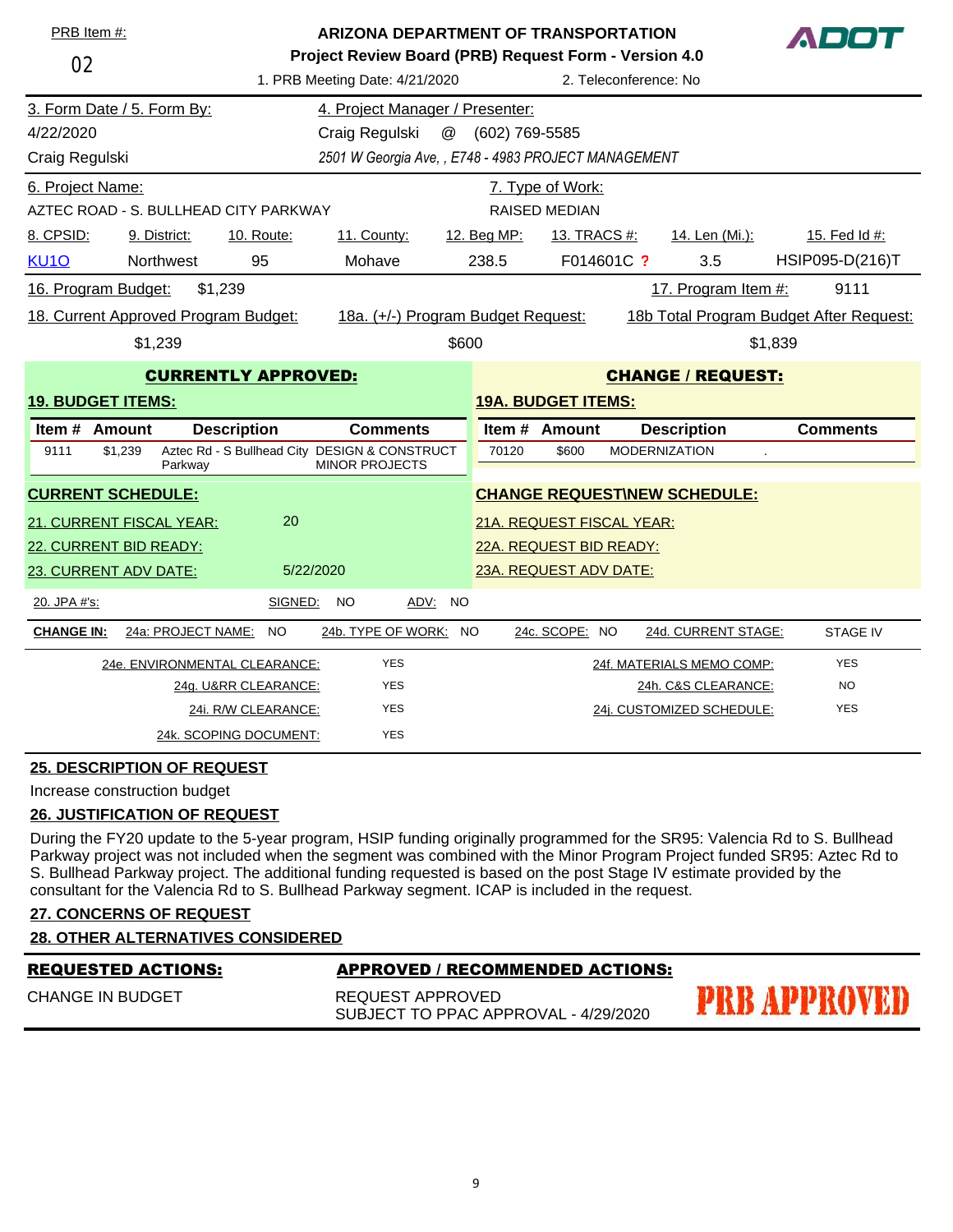| $7-5$ | Route & MP:                | US 93 @ MP 198.0                        |
|-------|----------------------------|-----------------------------------------|
|       | <b>Project Name:</b>       | <b>TEGNER ST - WICKENBURG RANCH WAY</b> |
|       | <b>Type of Work:</b>       | <b>CONSTRUCT DIVIDED HIGHWAY</b>        |
|       | County:                    | Yavapai                                 |
|       | District:                  | <b>Northwest</b>                        |
|       | Schedule:                  |                                         |
|       | Project:                   | F003101U, TIP#: 8373                    |
|       | <b>Project Manager:</b>    | Craig Regulski                          |
|       | <b>Program Amount:</b>     | \$0                                     |
|       | <b>New Program Amount:</b> | \$1,650,000                             |
|       | <b>Requested Action:</b>   | Establish Utility sub-phase.            |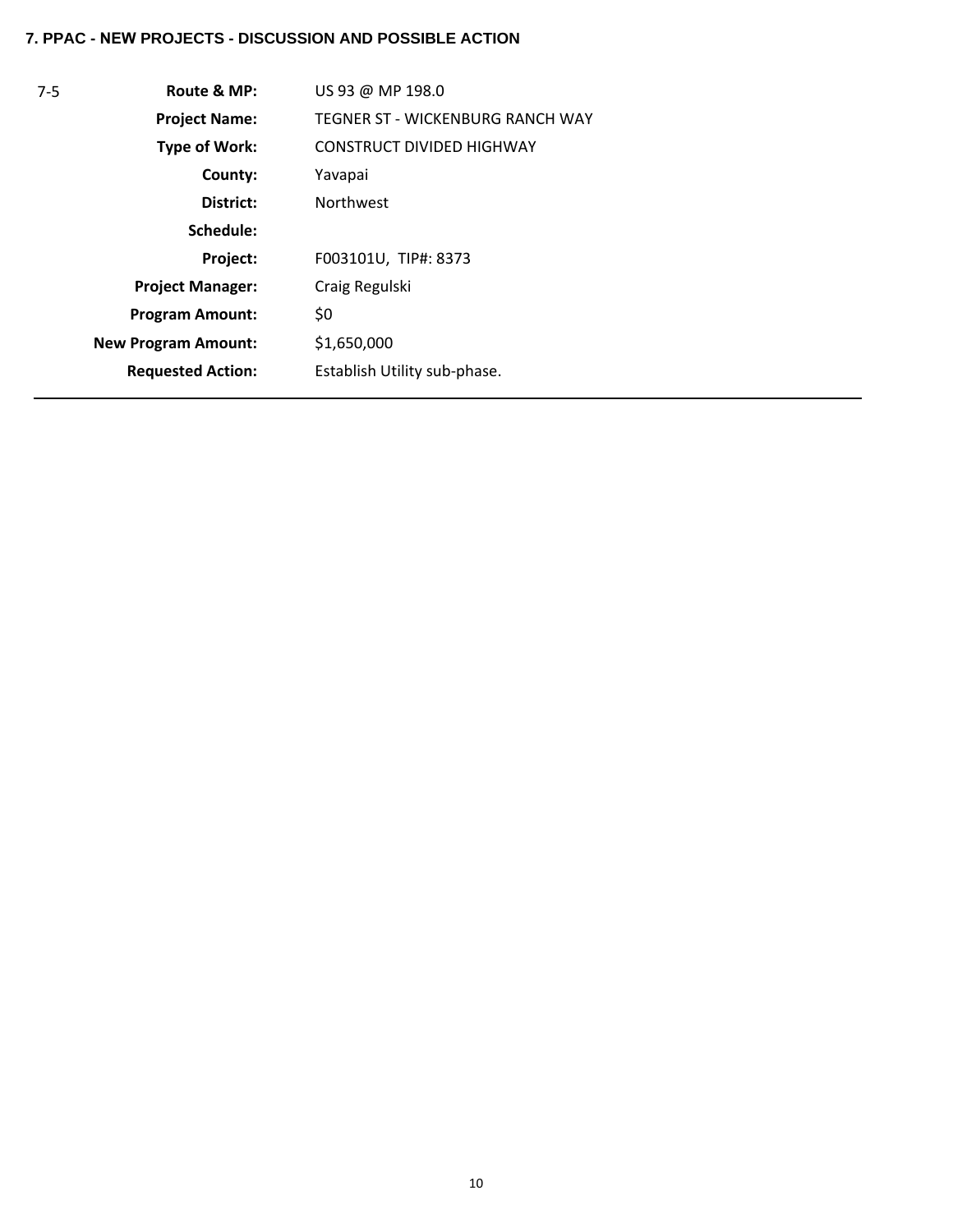|                                                                            | PRB Item #:<br><b>ARIZONA DEPARTMENT OF TRANSPORTATION</b> |                        |                                                       |             |                           | ADOT                  |                                         |                 |  |
|----------------------------------------------------------------------------|------------------------------------------------------------|------------------------|-------------------------------------------------------|-------------|---------------------------|-----------------------|-----------------------------------------|-----------------|--|
| 03                                                                         |                                                            |                        | Project Review Board (PRB) Request Form - Version 4.0 |             |                           |                       |                                         |                 |  |
|                                                                            |                                                            |                        | 1. PRB Meeting Date: 4/21/2020                        |             |                           | 2. Teleconference: No |                                         |                 |  |
|                                                                            | 3. Form Date / 5. Form By:                                 |                        | 4. Project Manager / Presenter:                       |             |                           |                       |                                         |                 |  |
| 4/21/2020                                                                  |                                                            |                        | $^\text{\textregistered}$<br>Craig Regulski           |             | (602) 769-5585            |                       |                                         |                 |  |
| Craig Regulski                                                             |                                                            |                        | 2501 W Georgia Ave, , E748 - 4983 PROJECT MANAGEMENT  |             |                           |                       |                                         |                 |  |
| 6. Project Name:                                                           |                                                            |                        |                                                       |             | 7. Type of Work:          |                       |                                         |                 |  |
| TEGNER ST - WICKENBURG RANCH WAY                                           |                                                            |                        |                                                       |             | CONSTRUCT DIVIDED HIGHWAY |                       |                                         |                 |  |
| 8. CPSID:                                                                  | 9. District:                                               | 10. Route:             | 11. County:                                           | 12. Beg MP: |                           | 13. TRACS #:          | 14. Len (Mi.):                          | 15. Fed Id #:   |  |
| <b>AK10</b>                                                                | Northwest                                                  | 93                     | Yavapai                                               | 198.0       |                           | F003101U ?            | 5.0                                     | NHPP093-B(215)S |  |
| 16. Program Budget:<br>\$0                                                 |                                                            |                        |                                                       |             |                           |                       | 17. Program Item #:                     | 8373            |  |
| 18a. (+/-) Program Budget Request:<br>18. Current Approved Program Budget: |                                                            |                        |                                                       |             |                           |                       | 18b Total Program Budget After Request: |                 |  |
| \$0                                                                        |                                                            |                        |                                                       | \$1,650     |                           |                       |                                         | \$1,650         |  |
| <b>CURRENTLY APPROVED:</b>                                                 |                                                            |                        |                                                       |             |                           |                       | <b>CHANGE / REQUEST:</b>                |                 |  |
|                                                                            | <b>19. BUDGET ITEMS:</b>                                   |                        |                                                       |             | <b>19A. BUDGET ITEMS:</b> |                       |                                         |                 |  |
|                                                                            |                                                            |                        |                                                       |             | Item # Amount             |                       | <b>Description</b>                      | <b>Comments</b> |  |
|                                                                            |                                                            |                        |                                                       | 70820       | \$250                     | <b>UTILITY GROUP</b>  |                                         | $\blacksquare$  |  |
|                                                                            |                                                            |                        |                                                       | 72320       | \$1,400                   | CONTINGENCY           |                                         |                 |  |
|                                                                            | <b>CURRENT SCHEDULE:</b>                                   |                        |                                                       |             |                           |                       | <b>CHANGE REQUEST\NEW SCHEDULE:</b>     |                 |  |
|                                                                            | 21. CURRENT FISCAL YEAR:                                   |                        |                                                       |             | 21A. REQUEST FISCAL YEAR: |                       |                                         |                 |  |
|                                                                            | 22. CURRENT BID READY:                                     |                        |                                                       |             | 22A. REQUEST BID READY:   |                       |                                         |                 |  |
|                                                                            | 23. CURRENT ADV DATE:                                      |                        |                                                       |             | 23A. REQUEST ADV DATE:    |                       |                                         |                 |  |
| 20. JPA #'s: 18-0007200                                                    |                                                            | SIGNED:                | <b>YES</b><br>ADV:                                    | <b>YES</b>  |                           |                       |                                         |                 |  |
| <b>CHANGE IN:</b>                                                          | 24a: PROJECT NAME:                                         | NO.                    | 24b. TYPE OF WORK: NO                                 |             | 24c. SCOPE: NO            |                       | 24d. CURRENT STAGE:                     | <b>STAGE V</b>  |  |
|                                                                            |                                                            |                        |                                                       |             |                           |                       |                                         |                 |  |
|                                                                            | 24e. ENVIRONMENTAL CLEARANCE:                              |                        | <b>YES</b>                                            |             |                           |                       | 24f. MATERIALS MEMO COMP:               | <b>YES</b>      |  |
|                                                                            |                                                            | 24g. U&RR CLEARANCE:   | <b>NO</b>                                             |             |                           |                       | 24h. C&S CLEARANCE:                     | <b>NO</b>       |  |
|                                                                            |                                                            | 24i. R/W CLEARANCE:    | NO                                                    |             |                           |                       | 24j. CUSTOMIZED SCHEDULE:               | <b>YES</b>      |  |
|                                                                            |                                                            | 24k. SCOPING DOCUMENT: | <b>YES</b>                                            |             |                           |                       |                                         |                 |  |

Establish Utility sub-phase.

#### **26. JUSTIFICATION OF REQUEST**

Additional funding is required to compensate APS for prior rights relocation of a 69kV overhead power line adjacent to US93 between Tegner St and Vulture Mine Rd. These costs for prior rights relocation were not anticipated during the initial programming and scoping of the project. Estimated cost is based on an estimate received from APS.

# **27. CONCERNS OF REQUEST**

#### **28. OTHER ALTERNATIVES CONSIDERED**

#### REQUESTED ACTIONS: APPROVED / RECOMMENDED ACTIONS:

ESTABLISH A NEW PROJECT

REQUEST APPROVED SUBJECT TO PPAC APPROVAL - 4/29/2020

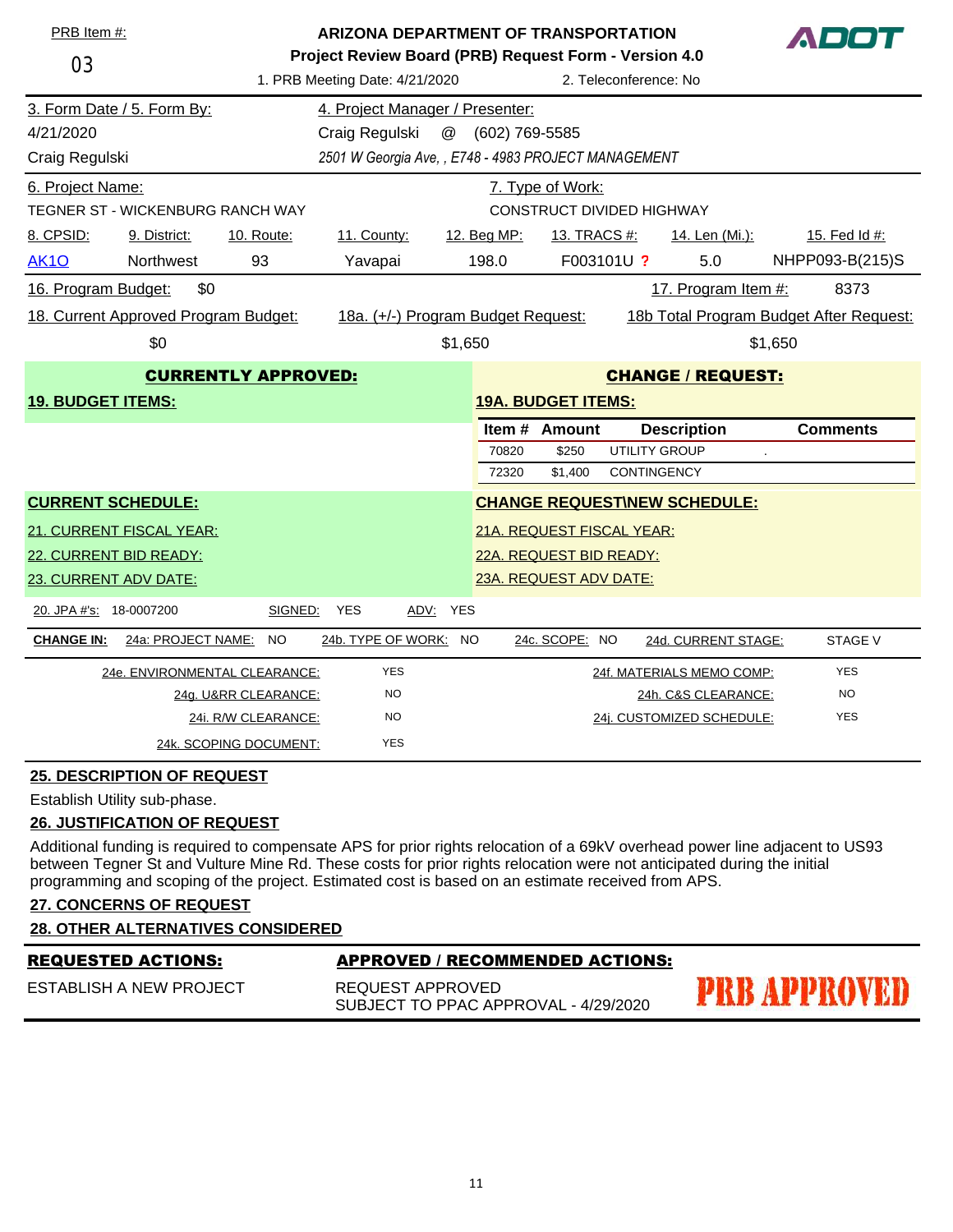| $7-6$ | Route & MP:                | Statewide                    |
|-------|----------------------------|------------------------------|
|       | <b>Project Name:</b>       | SW DMS RETROFIT FY 2020      |
|       | <b>Type of Work:</b>       | <b>PURCHASE RETROFIT KIT</b> |
|       | County:                    | Maricopa                     |
|       | District:                  | Central                      |
|       | Schedule:                  |                              |
|       | <b>Project:</b>            | F033101X, TIP#: 101801       |
|       | <b>Project Manager:</b>    | David Locher                 |
|       | <b>Program Amount:</b>     | \$0                          |
|       | <b>New Program Amount:</b> | \$715,000                    |
|       | <b>Requested Action:</b>   | Establish a new project.     |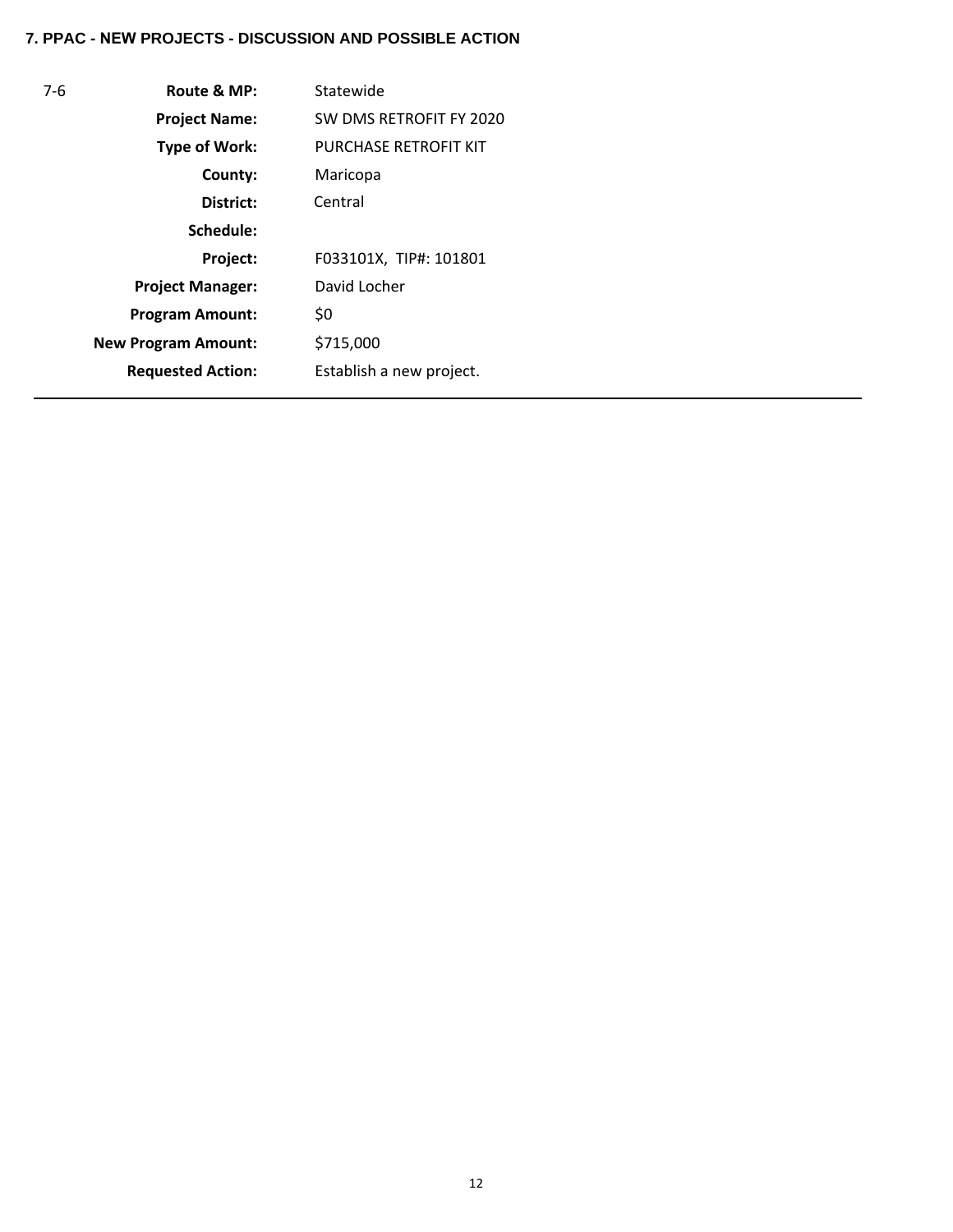| 05                                                                         | PRB Item #:<br>1. PRB Meeting Date: 4/21/2020                      |                               |                                 |  | <b>ARIZONA DEPARTMENT OF TRANSPORTATION</b><br>ADOT<br>Project Review Board (PRB) Request Form - Version 4.0<br>$\sqrt{ }$<br>2. Teleconference: (602) 290-9431 |                           |                                         |                                     |                       |  |
|----------------------------------------------------------------------------|--------------------------------------------------------------------|-------------------------------|---------------------------------|--|-----------------------------------------------------------------------------------------------------------------------------------------------------------------|---------------------------|-----------------------------------------|-------------------------------------|-----------------------|--|
|                                                                            | 3. Form Date / 5. Form By:                                         |                               | 4. Project Manager / Presenter: |  |                                                                                                                                                                 |                           |                                         |                                     |                       |  |
| 4/22/2020                                                                  | David Locher<br>@<br>(602) 712-2317                                |                               |                                 |  |                                                                                                                                                                 |                           |                                         |                                     |                       |  |
| David Locher                                                               | 2302 W Durango St., E749 - 6200 SYSTEMS MAINTENANCE ADMINISTRATION |                               |                                 |  |                                                                                                                                                                 |                           |                                         |                                     |                       |  |
| 6. Project Name:                                                           |                                                                    |                               |                                 |  |                                                                                                                                                                 | 7. Type of Work:          |                                         |                                     |                       |  |
| SW DMS RETROFIT FY 2020                                                    |                                                                    |                               |                                 |  | PURCHASE RETROFIT KIT                                                                                                                                           |                           |                                         |                                     |                       |  |
| 8. CPSID:                                                                  | 9. District:                                                       | 10. Route:                    | 11. County:                     |  | 12. Beg MP:                                                                                                                                                     | 13. TRACS #:              |                                         | 14. Len (Mi.):                      | 15. Fed Id #:         |  |
| KX1P                                                                       | Phoenix                                                            | 999                           | Maricopa                        |  |                                                                                                                                                                 | F033101X ?                |                                         |                                     |                       |  |
| 16. Program Budget:                                                        | \$0                                                                |                               |                                 |  |                                                                                                                                                                 |                           |                                         | 17. Program Item #:                 | 101801                |  |
| 18. Current Approved Program Budget:<br>18a. (+/-) Program Budget Request: |                                                                    |                               |                                 |  |                                                                                                                                                                 |                           | 18b Total Program Budget After Request: |                                     |                       |  |
| \$0                                                                        |                                                                    |                               | \$715                           |  |                                                                                                                                                                 |                           | \$715                                   |                                     |                       |  |
| <b>CURRENTLY APPROVED:</b>                                                 |                                                                    |                               |                                 |  |                                                                                                                                                                 | <b>CHANGE / REQUEST:</b>  |                                         |                                     |                       |  |
| <b>19. BUDGET ITEMS:</b>                                                   |                                                                    |                               |                                 |  | <b>19A. BUDGET ITEMS:</b>                                                                                                                                       |                           |                                         |                                     |                       |  |
|                                                                            |                                                                    |                               |                                 |  | Item $#$                                                                                                                                                        | <b>Amount</b>             |                                         | <b>Description</b>                  | <b>Comments</b>       |  |
|                                                                            |                                                                    |                               |                                 |  | 78820                                                                                                                                                           | \$715                     | TSM&O                                   |                                     |                       |  |
| <b>CURRENT SCHEDULE:</b>                                                   |                                                                    |                               |                                 |  |                                                                                                                                                                 |                           |                                         | <b>CHANGE REQUEST\NEW SCHEDULE:</b> |                       |  |
|                                                                            | <b>21. CURRENT FISCAL YEAR:</b>                                    |                               |                                 |  |                                                                                                                                                                 | 21A. REQUEST FISCAL YEAR: |                                         | 2020                                |                       |  |
| 22. CURRENT BID READY:                                                     |                                                                    |                               |                                 |  | 22A. REQUEST BID READY:                                                                                                                                         |                           |                                         |                                     |                       |  |
| 23. CURRENT ADV DATE:                                                      |                                                                    |                               |                                 |  |                                                                                                                                                                 | 23A. REQUEST ADV DATE:    |                                         |                                     |                       |  |
| 20. JPA #'s:                                                               |                                                                    | SIGNED:                       | <b>NO</b><br>ADV: NO            |  |                                                                                                                                                                 |                           |                                         |                                     |                       |  |
| <b>CHANGE IN:</b>                                                          | 24a: PROJECT NAME: NO                                              |                               | 24b. TYPE OF WORK: NO           |  |                                                                                                                                                                 | 24c. SCOPE: NO            |                                         | 24d. CURRENT STAGE:                 | <b>NOT APPLICABLE</b> |  |
|                                                                            |                                                                    | 24e. ENVIRONMENTAL CLEARANCE: | <b>NO</b>                       |  |                                                                                                                                                                 |                           |                                         | 24f. MATERIALS MEMO COMP:           | <b>NO</b>             |  |
|                                                                            |                                                                    | 24g. U&RR CLEARANCE:          | <b>NO</b>                       |  |                                                                                                                                                                 |                           |                                         | 24h. C&S CLEARANCE:                 | <b>NO</b>             |  |
|                                                                            |                                                                    | 24i. R/W CLEARANCE:           | <b>NO</b>                       |  |                                                                                                                                                                 |                           |                                         | 24j. CUSTOMIZED SCHEDULE:           | <b>NO</b>             |  |
|                                                                            |                                                                    | 24k. SCOPING DOCUMENT:        | <b>NO</b>                       |  |                                                                                                                                                                 |                           |                                         |                                     |                       |  |

establish a new project

#### **26. JUSTIFICATION OF REQUEST**

Requesting funds from the TSMO subprogram for retrofit kits for the dynamic message sign (DMS). All work will be self performed.

The materials will include 13 retrofit kits that will be used to replace the displays in the older DMS boards. The retrofit kits allow us to update the message boards without replacing the entire unit.

Staff \$650K ICAP \$65K

# **27. CONCERNS OF REQUEST 28. OTHER ALTERNATIVES CONSIDERED**

#### REQUESTED ACTIONS: APPROVED / RECOMMENDED ACTIONS:

ESTABLISH A NEW PROJECT REQUEST APPROVED SUBJECT TO PPAC APPROVAL - 4/29/2020

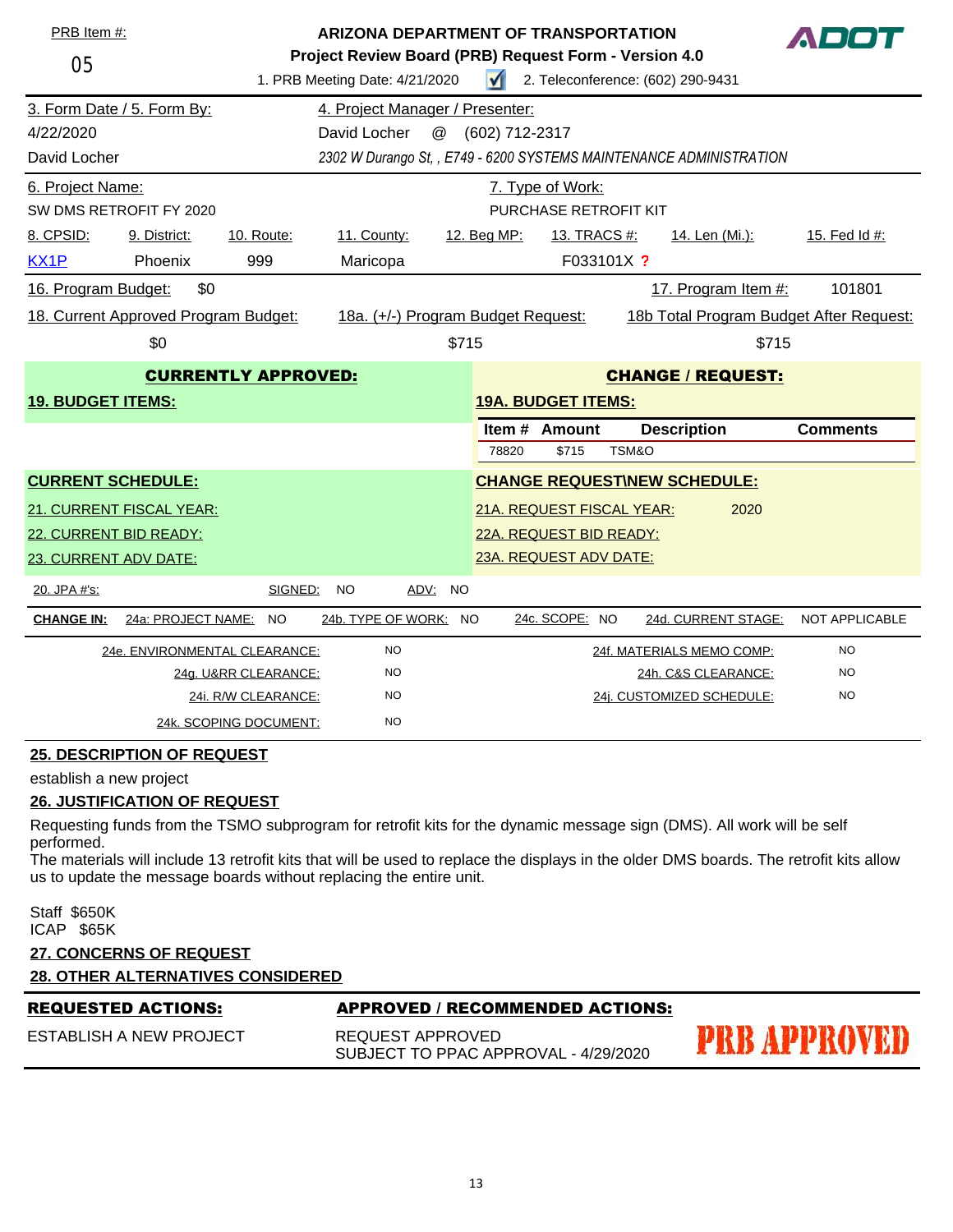| $7 - 7$ | Route & MP:                | Local Road                                        |
|---------|----------------------------|---------------------------------------------------|
|         | <b>Project Name:</b>       | OLIVE AVE & DUNLAP AVE; AGUA FRIA RANCH RD - I-17 |
|         | Type of Work:              | <b>Adaptive Signals</b>                           |
|         | County:                    | Maricopa                                          |
|         | District:                  | Central                                           |
|         | Schedule:                  |                                                   |
|         | Project:                   | T024402D, TIP#: 101803                            |
|         | <b>Project Manager:</b>    | David Locher                                      |
|         | <b>Program Amount:</b>     | \$0                                               |
|         | <b>New Program Amount:</b> | \$9,000                                           |
|         | <b>Requested Action:</b>   | Establish new project                             |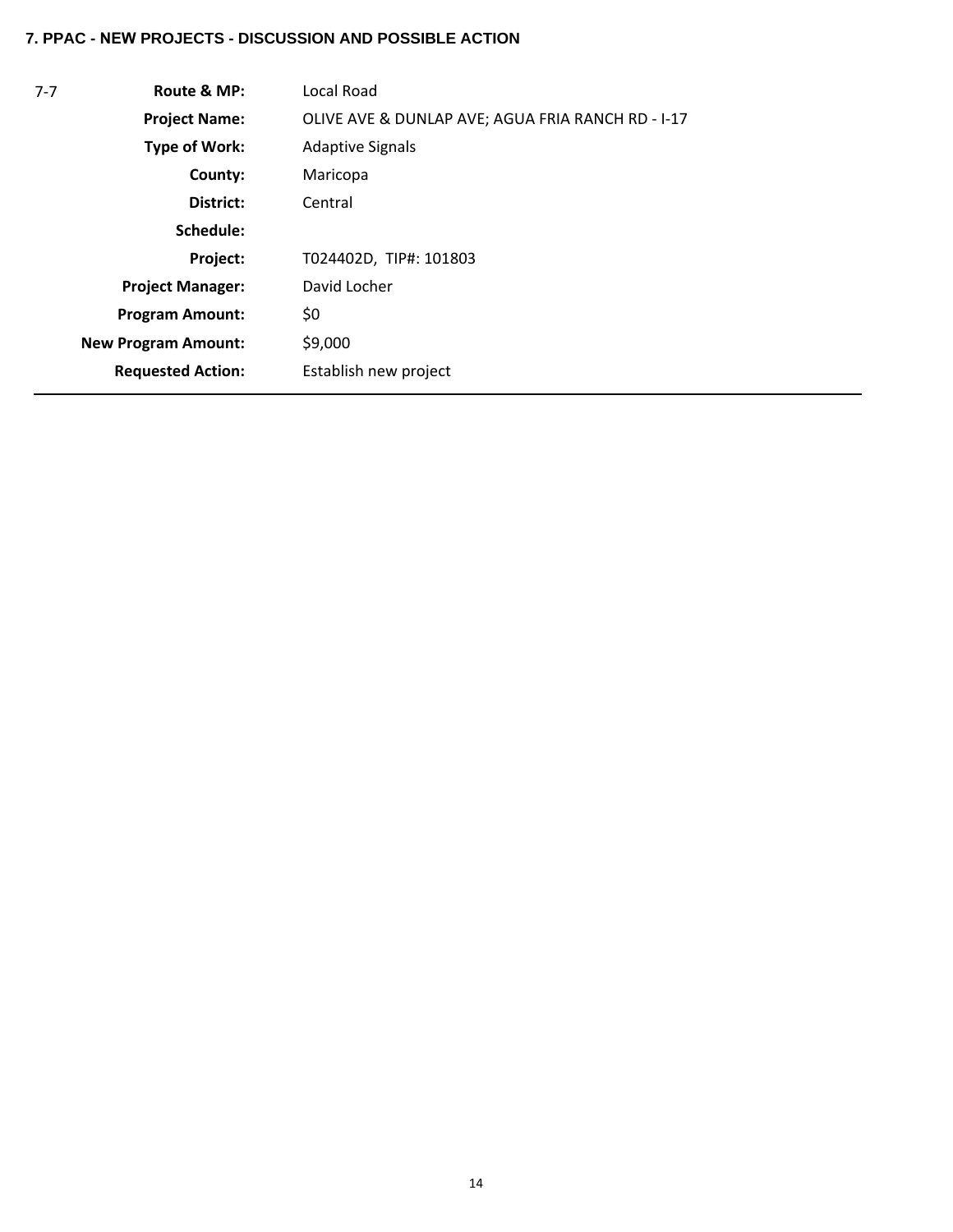|                                                                            | PRB Item #:<br>ARIZONA DEPARTMENT OF TRANSPORTATION<br>Project Review Board (PRB) Request Form - Version 4.0 |                               |                                 |                         |                                   |                                         |                                     |  |                 |
|----------------------------------------------------------------------------|--------------------------------------------------------------------------------------------------------------|-------------------------------|---------------------------------|-------------------------|-----------------------------------|-----------------------------------------|-------------------------------------|--|-----------------|
| 07                                                                         |                                                                                                              |                               | 1. PRB Meeting Date: 4/21/2020  | $\blacktriangleleft$    | 2. Teleconference: (602) 290-9431 |                                         |                                     |  |                 |
|                                                                            | 3. Form Date / 5. Form By:                                                                                   |                               | 4. Project Manager / Presenter: |                         |                                   |                                         |                                     |  |                 |
| 4/22/2020                                                                  |                                                                                                              |                               | David Locher<br>@               | (602) 712-2317          |                                   |                                         |                                     |  |                 |
| David Locher                                                               | 2302 W Durango St., E749 - 6200 SYSTEMS MAINTENANCE ADMINISTRATION                                           |                               |                                 |                         |                                   |                                         |                                     |  |                 |
| 6. Project Name:                                                           |                                                                                                              |                               |                                 | 7. Type of Work:        |                                   |                                         |                                     |  |                 |
| OLIVE AVE & DUNLAP AVE; AGUA FRIA RANCH RD - I-17                          |                                                                                                              |                               |                                 | <b>Adaptive Signals</b> |                                   |                                         |                                     |  |                 |
| 8. CPSID:                                                                  | 9. District:                                                                                                 | 10. Route:                    | 11. County:                     | 12. Beg MP:             | 13. TRACS #:                      |                                         | 14. Len (Mi.):                      |  | 15. Fed Id #:   |
| <b>JZ1P</b>                                                                | Central                                                                                                      | 0000                          | Maricopa                        | <b>MMA</b>              |                                   | T024402D ?                              |                                     |  | CMAQMMA-0(283)D |
| 16. Program Budget:                                                        | \$0                                                                                                          |                               |                                 |                         |                                   |                                         | 17. Program Item #:                 |  | 101803          |
| 18. Current Approved Program Budget:<br>18a. (+/-) Program Budget Request: |                                                                                                              |                               |                                 |                         |                                   | 18b Total Program Budget After Request: |                                     |  |                 |
| \$0                                                                        |                                                                                                              |                               | \$9                             |                         |                                   |                                         | \$9                                 |  |                 |
| <b>CURRENTLY APPROVED:</b>                                                 |                                                                                                              |                               |                                 |                         | <b>CHANGE / REQUEST:</b>          |                                         |                                     |  |                 |
| <b>19. BUDGET ITEMS:</b>                                                   |                                                                                                              |                               |                                 |                         | <b>19A. BUDGET ITEMS:</b>         |                                         |                                     |  |                 |
|                                                                            |                                                                                                              |                               |                                 |                         | Item # Amount                     |                                         | <b>Description</b>                  |  | <b>Comments</b> |
|                                                                            |                                                                                                              |                               |                                 | 78820                   | \$9                               | TSM&O                                   |                                     |  |                 |
| <b>CURRENT SCHEDULE:</b>                                                   |                                                                                                              |                               |                                 |                         |                                   |                                         | <b>CHANGE REQUEST\NEW SCHEDULE:</b> |  |                 |
|                                                                            | 21. CURRENT FISCAL YEAR:                                                                                     |                               |                                 |                         | 21A. REQUEST FISCAL YEAR:         |                                         |                                     |  |                 |
| 22. CURRENT BID READY:                                                     |                                                                                                              |                               |                                 |                         | 22A. REQUEST BID READY:           |                                         |                                     |  |                 |
| 23. CURRENT ADV DATE:                                                      |                                                                                                              |                               |                                 |                         | 23A. REQUEST ADV DATE:            |                                         |                                     |  |                 |
| 20. JPA #'s:                                                               |                                                                                                              | SIGNED:                       | ADV: NO<br>NO.                  |                         |                                   |                                         |                                     |  |                 |
| <b>CHANGE IN:</b>                                                          | 24a: PROJECT NAME: NO                                                                                        |                               | 24b. TYPE OF WORK: NO           |                         | 24c. SCOPE: NO                    |                                         | 24d. CURRENT STAGE:                 |  | NOT APPLICABLE  |
|                                                                            |                                                                                                              | 24e. ENVIRONMENTAL CLEARANCE: | <b>NO</b>                       |                         |                                   |                                         | 24f. MATERIALS MEMO COMP:           |  | <b>NO</b>       |
|                                                                            |                                                                                                              | 24g. U&RR CLEARANCE:          | <b>NO</b>                       |                         |                                   |                                         | 24h. C&S CLEARANCE:                 |  | NO              |
|                                                                            |                                                                                                              | 24i. R/W CLEARANCE:           | <b>NO</b>                       |                         |                                   |                                         | 24j. CUSTOMIZED SCHEDULE:           |  | <b>NO</b>       |
|                                                                            |                                                                                                              | 24k. SCOPING DOCUMENT:        | <b>NO</b>                       |                         |                                   |                                         |                                     |  |                 |

Establish new project

#### **26. JUSTIFICATION OF REQUEST**

The new established project is to cover ADOT`s design and review portion of T024401C, which is installing an Adaptive Signal Control System on Olive/Dunlap from Agua Fria Ranch Rd to I-17. The funds will cover charges for review of the project for the portion that intersects with the 101 and I-17 (which are intersections overseen by ADOT). This request will go to MAG Regional Council on may 27, 2020.

#### **27. CONCERNS OF REQUEST**

#### **28. OTHER ALTERNATIVES CONSIDERED**

|  |  |  | REQUESTED ACTIONS: |
|--|--|--|--------------------|
|  |  |  |                    |

**APPROVED / RECOMMENDED ACTIONS:** 

ESTABLISH A NEW PROJECT

REQUEST APPROVED SUBJECT TO PPAC APPROVAL - 4/29/2020

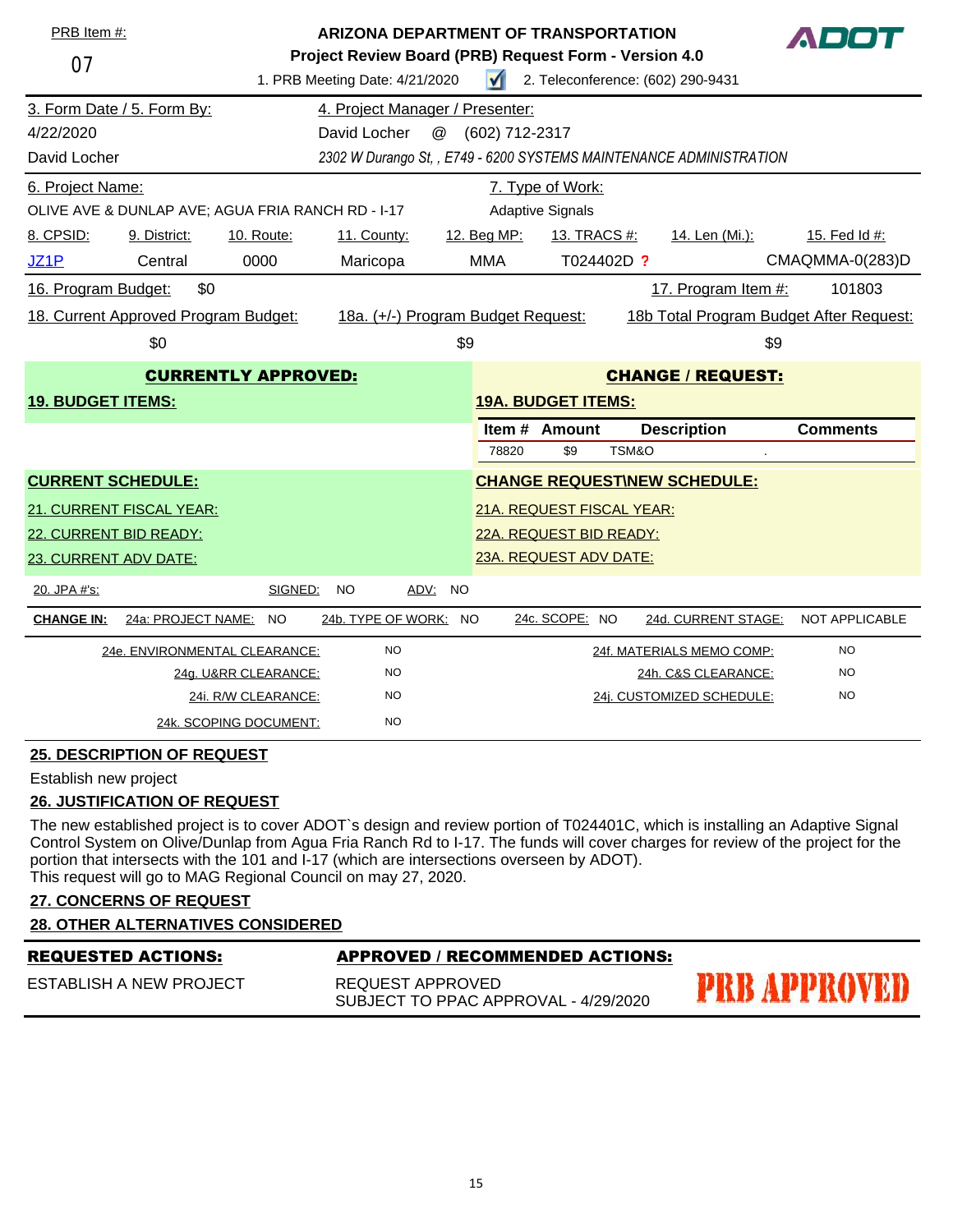| $7-8$ | Route & MP:                | Local Road                          |
|-------|----------------------------|-------------------------------------|
|       | <b>Project Name:</b>       | Elliot & Kyrene @ UPRR DOT 741-575S |
|       | <b>Type of Work:</b>       | Safety Upgrade                      |
|       | County:                    | Maricopa                            |
|       | District:                  | Central                             |
|       | Schedule:                  |                                     |
|       | Project:                   | T004201D, TIP#: 101755              |
|       | <b>Project Manager:</b>    | Jane Gauger                         |
|       | <b>Program Amount:</b>     | \$0                                 |
|       | <b>New Program Amount:</b> | \$150,000                           |
|       | <b>Requested Action:</b>   | Establish a new project.            |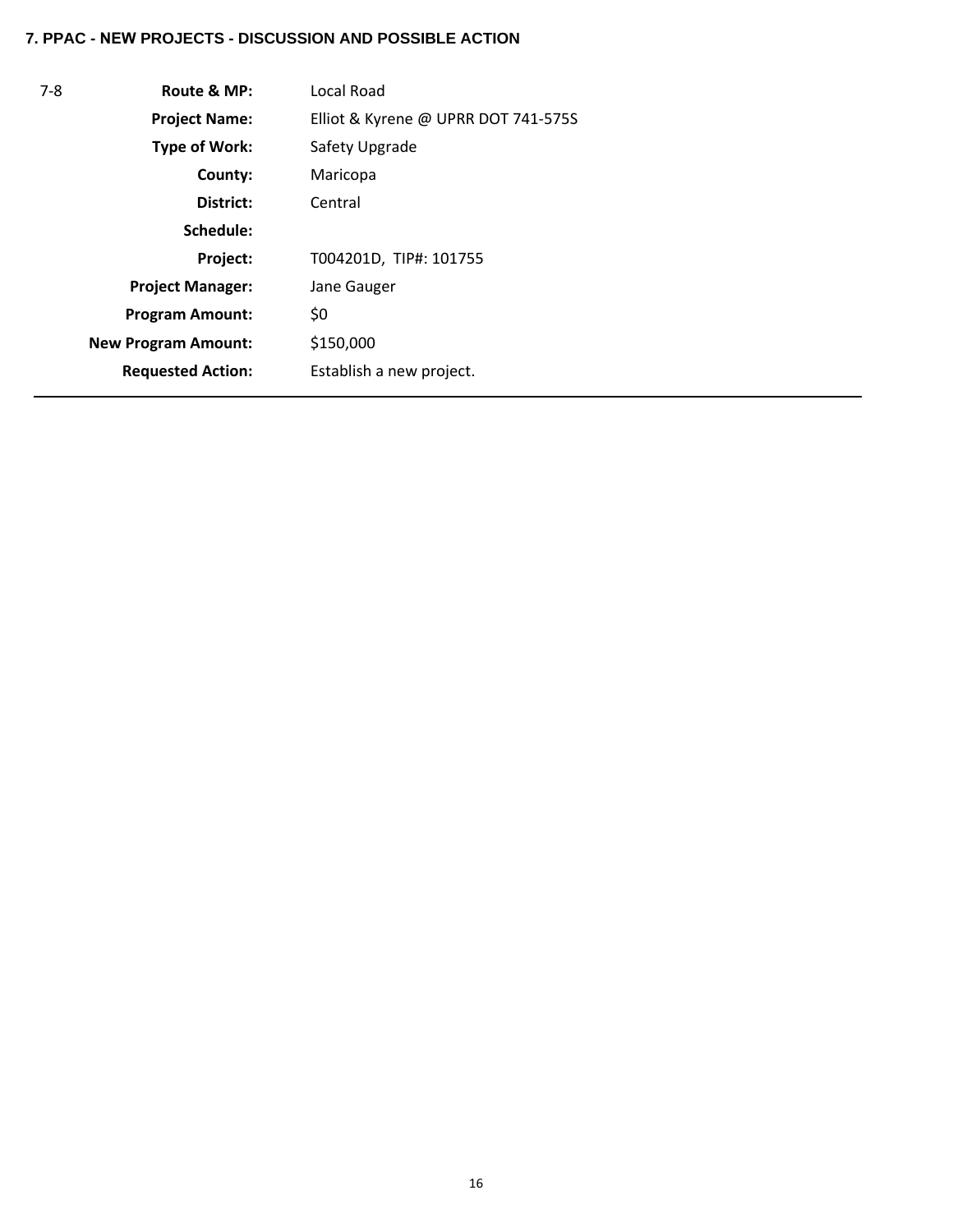| PRB Item #:         |                                      |                        | <b>ARIZONA DEPARTMENT OF TRANSPORTATION</b><br>Project Review Board (PRB) Request Form - Version 4.0 |                   |                    |                           |                       |                                     |       | ADOT                                            |
|---------------------|--------------------------------------|------------------------|------------------------------------------------------------------------------------------------------|-------------------|--------------------|---------------------------|-----------------------|-------------------------------------|-------|-------------------------------------------------|
| 04                  |                                      |                        | 1. PRB Meeting Date: 4/7/2020                                                                        |                   |                    |                           | 2. Teleconference: No |                                     |       |                                                 |
|                     | 3. Form Date / 5. Form By:           |                        | 4. Project Manager / Presenter:                                                                      |                   |                    |                           |                       |                                     |       |                                                 |
| 4/13/2020           |                                      |                        | Jane Gauger                                                                                          | @                 | (602) 712-4052     |                           |                       |                                     |       |                                                 |
| Jane Gauger         |                                      |                        | 205 S 17th Ave, RM: 357, MD: 618E - 4981 UTILITIES AND RAILROADS                                     |                   |                    |                           |                       |                                     |       |                                                 |
| 6. Project Name:    |                                      |                        |                                                                                                      |                   |                    | 7. Type of Work:          |                       |                                     |       |                                                 |
|                     | Elliot & Kyrene @ UPRR DOT 741-575S  |                        |                                                                                                      |                   |                    | Safety Upgrade            |                       |                                     |       |                                                 |
| 8. CPSID:           | 9. District:                         | 10. Route:             | 11. County:                                                                                          |                   | 12. Beg MP:        | 13. TRACS #:              |                       | 14. Len (Mi.):                      |       | 15. Fed Id #:                                   |
| WE <sub>1</sub> N   | Central                              | 0000                   | Maricopa                                                                                             |                   | <b>PHX</b>         |                           | T004201D ?            | 0.1                                 |       | TMP-0(246)T                                     |
| 16. Program Budget: | \$0                                  |                        |                                                                                                      |                   |                    |                           |                       | 17. Program Item #:                 |       | 101755                                          |
|                     | 18. Current Approved Program Budget: |                        | 18a. (+/-) Program Budget Request:                                                                   |                   |                    |                           |                       |                                     |       | 18b Total Program Budget After Request:         |
|                     | \$0                                  |                        |                                                                                                      | \$150             |                    |                           |                       |                                     | \$150 |                                                 |
|                     | <b>CURRENTLY APPROVED:</b>           |                        |                                                                                                      |                   |                    |                           |                       | <b>CHANGE / REQUEST:</b>            |       |                                                 |
|                     | <b>19. BUDGET ITEMS:</b>             |                        |                                                                                                      |                   |                    | <b>19A. BUDGET ITEMS:</b> |                       |                                     |       |                                                 |
|                     |                                      |                        |                                                                                                      |                   |                    | Item # Amount             |                       | <b>Description</b>                  |       | <b>Comments</b>                                 |
|                     |                                      |                        |                                                                                                      |                   | 72620              | \$135                     | <b>CROSSING</b>       | <b>RAILWAY HIGHWAY</b>              |       | Section 130 FHWA 90pct<br>participation         |
|                     |                                      |                        |                                                                                                      |                   | OTHR <sub>20</sub> | \$15                      |                       |                                     |       | City of Tempe local match<br>10pct contribution |
|                     | <b>CURRENT SCHEDULE:</b>             |                        |                                                                                                      |                   |                    |                           |                       | <b>CHANGE REQUEST\NEW SCHEDULE:</b> |       |                                                 |
|                     | 21. CURRENT FISCAL YEAR:             |                        |                                                                                                      |                   |                    | 21A. REQUEST FISCAL YEAR: |                       |                                     |       |                                                 |
|                     | 22. CURRENT BID READY:               |                        |                                                                                                      |                   |                    | 22A. REQUEST BID READY:   |                       |                                     |       |                                                 |
|                     | 23. CURRENT ADV DATE:                |                        |                                                                                                      |                   |                    | 23A. REQUEST ADV DATE:    |                       |                                     |       |                                                 |
|                     | 20. JPA #'s: 15-0005706-I            | SIGNED:                | <b>YES</b>                                                                                           | ADV:<br><b>NO</b> |                    |                           |                       |                                     |       |                                                 |
| <b>CHANGE IN:</b>   | 24a: PROJECT NAME: NO                |                        | 24b. TYPE OF WORK: NO                                                                                |                   |                    | 24c. SCOPE: NO            |                       | 24d. CURRENT STAGE:                 |       | <b>NOT APPLICABLE</b>                           |
|                     | 24e. ENVIRONMENTAL CLEARANCE:        |                        | <b>NO</b>                                                                                            |                   |                    |                           |                       | 24f. MATERIALS MEMO COMP:           |       | <b>NO</b>                                       |
|                     |                                      | 24g. U&RR CLEARANCE:   | <b>NO</b>                                                                                            |                   |                    |                           |                       | 24h. C&S CLEARANCE:                 |       | <b>NO</b>                                       |
|                     |                                      | 24i. R/W CLEARANCE:    | <b>NO</b>                                                                                            |                   |                    |                           |                       | 24j. CUSTOMIZED SCHEDULE:           |       | <b>NO</b>                                       |
|                     |                                      | 24k. SCOPING DOCUMENT: | <b>NO</b>                                                                                            |                   |                    |                           |                       |                                     |       |                                                 |

Establish a new project.

# **26. JUSTIFICATION OF REQUEST**

Upgrade the existing railroad crossing (DOT # 741-575S) at Elliot & Kyrene in the City of Tempe. Upgrades include installing gates, flashers, cantilevers, medians, preemption, and sidewalk. Under Section 130 the FHWA participation is 90pct and Tempe has agreed to contribute the 10pct local match. ADOT has a signed and executed IGA/JPA with the City of Tempe. Project will go to MAG Regional Council on 4-29-2020. The MAG TIP ID is 24242.

# **27. CONCERNS OF REQUEST**

|  | <b>28. OTHER ALTERNATIVES CONSIDERED</b> |  |  |
|--|------------------------------------------|--|--|
|  |                                          |  |  |

| <b>REQUESTED ACTIONS:</b> | APPROVED / RECOMMENDED ACTIONS:                                                                                       |              |
|---------------------------|-----------------------------------------------------------------------------------------------------------------------|--------------|
| ESTABLISH A NEW PROJECT   | REQUEST APPROVED<br>SUBJECT TO PPAC APPROVAL - 4/29/2020<br>Subject to MAG Regional Council approval on<br>4-29-2020. | PRB APPROVED |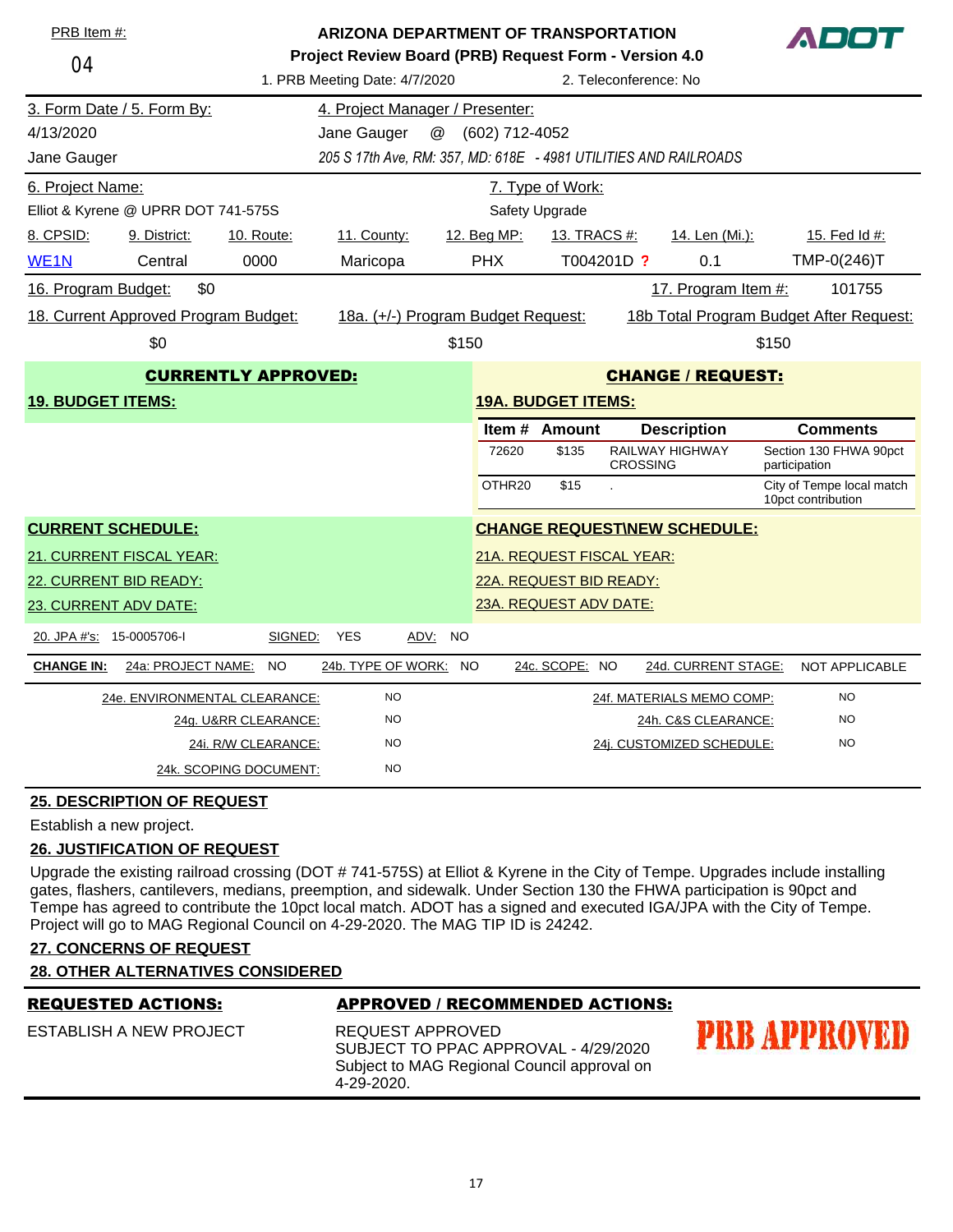| $7-9$ | Route & MP:                | Various Locations                                    |
|-------|----------------------------|------------------------------------------------------|
|       | <b>Project Name:</b>       | 13-AZER Locations in Gila, Graham, Greenlee Counties |
|       | Type of Work:              | Upgrade Signal Equipment                             |
|       | County:                    | Gila                                                 |
|       | District:                  | Southeast                                            |
|       | Schedule:                  |                                                      |
|       | Project:                   | T025201D, TIP#: 101791                               |
|       | <b>Project Manager:</b>    | Jane Gauger                                          |
|       | <b>Program Amount:</b>     | \$0                                                  |
|       | <b>New Program Amount:</b> | \$30,000                                             |
|       | <b>Requested Action:</b>   | Establish a new project.                             |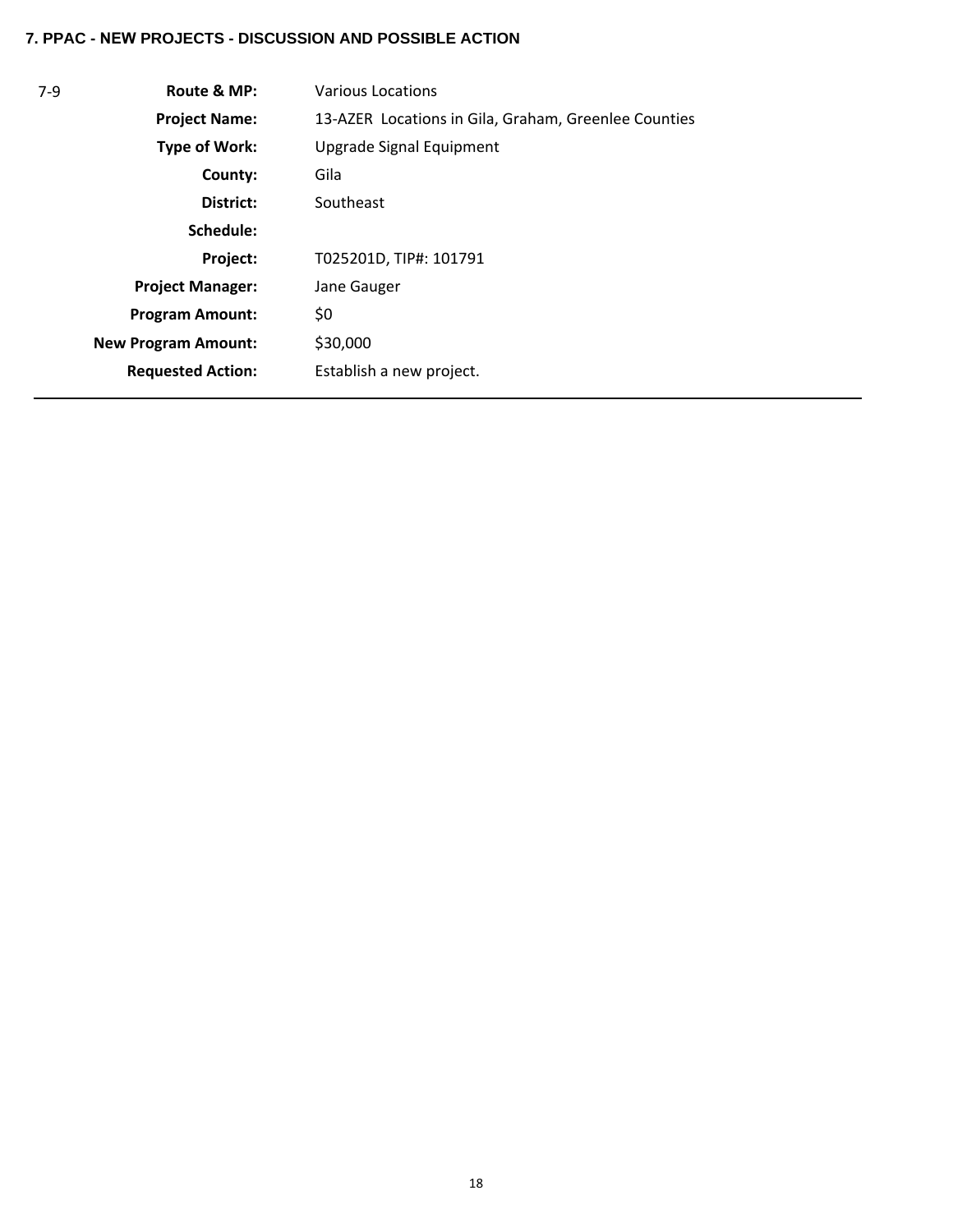| PRB Item #:<br><b>ARIZONA DEPARTMENT OF TRANSPORTATION</b><br>ADOT |                                      |                                                      |                                                       |         |                           |                           |                       |                                     |                                         |  |
|--------------------------------------------------------------------|--------------------------------------|------------------------------------------------------|-------------------------------------------------------|---------|---------------------------|---------------------------|-----------------------|-------------------------------------|-----------------------------------------|--|
| 08                                                                 |                                      |                                                      | Project Review Board (PRB) Request Form - Version 4.0 |         |                           |                           |                       |                                     |                                         |  |
|                                                                    |                                      |                                                      | 1. PRB Meeting Date: 4/14/2020                        |         |                           |                           | 2. Teleconference: No |                                     |                                         |  |
|                                                                    | 3. Form Date / 5. Form By:           |                                                      | 4. Project Manager / Presenter:                       |         |                           |                           |                       |                                     |                                         |  |
| 4/17/2020                                                          |                                      |                                                      | Jane Gauger                                           | @       | 205 S 17th Ave, RM 357    |                           |                       |                                     |                                         |  |
| Jane Gauger                                                        |                                      |                                                      | (602) 712-4052 - 4981 UTILITIES AND RAILROADS         |         |                           |                           |                       |                                     |                                         |  |
| 6. Project Name:                                                   |                                      |                                                      |                                                       |         |                           | 7. Type of Work:          |                       |                                     |                                         |  |
|                                                                    |                                      | 13-AZER Locations in Gila, Graham, Greenlee Counties |                                                       |         |                           | Upgrade Signal Equipment  |                       |                                     |                                         |  |
| 8. CPSID:                                                          | 9. District:                         | 10. Route:                                           | 11. County:                                           |         | 12. Beg MP:               | 13. TRACS #:              |                       | 14. Len (Mi.):                      | 15. Fed Id #:                           |  |
| KU <sub>1</sub> P                                                  | Southeast                            | 0000                                                 | Gila                                                  |         | 0                         |                           | T025201D ?            | 0.1                                 |                                         |  |
| 16. Program Budget:                                                | \$0                                  |                                                      |                                                       |         |                           |                           |                       | 17. Program Item #: 101791          |                                         |  |
|                                                                    | 18. Current Approved Program Budget: |                                                      | 18a. (+/-) Program Budget Request:                    |         |                           |                           |                       |                                     | 18b Total Program Budget After Request: |  |
|                                                                    | \$0                                  |                                                      |                                                       | \$30    |                           |                           |                       |                                     | \$30                                    |  |
|                                                                    |                                      | <b>CURRENTLY APPROVED:</b>                           |                                                       |         |                           |                           |                       | <b>CHANGE / REQUEST:</b>            |                                         |  |
| <b>19. BUDGET ITEMS:</b>                                           |                                      |                                                      |                                                       |         |                           | <b>19A. BUDGET ITEMS:</b> |                       |                                     |                                         |  |
|                                                                    |                                      |                                                      |                                                       |         |                           | <b>Item # Amount</b>      |                       | <b>Description</b>                  | <b>Comments</b>                         |  |
|                                                                    |                                      |                                                      |                                                       |         | 72620                     | \$27                      | <b>CROSSING</b>       | RAILWAY HIGHWAY                     | Section 130 FHWA 90pct<br>participation |  |
|                                                                    |                                      |                                                      |                                                       |         | OTHR20                    | \$3                       |                       |                                     | AZER 10pct contribution                 |  |
|                                                                    | <b>CURRENT SCHEDULE:</b>             |                                                      |                                                       |         |                           |                           |                       | <b>CHANGE REQUEST\NEW SCHEDULE:</b> |                                         |  |
|                                                                    | 21. CURRENT FISCAL YEAR:             |                                                      |                                                       |         | 21A. REQUEST FISCAL YEAR: |                           |                       |                                     |                                         |  |
|                                                                    | 22. CURRENT BID READY:               |                                                      |                                                       |         |                           | 22A. REQUEST BID READY:   |                       |                                     |                                         |  |
|                                                                    | 23. CURRENT ADV DATE:                |                                                      |                                                       |         |                           | 23A. REQUEST ADV DATE:    |                       |                                     |                                         |  |
| 20. JPA #'s:                                                       |                                      | SIGNED:                                              | NO.                                                   | ADV: NO |                           |                           |                       |                                     |                                         |  |
| <b>CHANGE IN:</b>                                                  | 24a: PROJECT NAME: NO                |                                                      | 24b. TYPE OF WORK: NO                                 |         |                           | 24c. SCOPE: NO            |                       | 24d. CURRENT STAGE:                 | NOT APPLICABLE                          |  |
|                                                                    |                                      | 24e. ENVIRONMENTAL CLEARANCE:                        | <b>NO</b>                                             |         |                           |                           |                       | 24f. MATERIALS MEMO COMP:           | <b>NO</b>                               |  |
|                                                                    |                                      | 24g. U&RR CLEARANCE:                                 | <b>NO</b>                                             |         |                           |                           |                       | 24h. C&S CLEARANCE:                 | <b>NO</b>                               |  |
|                                                                    |                                      | 24i. R/W CLEARANCE:                                  | <b>NO</b>                                             |         |                           |                           |                       | 24j. CUSTOMIZED SCHEDULE:           | <b>NO</b>                               |  |
|                                                                    |                                      |                                                      |                                                       |         |                           |                           |                       |                                     |                                         |  |
|                                                                    |                                      | 24k. SCOPING DOCUMENT:                               | <b>NO</b>                                             |         |                           |                           |                       |                                     |                                         |  |

Establish a new project.

#### **26. JUSTIFICATION OF REQUEST**

Project will upgrade 13 AZER crossings with signal equipment in Gila, Graham, and Greenlee Counties. Project work to be completed by Arizona Eastern Railway (AZER). AZER has agreed to pay the 10pct match.

# **27. CONCERNS OF REQUEST**

|--|

| <b>REQUESTED ACTIONS:</b> | APPROVED / RECOMMENDED ACTIONS:                          |                     |
|---------------------------|----------------------------------------------------------|---------------------|
| ESTABLISH A NEW PROJECT   | REQUEST APPROVED<br>SUBJECT TO PPAC APPROVAL - 4/29/2020 | <b>PRB APPROVED</b> |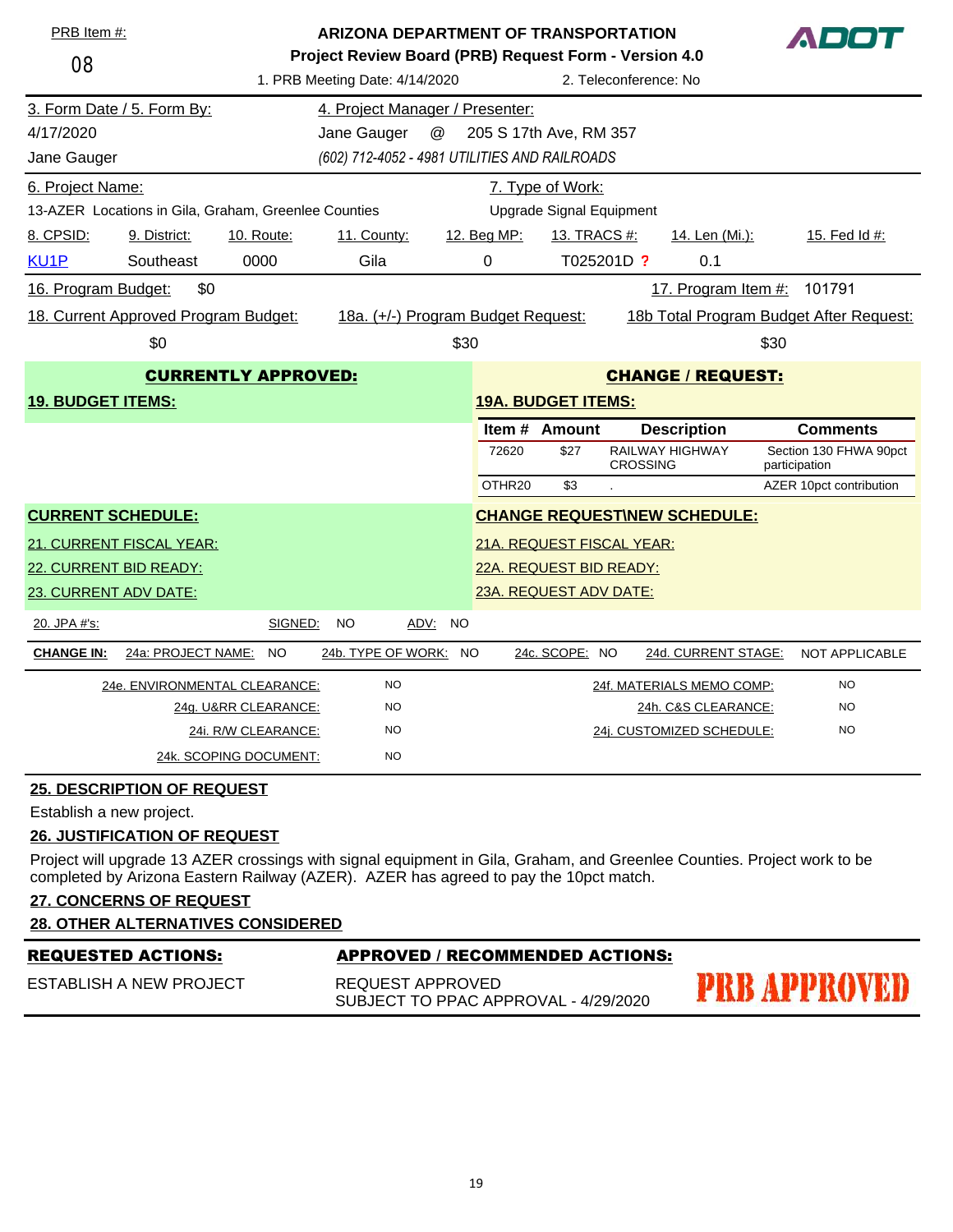| $7 - 10$ | Route & MP:                | <b>Various Locations</b>                             |
|----------|----------------------------|------------------------------------------------------|
|          | <b>Project Name:</b>       | 13-AZER Locations in Gila, Graham, Greenlee Counties |
|          | Type of Work:              | Upgrade Signal Equipment                             |
|          | County:                    | Gila                                                 |
|          | District:                  | Southeast                                            |
|          | Schedule:                  |                                                      |
|          | Project:                   | T025201X, TIP#: 101791                               |
|          | <b>Project Manager:</b>    | Jane Gauger                                          |
|          | <b>Program Amount:</b>     | \$0                                                  |
|          | <b>New Program Amount:</b> | \$295,000                                            |
|          | <b>Requested Action:</b>   | Establish a new project.                             |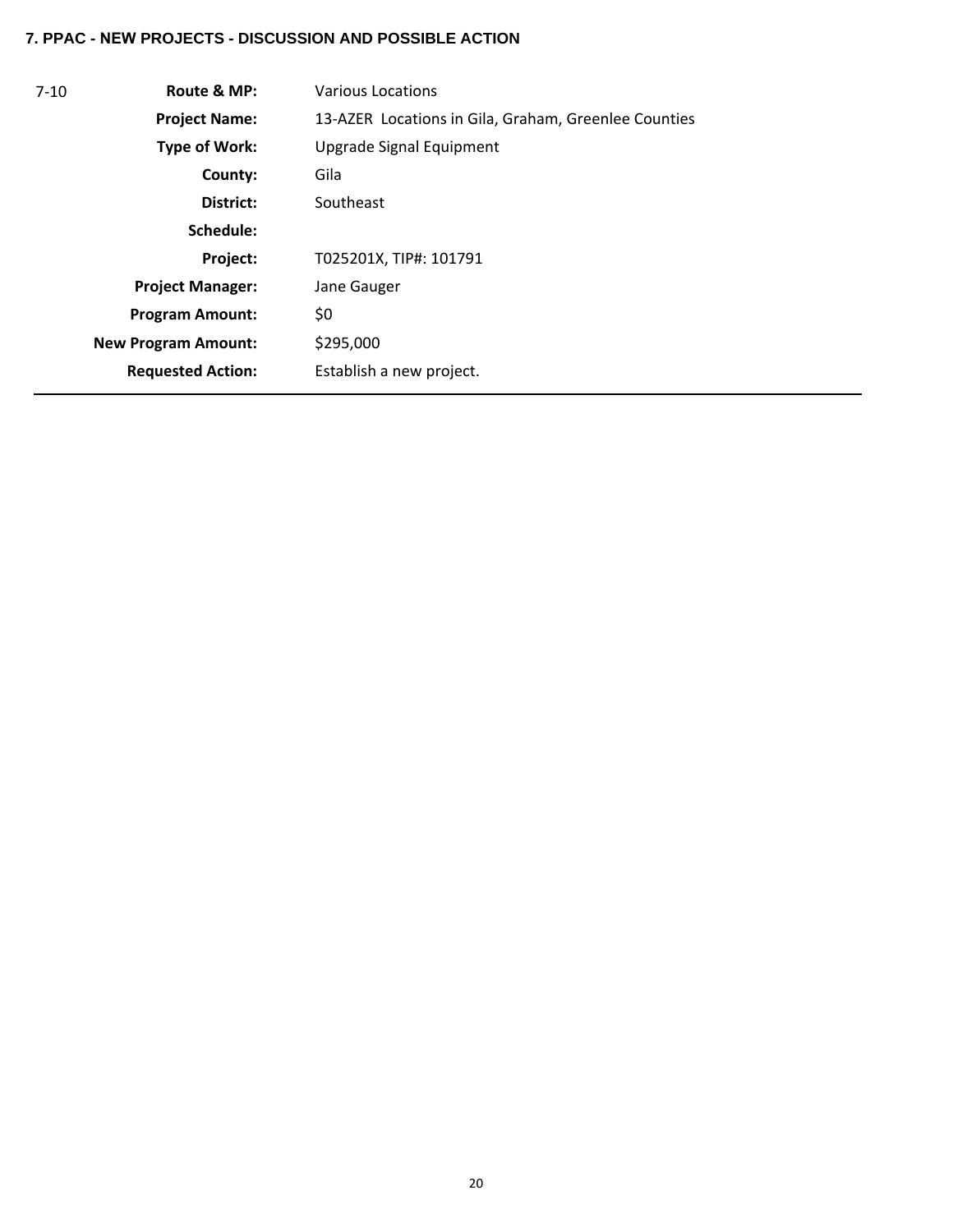| PRB Item #:                                                  |                                      | <b>ARIZONA DEPARTMENT OF TRANSPORTATION</b><br>ADOT   |                                    |         |                           |                          |                       |                                     |               |                                         |
|--------------------------------------------------------------|--------------------------------------|-------------------------------------------------------|------------------------------------|---------|---------------------------|--------------------------|-----------------------|-------------------------------------|---------------|-----------------------------------------|
| 09                                                           |                                      | Project Review Board (PRB) Request Form - Version 4.0 |                                    |         |                           |                          |                       |                                     |               |                                         |
|                                                              |                                      |                                                       | 1. PRB Meeting Date: 4/14/2020     |         |                           |                          | 2. Teleconference: No |                                     |               |                                         |
|                                                              | 3. Form Date / 5. Form By:           |                                                       | 4. Project Manager / Presenter:    |         |                           |                          |                       |                                     |               |                                         |
| 4/17/2020                                                    |                                      | @ 205 S 17th Ave, RM 357                              |                                    |         |                           |                          |                       |                                     |               |                                         |
| (602) 712-4052 - 4981 UTILITIES AND RAILROADS<br>Jane Gauger |                                      |                                                       |                                    |         |                           |                          |                       |                                     |               |                                         |
| 6. Project Name:                                             |                                      |                                                       |                                    |         |                           | 7. Type of Work:         |                       |                                     |               |                                         |
|                                                              |                                      | 13-AZER Locations in Gila, Graham, Greenlee Counties  |                                    |         |                           | Upgrade Signal Equipment |                       |                                     |               |                                         |
| 8. CPSID:                                                    | 9. District:                         | 10. Route:                                            | 11. County:                        |         | 12. Beg MP:               | 13. TRACS #:             |                       | 14. Len (Mi.):                      |               | <u>15. Fed Id #:</u>                    |
| KU <sub>1</sub> P                                            | Southeast                            | 0000                                                  | Gila                               |         | $\Omega$                  |                          | T025201X ?            | 0.1                                 |               |                                         |
| 16. Program Budget:                                          | \$0                                  |                                                       |                                    |         |                           |                          |                       | 17. Program Item #:                 |               | 101791                                  |
|                                                              | 18. Current Approved Program Budget: |                                                       | 18a. (+/-) Program Budget Request: |         |                           |                          |                       |                                     |               | 18b Total Program Budget After Request: |
|                                                              | \$0                                  |                                                       |                                    | \$295   |                           |                          |                       |                                     | \$295         |                                         |
| <b>CURRENTLY APPROVED:</b><br><b>CHANGE / REQUEST:</b>       |                                      |                                                       |                                    |         |                           |                          |                       |                                     |               |                                         |
| <b>19. BUDGET ITEMS:</b>                                     |                                      |                                                       |                                    |         | <b>19A. BUDGET ITEMS:</b> |                          |                       |                                     |               |                                         |
|                                                              |                                      |                                                       |                                    |         |                           | Item # Amount            |                       | <b>Description</b>                  |               | <b>Comments</b>                         |
|                                                              |                                      |                                                       |                                    |         | 72620                     | \$266                    | <b>CROSSING</b>       | RAILWAY HIGHWAY                     | participation | Section 130 FHWA 90pct                  |
|                                                              |                                      |                                                       |                                    |         | OTHR20                    | \$29                     |                       |                                     |               | AZER 10pct contribution                 |
|                                                              | <b>CURRENT SCHEDULE:</b>             |                                                       |                                    |         |                           |                          |                       | <b>CHANGE REQUEST\NEW SCHEDULE:</b> |               |                                         |
|                                                              | 21. CURRENT FISCAL YEAR:             |                                                       |                                    |         | 21A. REQUEST FISCAL YEAR: |                          |                       |                                     |               |                                         |
|                                                              | 22. CURRENT BID READY:               |                                                       |                                    |         | 22A. REQUEST BID READY:   |                          |                       |                                     |               |                                         |
| 23. CURRENT ADV DATE:                                        |                                      |                                                       |                                    |         | 23A. REQUEST ADV DATE:    |                          |                       |                                     |               |                                         |
| 20. JPA #'s:                                                 |                                      | SIGNED:                                               | <b>NO</b>                          | ADV: NO |                           |                          |                       |                                     |               |                                         |
| <b>CHANGE IN:</b>                                            | 24a: PROJECT NAME: NO                |                                                       | 24b. TYPE OF WORK: NO              |         |                           | 24c. SCOPE: NO           |                       | 24d. CURRENT STAGE:                 |               | NOT APPLICABLE                          |
|                                                              |                                      | 24e. ENVIRONMENTAL CLEARANCE:                         | <b>NO</b>                          |         |                           |                          |                       | 24f. MATERIALS MEMO COMP:           |               | <b>NO</b>                               |
|                                                              |                                      | 24g. U&RR CLEARANCE:                                  | <b>NO</b>                          |         |                           |                          |                       | 24h. C&S CLEARANCE:                 |               | <b>NO</b>                               |
|                                                              |                                      | 24i. R/W CLEARANCE:                                   | <b>NO</b>                          |         |                           |                          |                       | 24j. CUSTOMIZED SCHEDULE:           |               | <b>NO</b>                               |
|                                                              |                                      | 24k. SCOPING DOCUMENT:                                | <b>NO</b>                          |         |                           |                          |                       |                                     |               |                                         |
|                                                              | <b>25. DESCRIPTION OF REQUEST</b>    |                                                       |                                    |         |                           |                          |                       |                                     |               |                                         |

Establish a new project.

## **26. JUSTIFICATION OF REQUEST**

Project will upgrade 13 AZER crossings with signal equipment in Gila, Graham, and Greenlee Counties. Project work to be completed by Arizona Eastern Railway (AZER). AZER has agreed to pay the 10pct match.

# **27. CONCERNS OF REQUEST**

|--|

| <b>REQUESTED ACTIONS:</b> | APPROVED / RECOMMENDED ACTIONS:                          |                     |
|---------------------------|----------------------------------------------------------|---------------------|
| ESTABLISH A NEW PROJECT   | REQUEST APPROVED<br>SUBJECT TO PPAC APPROVAL - 4/29/2020 | <b>PRB APPROVED</b> |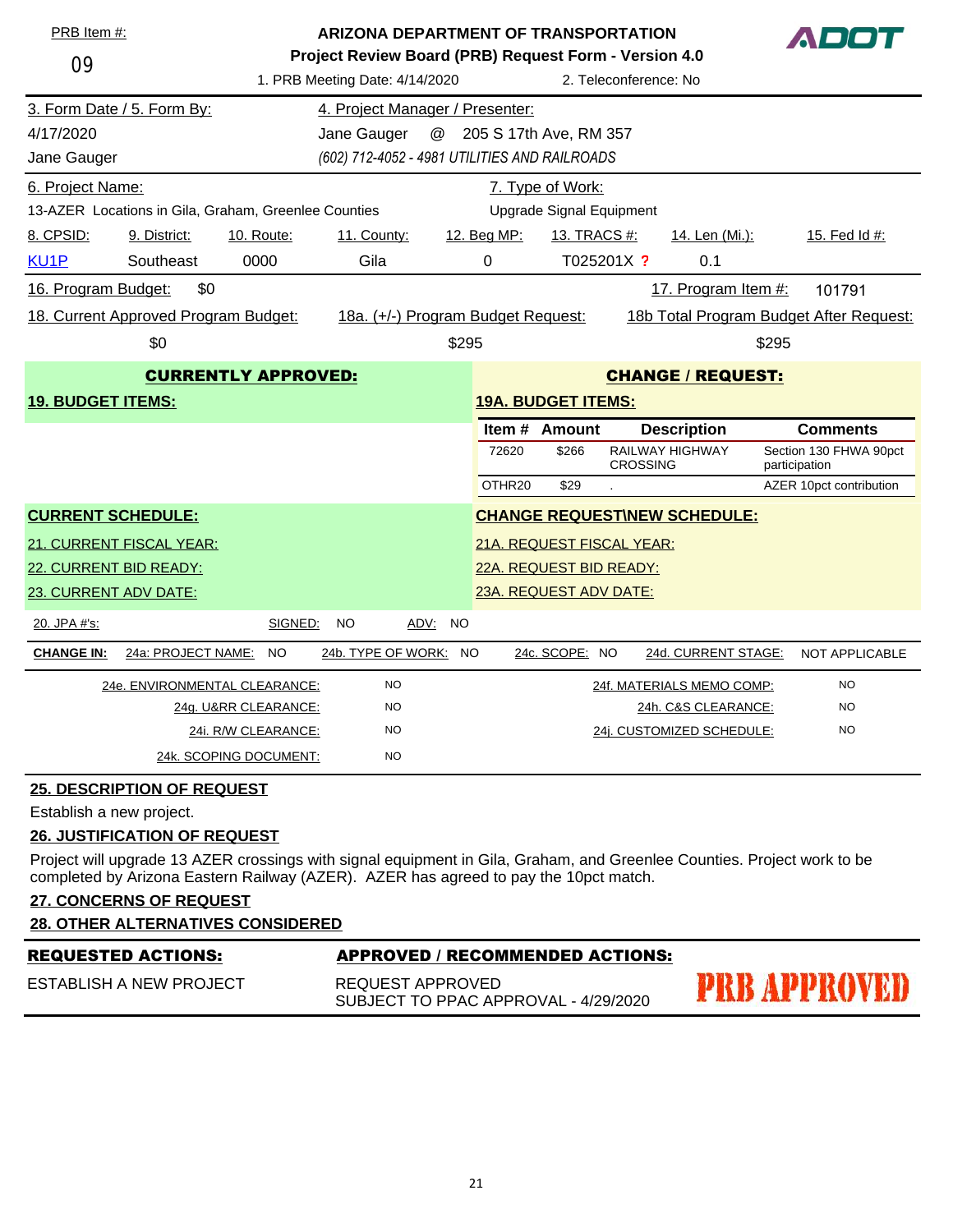| $7 - 11$ | Route & MP:                | US 60 @ MP 148                             |
|----------|----------------------------|--------------------------------------------|
|          | <b>Project Name:</b>       | 75th Ave - 99 Ave, Peoria                  |
|          | <b>Type of Work:</b>       | <b>Install Advanced Preemption Systems</b> |
|          | County:                    | Maricopa                                   |
|          | District:                  | Central                                    |
|          | Schedule:                  |                                            |
|          | Project:                   | F032901D, TIP#: 101792                     |
|          | <b>Project Manager:</b>    | Jane Gauger                                |
|          | <b>Program Amount:</b>     | \$0                                        |
|          | <b>New Program Amount:</b> | \$121,000                                  |
|          | <b>Requested Action:</b>   | Establish a new project.                   |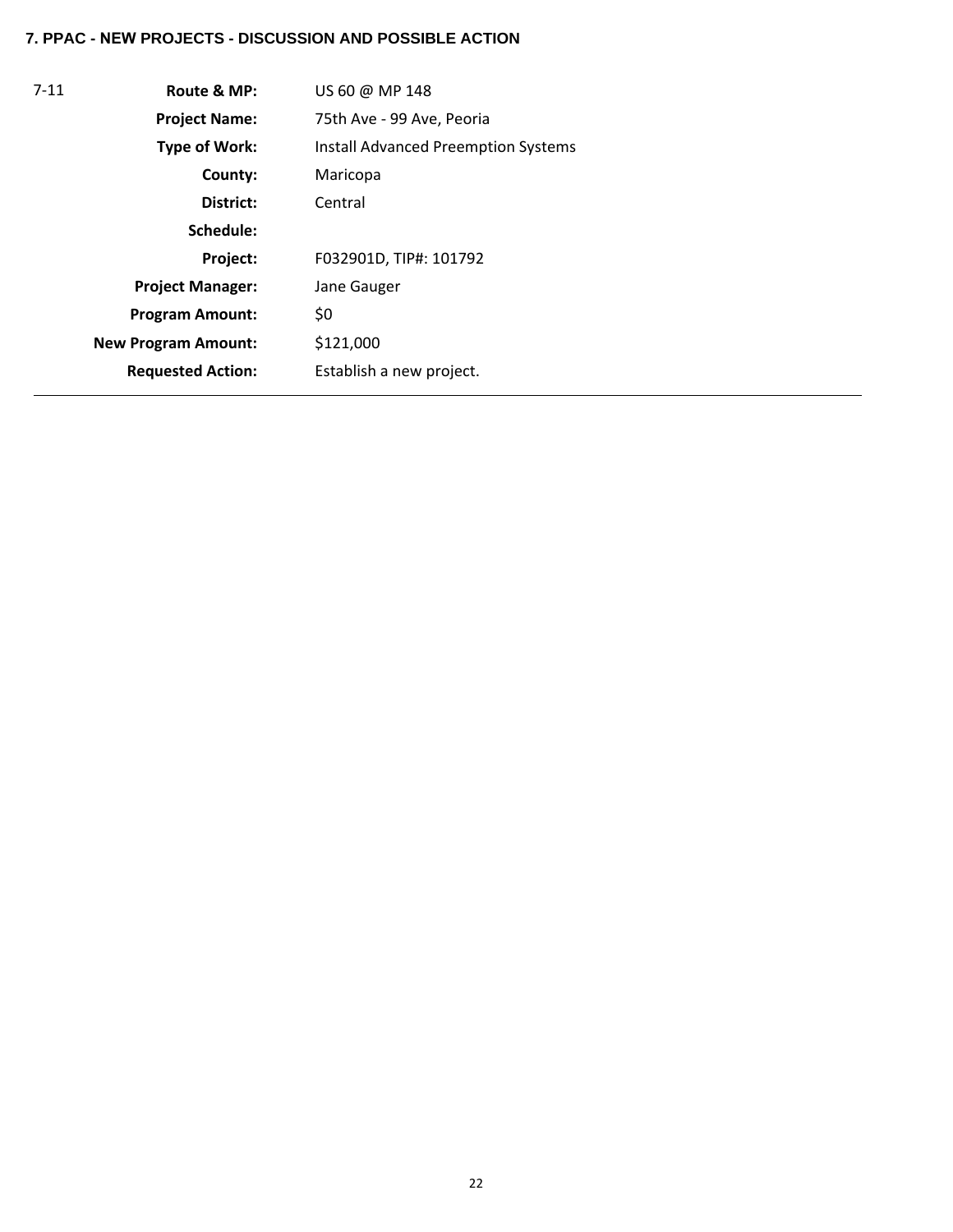| PRB Item #:                       |                                      | <b>ARIZONA DEPARTMENT OF TRANSPORTATION</b>           |                                               |           |                           |                                            |                       |                                     | A D D                                   |  |
|-----------------------------------|--------------------------------------|-------------------------------------------------------|-----------------------------------------------|-----------|---------------------------|--------------------------------------------|-----------------------|-------------------------------------|-----------------------------------------|--|
| 10                                |                                      | Project Review Board (PRB) Request Form - Version 4.0 |                                               |           |                           |                                            |                       |                                     |                                         |  |
|                                   |                                      |                                                       | 1. PRB Meeting Date: 4/14/2020                |           |                           |                                            | 2. Teleconference: No |                                     |                                         |  |
|                                   | 3. Form Date / 5. Form By:           |                                                       | 4. Project Manager / Presenter:               |           |                           |                                            |                       |                                     |                                         |  |
| 4/17/2020                         | @                                    |                                                       | 205 S 17th Ave, RM: 357,                      |           |                           |                                            |                       |                                     |                                         |  |
| Jane Gauger                       |                                      |                                                       | (602) 712-4052 - 4981 UTILITIES AND RAILROADS |           |                           |                                            |                       |                                     |                                         |  |
| 6. Project Name:                  |                                      |                                                       |                                               |           |                           | 7. Type of Work:                           |                       |                                     |                                         |  |
| 75th Ave - 99 Ave, Peoria         |                                      |                                                       |                                               |           |                           | <b>Install Advanced Preemption Systems</b> |                       |                                     |                                         |  |
| 8. CPSID:                         | 9. District:                         | 10. Route:                                            | 11. County:                                   |           | 12. Beg MP:               | 13. TRACS #:                               |                       | 14. Len (Mi.):                      | 15. Fed Id #:                           |  |
| KV <sub>1</sub> P                 | Central                              | 60                                                    | Maricopa                                      |           | 148                       | F032901D ?                                 |                       | 4                                   | 060-B(228)T                             |  |
| 16. Program Budget:               | \$0                                  |                                                       |                                               |           |                           |                                            |                       | 17. Program Item #:                 | 101792                                  |  |
|                                   | 18. Current Approved Program Budget: |                                                       | 18a. (+/-) Program Budget Request:            |           |                           |                                            |                       |                                     | 18b Total Program Budget After Request: |  |
|                                   | \$0                                  |                                                       |                                               | \$121     |                           |                                            |                       | \$121                               |                                         |  |
|                                   |                                      | <b>CURRENTLY APPROVED:</b>                            |                                               |           |                           |                                            |                       | <b>CHANGE / REQUEST:</b>            |                                         |  |
| <b>19. BUDGET ITEMS:</b>          |                                      |                                                       |                                               |           | <b>19A. BUDGET ITEMS:</b> |                                            |                       |                                     |                                         |  |
|                                   |                                      |                                                       |                                               |           |                           | Item # Amount                              |                       | <b>Description</b>                  | <b>Comments</b>                         |  |
|                                   |                                      |                                                       |                                               |           | 72620                     | \$121                                      | <b>CROSSING</b>       | RAILWAY HIGHWAY                     |                                         |  |
|                                   | <b>CURRENT SCHEDULE:</b>             |                                                       |                                               |           |                           |                                            |                       | <b>CHANGE REQUEST\NEW SCHEDULE:</b> |                                         |  |
|                                   | 21. CURRENT FISCAL YEAR:             |                                                       |                                               |           | 21A. REQUEST FISCAL YEAR: |                                            |                       |                                     |                                         |  |
|                                   | 22. CURRENT BID READY:               |                                                       |                                               |           | 22A. REQUEST BID READY:   |                                            |                       |                                     |                                         |  |
|                                   | 23. CURRENT ADV DATE:                |                                                       |                                               |           | 23A. REQUEST ADV DATE:    |                                            |                       |                                     |                                         |  |
| 20. JPA #'s:                      |                                      | SIGNED:                                               | <b>NO</b><br>ADV:                             | <b>NO</b> |                           |                                            |                       |                                     |                                         |  |
| <b>CHANGE IN:</b>                 | 24a: PROJECT NAME:                   | <b>NO</b>                                             | 24b. TYPE OF WORK: NO                         |           |                           | 24c. SCOPE: NO                             |                       | 24d. CURRENT STAGE:                 | <b>NOT APPLICABLE</b>                   |  |
|                                   |                                      | <u> 24e. ENVIRONMENTAL CLEARANCE:</u>                 | <b>NO</b>                                     |           |                           |                                            |                       | 24f. MATERIALS MEMO COMP:           | <b>NO</b>                               |  |
| 24g. U&RR CLEARANCE:<br><b>NO</b> |                                      |                                                       |                                               |           |                           |                                            |                       | 24h. C&S CLEARANCE:                 | <b>NO</b>                               |  |
| 24i. R/W CLEARANCE:<br><b>NO</b>  |                                      |                                                       |                                               |           |                           |                                            |                       | 24j. CUSTOMIZED SCHEDULE:           | <b>NO</b>                               |  |
|                                   |                                      | 24k. SCOPING DOCUMENT:                                | <b>NO</b>                                     |           |                           |                                            |                       |                                     |                                         |  |
|                                   | <b>25. DESCRIPTION OF REQUEST</b>    |                                                       |                                               |           |                           |                                            |                       |                                     |                                         |  |

Establish a new project.

#### **26. JUSTIFICATION OF REQUEST**

Project will install Advanced Preemption Systems at 6 BNSF crossings along US60 in Peoria.

Staff- oversight, clearances = \$60k Cost for controllers = \$50k  $ICAP = $11k$ 

# **27. CONCERNS OF REQUEST 28. OTHER ALTERNATIVES CONSIDERED**

### REQUESTED ACTIONS: APPROVED / RECOMMENDED ACTIONS:

ESTABLISH A NEW PROJECT

REQUEST APPROVED SUBJECT TO PPAC APPROVAL - 4/29/2020

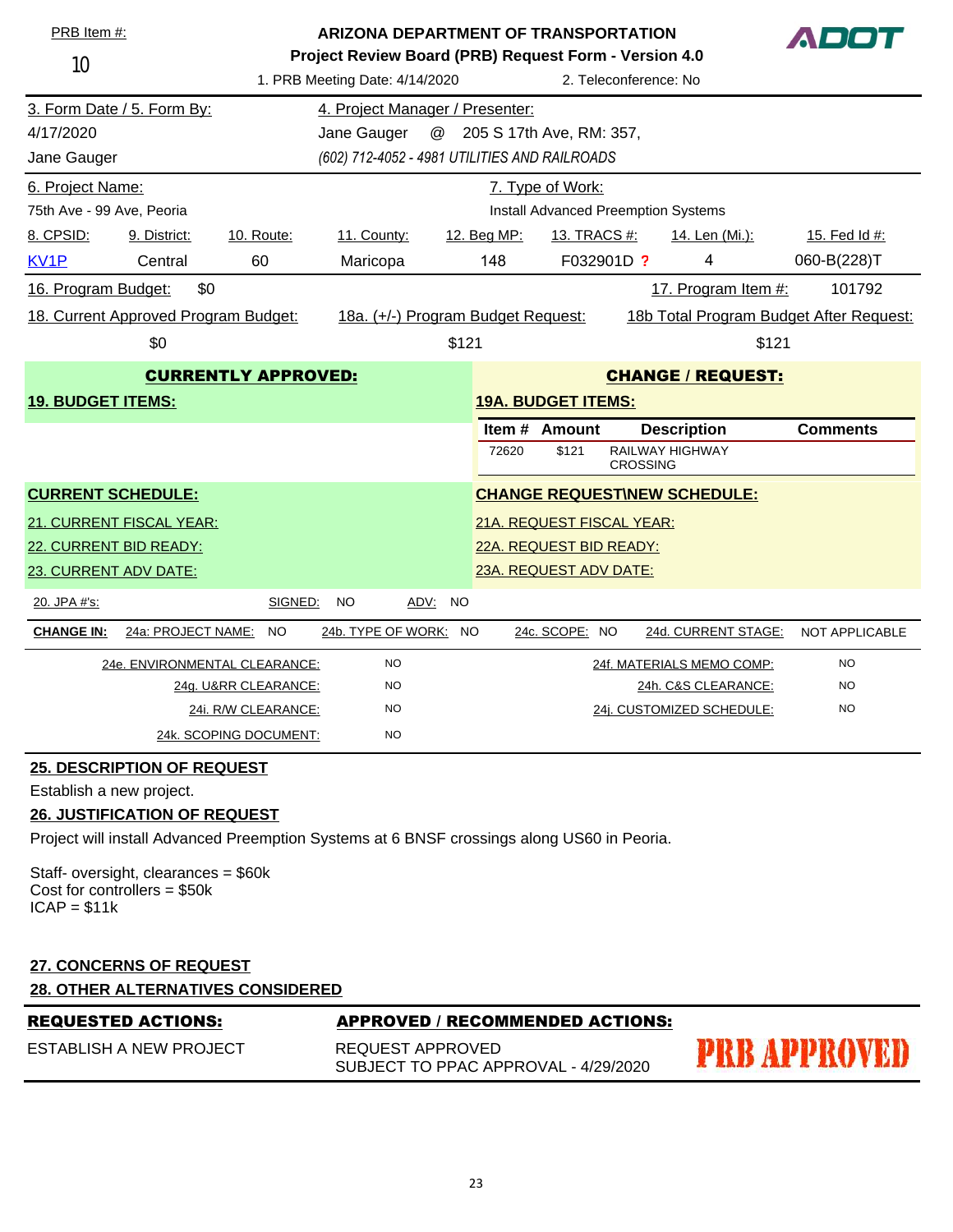| $7 - 12$ | Route & MP:                | US 60 @ MP 148                             |
|----------|----------------------------|--------------------------------------------|
|          | <b>Project Name:</b>       | 75th Ave - 99th Ave, Peoria                |
|          | Type of Work:              | <b>Install Advanced Preemption Systems</b> |
|          | County:                    | Maricopa                                   |
|          | District:                  | Central                                    |
|          | Schedule:                  |                                            |
|          | <b>Project:</b>            | F032901X, TIP#: 101792                     |
|          | <b>Project Manager:</b>    | Jane Gauger                                |
|          | <b>Program Amount:</b>     | \$0                                        |
|          | <b>New Program Amount:</b> | \$1,379,000                                |
|          | <b>Requested Action:</b>   | Establish a new project.                   |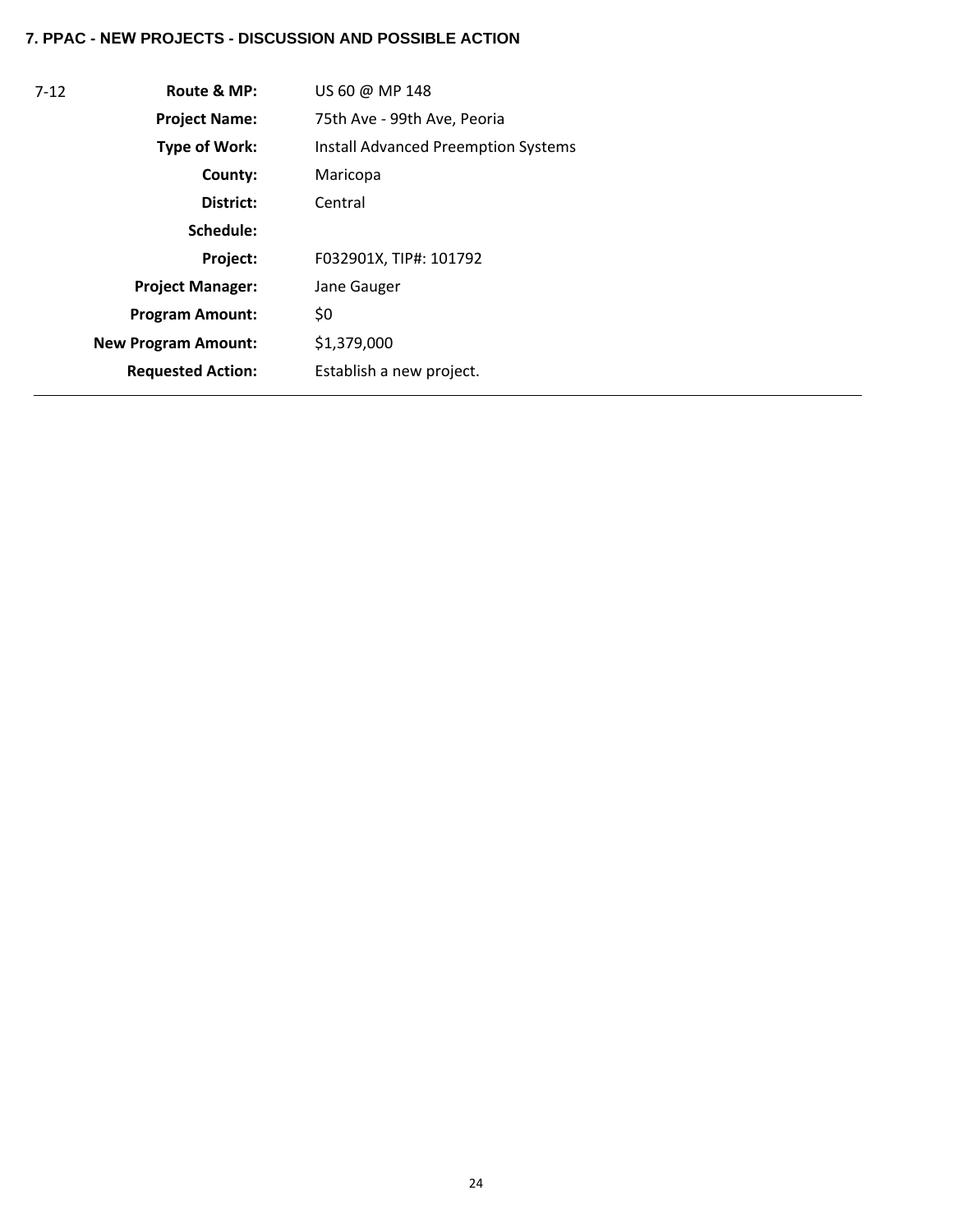| PRB Item #:                                           |                                                                                                            | <b>ARIZONA DEPARTMENT OF TRANSPORTATION</b>                                                                      |                                                                                            |                                                                                                      |       |                           |                                    |                                     | ADOT                                    |  |
|-------------------------------------------------------|------------------------------------------------------------------------------------------------------------|------------------------------------------------------------------------------------------------------------------|--------------------------------------------------------------------------------------------|------------------------------------------------------------------------------------------------------|-------|---------------------------|------------------------------------|-------------------------------------|-----------------------------------------|--|
| 11                                                    |                                                                                                            | Project Review Board (PRB) Request Form - Version 4.0<br>1. PRB Meeting Date: 4/14/2020<br>2. Teleconference: No |                                                                                            |                                                                                                      |       |                           |                                    |                                     |                                         |  |
|                                                       | 3. Form Date / 5. Form By:                                                                                 |                                                                                                                  | 4. Project Manager / Presenter:                                                            |                                                                                                      |       |                           |                                    |                                     |                                         |  |
| 4/17/2020                                             |                                                                                                            |                                                                                                                  | Jane Gauger                                                                                |                                                                                                      |       | @ 205 S 17th Ave, RM 357, |                                    |                                     |                                         |  |
| Jane Gauger                                           |                                                                                                            |                                                                                                                  | (602) 712-4052 - 4981 UTILITIES AND RAILROADS                                              |                                                                                                      |       |                           |                                    |                                     |                                         |  |
|                                                       |                                                                                                            |                                                                                                                  |                                                                                            |                                                                                                      |       |                           |                                    |                                     |                                         |  |
|                                                       | 6. Project Name:<br>7. Type of Work:<br>75th Ave - 99th Ave, Peoria<br>Install Advanced Preemption Systems |                                                                                                                  |                                                                                            |                                                                                                      |       |                           |                                    |                                     |                                         |  |
| 8. CPSID:                                             | 9. District:                                                                                               | 10. Route:                                                                                                       |                                                                                            |                                                                                                      |       |                           |                                    |                                     | 15. Fed Id #:                           |  |
| KV <sub>1</sub> P                                     | Central                                                                                                    | 60                                                                                                               | Maricopa                                                                                   | 11. County:<br>12. Beg MP:<br><u>13. TRACS #:</u><br><u>14. Len (Mi.):</u><br>148<br>F032901X ?<br>4 |       |                           |                                    |                                     |                                         |  |
|                                                       |                                                                                                            |                                                                                                                  |                                                                                            |                                                                                                      |       |                           |                                    |                                     |                                         |  |
| 16. Program Budget:                                   | \$0                                                                                                        |                                                                                                                  |                                                                                            |                                                                                                      |       |                           |                                    | 17. Program Item #:                 | 101792                                  |  |
|                                                       | 18. Current Approved Program Budget:                                                                       |                                                                                                                  | 18a. (+/-) Program Budget Request:                                                         |                                                                                                      |       |                           |                                    |                                     | 18b Total Program Budget After Request: |  |
|                                                       | \$0                                                                                                        |                                                                                                                  |                                                                                            | \$1,379                                                                                              |       |                           |                                    | \$1,379                             |                                         |  |
|                                                       |                                                                                                            | <b>CURRENTLY APPROVED:</b>                                                                                       |                                                                                            |                                                                                                      |       |                           |                                    | <b>CHANGE / REQUEST:</b>            |                                         |  |
| <b>19. BUDGET ITEMS:</b>                              |                                                                                                            |                                                                                                                  |                                                                                            |                                                                                                      |       | <b>19A. BUDGET ITEMS:</b> |                                    |                                     |                                         |  |
|                                                       |                                                                                                            |                                                                                                                  |                                                                                            |                                                                                                      |       | Item # Amount             |                                    | <b>Description</b>                  | <b>Comments</b>                         |  |
|                                                       |                                                                                                            |                                                                                                                  |                                                                                            |                                                                                                      | 72620 | \$1,379                   | RAILWAY HIGHWAY<br><b>CROSSING</b> |                                     |                                         |  |
| <b>CURRENT SCHEDULE:</b>                              |                                                                                                            |                                                                                                                  |                                                                                            |                                                                                                      |       |                           |                                    | <b>CHANGE REQUEST\NEW SCHEDULE:</b> |                                         |  |
| 21. CURRENT FISCAL YEAR:<br>21A. REQUEST FISCAL YEAR: |                                                                                                            |                                                                                                                  |                                                                                            |                                                                                                      |       |                           |                                    |                                     |                                         |  |
| 22. CURRENT BID READY:<br>22A. REQUEST BID READY:     |                                                                                                            |                                                                                                                  |                                                                                            |                                                                                                      |       |                           |                                    |                                     |                                         |  |
| 23A. REQUEST ADV DATE:<br>23. CURRENT ADV DATE:       |                                                                                                            |                                                                                                                  |                                                                                            |                                                                                                      |       |                           |                                    |                                     |                                         |  |
| 20. JPA #'s:                                          |                                                                                                            | SIGNED:                                                                                                          | NO<br>ADV:                                                                                 | NO                                                                                                   |       |                           |                                    |                                     |                                         |  |
| <b>CHANGE IN:</b>                                     | 24a: PROJECT NAME:                                                                                         | NO                                                                                                               | 24b. TYPE OF WORK: NO                                                                      |                                                                                                      |       | 24c. SCOPE: NO            |                                    | 24d. CURRENT STAGE:                 | <b>NOT APPLICABLE</b>                   |  |
|                                                       | 24e. ENVIRONMENTAL CLEARANCE:                                                                              |                                                                                                                  | <b>NO</b>                                                                                  |                                                                                                      |       |                           |                                    | 24f. MATERIALS MEMO COMP:           | <b>NO</b>                               |  |
|                                                       |                                                                                                            | 24g. U&RR CLEARANCE:                                                                                             | <b>NO</b>                                                                                  |                                                                                                      |       |                           |                                    | 24h. C&S CLEARANCE:                 | <b>NO</b>                               |  |
|                                                       |                                                                                                            | 24i. R/W CLEARANCE:                                                                                              | <b>NO</b>                                                                                  |                                                                                                      |       |                           | 24j. CUSTOMIZED SCHEDULE:          | NO                                  |                                         |  |
|                                                       |                                                                                                            | 24k. SCOPING DOCUMENT:                                                                                           | NO                                                                                         |                                                                                                      |       |                           |                                    |                                     |                                         |  |
|                                                       | <b>25. DESCRIPTION OF REQUEST</b>                                                                          |                                                                                                                  |                                                                                            |                                                                                                      |       |                           |                                    |                                     |                                         |  |
| Establish a new project.                              |                                                                                                            |                                                                                                                  |                                                                                            |                                                                                                      |       |                           |                                    |                                     |                                         |  |
|                                                       | <b>26. JUSTIFICATION OF REQUEST</b>                                                                        |                                                                                                                  |                                                                                            |                                                                                                      |       |                           |                                    |                                     |                                         |  |
|                                                       |                                                                                                            |                                                                                                                  | Project will install Advanced Preemption Systems at 6 BNSF crossings along US60 in Peoria. |                                                                                                      |       |                           |                                    |                                     |                                         |  |
|                                                       |                                                                                                            |                                                                                                                  |                                                                                            |                                                                                                      |       |                           |                                    |                                     |                                         |  |
| <b>BNSF - \$1,254k</b><br>ICAP - \$125k               |                                                                                                            |                                                                                                                  |                                                                                            |                                                                                                      |       |                           |                                    |                                     |                                         |  |
|                                                       | <b>27. CONCERNS OF REQUEST</b>                                                                             |                                                                                                                  |                                                                                            |                                                                                                      |       |                           |                                    |                                     |                                         |  |
|                                                       | <b>28. OTHER ALTERNATIVES CONSIDERED</b>                                                                   |                                                                                                                  |                                                                                            |                                                                                                      |       |                           |                                    |                                     |                                         |  |
|                                                       | <b>REQUESTED ACTIONS:</b>                                                                                  |                                                                                                                  | <b>APPROVED / RECOMMENDED ACTIONS:</b>                                                     |                                                                                                      |       |                           |                                    |                                     |                                         |  |
|                                                       | <b>ESTABLISH A NEW PROJECT</b>                                                                             |                                                                                                                  | REQUEST APPROVED<br>SUBJECT TO PPAC APPROVAL - 4/29/2020                                   |                                                                                                      |       |                           |                                    |                                     | PRB APPROVED                            |  |
|                                                       |                                                                                                            |                                                                                                                  |                                                                                            |                                                                                                      |       |                           |                                    |                                     |                                         |  |
|                                                       |                                                                                                            |                                                                                                                  |                                                                                            |                                                                                                      |       |                           |                                    |                                     |                                         |  |
|                                                       |                                                                                                            |                                                                                                                  |                                                                                            |                                                                                                      |       |                           |                                    |                                     |                                         |  |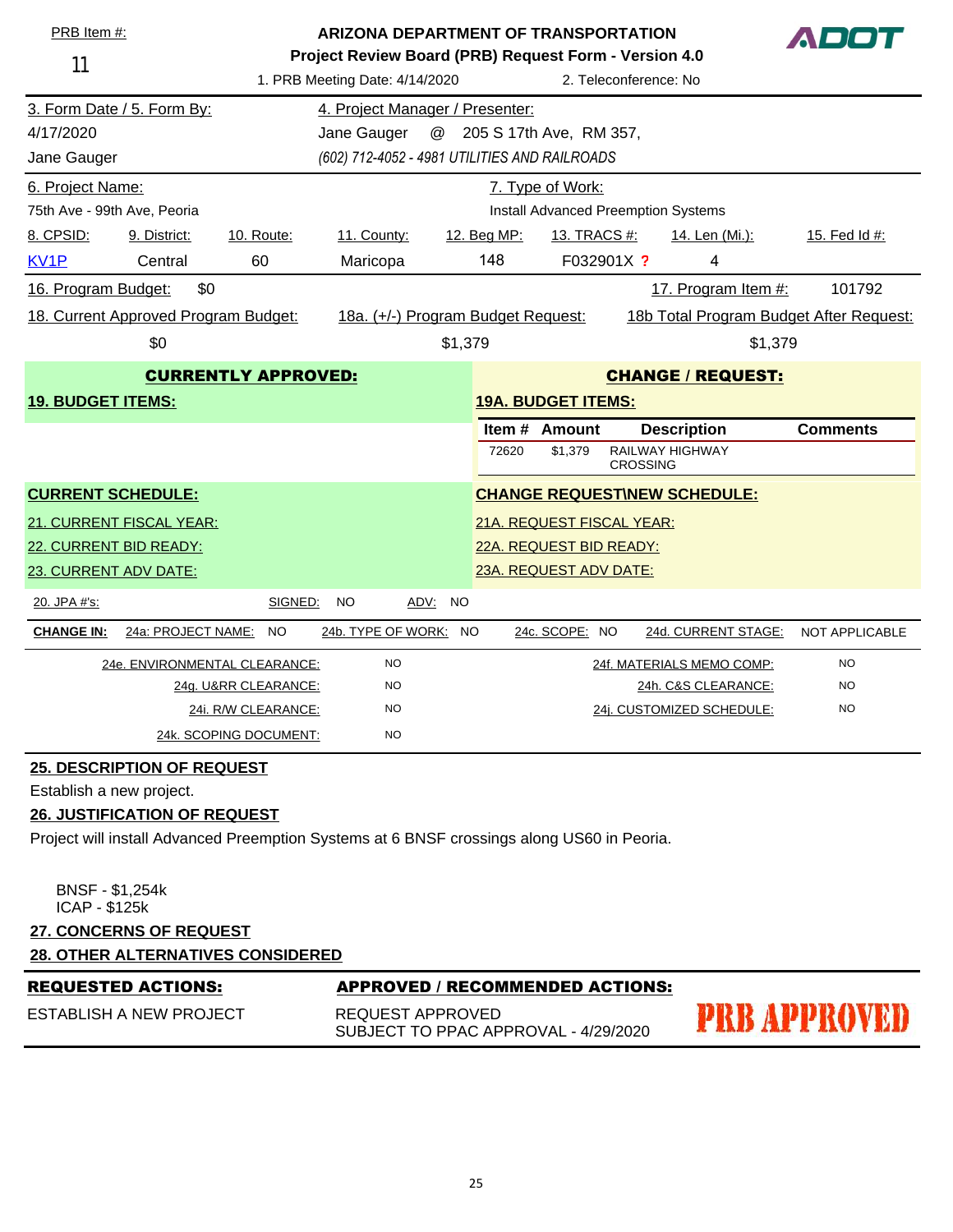| $7 - 13$ | Route & MP:                | US 60 @ MP 172         |
|----------|----------------------------|------------------------|
|          | <b>Project Name:</b>       | I-10 - Gilbert Rd.     |
|          | <b>Type of Work:</b>       | Upgrade ramp meters    |
|          | County:                    | Maricopa               |
|          | District:                  | Central                |
|          | Schedule:                  |                        |
|          | Project:                   | F032601X, TIP#: 101784 |
|          | <b>Project Manager:</b>    | Joan Lovell            |
|          | <b>Program Amount:</b>     | \$0                    |
|          | <b>New Program Amount:</b> | \$68,000               |
|          | <b>Requested Action:</b>   | Establish new project  |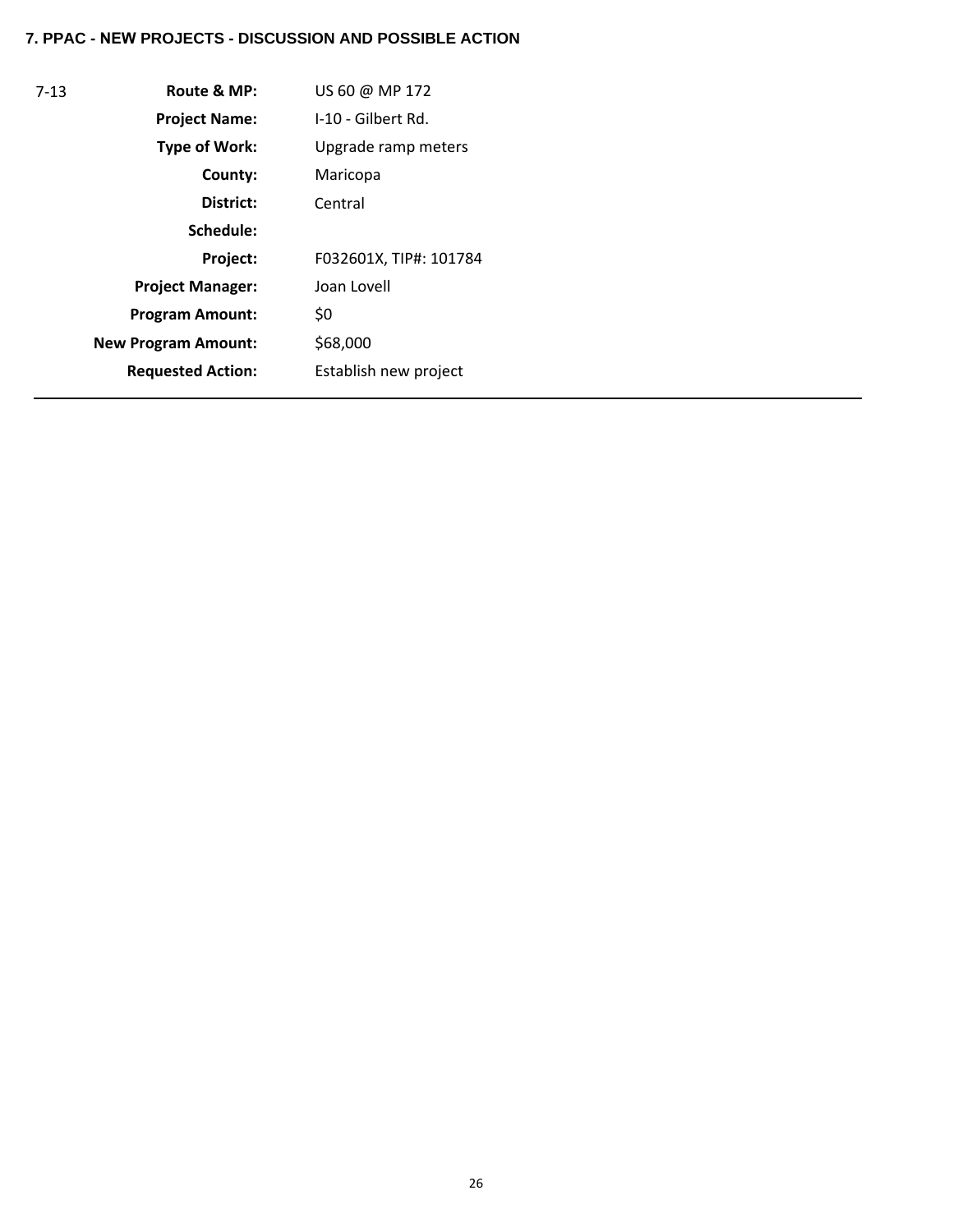| PRB Item #:                                                                                          | <b>ARIZONA DEPARTMENT OF TRANSPORTATION</b>                                                              |                                                       |                                    |      |                                             |                           |       | ADOT                                |                                         |  |
|------------------------------------------------------------------------------------------------------|----------------------------------------------------------------------------------------------------------|-------------------------------------------------------|------------------------------------|------|---------------------------------------------|---------------------------|-------|-------------------------------------|-----------------------------------------|--|
| 02                                                                                                   |                                                                                                          | Project Review Board (PRB) Request Form - Version 4.0 |                                    |      |                                             |                           |       |                                     |                                         |  |
|                                                                                                      |                                                                                                          |                                                       | 1. PRB Meeting Date: 4/14/2020     |      | $\sqrt{ }$                                  |                           |       | 2. Teleconference: (602) 712-7754   |                                         |  |
|                                                                                                      | 3. Form Date / 5. Form By:                                                                               |                                                       | 4. Project Manager / Presenter:    |      |                                             |                           |       |                                     |                                         |  |
| 4/14/2020                                                                                            |                                                                                                          |                                                       | @<br>Joan Lovell                   |      | (602) 712-7754                              |                           |       |                                     |                                         |  |
| Joan Lovell                                                                                          | 2302 W Durango St, , PM02 - 6003 SYSTEMS TECHNOLOGY                                                      |                                                       |                                    |      |                                             |                           |       |                                     |                                         |  |
|                                                                                                      | 6. Project Name:<br>7. Type of Work:                                                                     |                                                       |                                    |      |                                             |                           |       |                                     |                                         |  |
| I-10 - Gilbert Rd.                                                                                   |                                                                                                          |                                                       |                                    |      |                                             | upgrade ramp meters       |       |                                     |                                         |  |
| 8. CPSID:                                                                                            | 12. Beg MP:<br>9. District:<br>10. Route:<br>11. County:<br><u>13. TRACS #:</u><br><u>14. Len (Mi.):</u> |                                                       |                                    |      |                                             |                           |       | 15. Fed Id #:                       |                                         |  |
| KH <sub>1</sub> P                                                                                    | Phoenix                                                                                                  | 60                                                    | Maricopa                           |      | 172                                         | F032601X ?                |       | 11                                  |                                         |  |
| 16. Program Budget:                                                                                  | \$0                                                                                                      |                                                       |                                    |      |                                             |                           |       | 17. Program Item #:                 | 101784                                  |  |
|                                                                                                      | 18. Current Approved Program Budget:                                                                     |                                                       | 18a. (+/-) Program Budget Request: |      |                                             |                           |       |                                     | 18b Total Program Budget After Request: |  |
|                                                                                                      | \$0                                                                                                      |                                                       |                                    | \$68 |                                             |                           |       | \$68                                |                                         |  |
|                                                                                                      |                                                                                                          | <b>CURRENTLY APPROVED:</b>                            |                                    |      |                                             |                           |       | <b>CHANGE / REQUEST:</b>            |                                         |  |
| <b>19. BUDGET ITEMS:</b>                                                                             |                                                                                                          |                                                       |                                    |      |                                             | <b>19A. BUDGET ITEMS:</b> |       |                                     |                                         |  |
|                                                                                                      |                                                                                                          |                                                       |                                    |      |                                             | Item # Amount             |       | <b>Description</b>                  | <b>Comments</b>                         |  |
|                                                                                                      |                                                                                                          |                                                       |                                    |      | 78820                                       | \$4                       | TSM&O |                                     |                                         |  |
|                                                                                                      |                                                                                                          |                                                       |                                    |      | OTHR <sub>20</sub>                          | \$64                      |       |                                     | MAG STIP DOT 20.811                     |  |
| <b>CURRENT SCHEDULE:</b>                                                                             |                                                                                                          |                                                       |                                    |      |                                             |                           |       | <b>CHANGE REQUEST\NEW SCHEDULE:</b> |                                         |  |
|                                                                                                      | 21. CURRENT FISCAL YEAR:                                                                                 |                                                       |                                    |      |                                             | 21A. REQUEST FISCAL YEAR: |       |                                     |                                         |  |
|                                                                                                      | 22. CURRENT BID READY:                                                                                   |                                                       |                                    |      | 22A. REQUEST BID READY:                     |                           |       |                                     |                                         |  |
| 23. CURRENT ADV DATE:                                                                                |                                                                                                          |                                                       |                                    |      | 23A. REQUEST ADV DATE:                      |                           |       |                                     |                                         |  |
| 20. JPA #'s:                                                                                         |                                                                                                          | SIGNED:                                               | <b>NO</b><br><u>ADV:</u>           | NO   |                                             |                           |       |                                     |                                         |  |
| <b>CHANGE IN:</b>                                                                                    | 24a: PROJECT NAME:                                                                                       | NO.                                                   | 24b. TYPE OF WORK:                 | NO   |                                             | 24c. SCOPE: NO            |       | 24d. CURRENT STAGE:                 | NOT APPLICABLE                          |  |
|                                                                                                      |                                                                                                          | 24e. ENVIRONMENTAL CLEARANCE:                         | NOT APPLICABLE                     |      |                                             |                           |       | 24f. MATERIALS MEMO COMP:           | NOT APPLICABLE                          |  |
|                                                                                                      |                                                                                                          | 24g. U&RR CLEARANCE:                                  | <b>NOT APPLICABLE</b>              |      |                                             |                           |       | 24h. C&S CLEARANCE:                 | NOT APPLICABLE                          |  |
| NOT APPLICABLE<br>24i. R/W CLEARANCE:                                                                |                                                                                                          |                                                       |                                    |      | 24j. CUSTOMIZED SCHEDULE:<br>NOT APPLICABLE |                           |       |                                     |                                         |  |
|                                                                                                      | NOT APPLICABLE<br>24k. SCOPING DOCUMENT:                                                                 |                                                       |                                    |      |                                             |                           |       |                                     |                                         |  |
|                                                                                                      | <b>25. DESCRIPTION OF REQUEST</b>                                                                        |                                                       |                                    |      |                                             |                           |       |                                     |                                         |  |
| Establish new project                                                                                |                                                                                                          |                                                       |                                    |      |                                             |                           |       |                                     |                                         |  |
|                                                                                                      | <b>26. JUSTIFICATION OF REQUEST</b>                                                                      |                                                       |                                    |      |                                             |                           |       |                                     |                                         |  |
| Project will upgrade ramp meters with new hardware on US 60 from I-10 to Gilbert Rd, SM+O DOT20-811, |                                                                                                          |                                                       |                                    |      |                                             |                           |       |                                     |                                         |  |

**27. CONCERNS OF REQUEST**

#### **28. OTHER ALTERNATIVES CONSIDERED**

|  | REQUESTED ACTIONS: |  |
|--|--------------------|--|
|  |                    |  |

# **APPROVED / RECOMMENDED ACTIONS:**

ESTABLISH A NEW PROJECT

REQUEST APPROVED SUBJECT TO PPAC APPROVAL - 4/29/2020 **PRB APPROVED**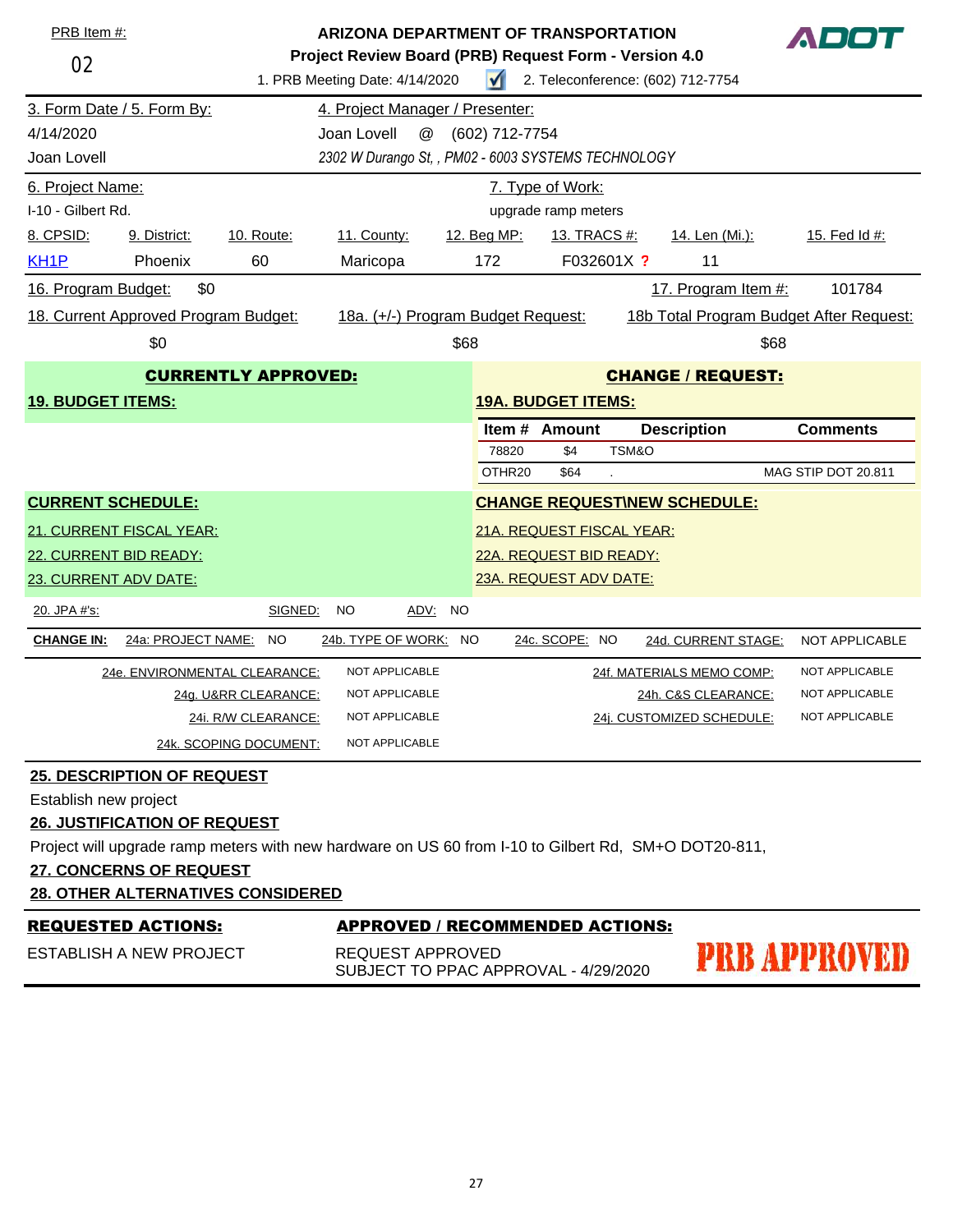| $7 - 14$ | Route & MP:                | SR 101L @ MP 2                              |
|----------|----------------------------|---------------------------------------------|
|          | <b>Project Name:</b>       | I-10 - Cardinals Way                        |
|          | <b>Type of Work:</b>       | <b>Construct Wrong Way Driver Detection</b> |
|          | County:                    | Maricopa                                    |
|          | District:                  | Central                                     |
|          | Schedule:                  |                                             |
|          | Project:                   | F032701X, TIP#: 101785                      |
|          | <b>Project Manager:</b>    | Joan Lovell                                 |
|          | <b>Program Amount:</b>     | \$0                                         |
|          | <b>New Program Amount:</b> | \$329,000                                   |
|          | <b>Requested Action:</b>   | Establish a new project                     |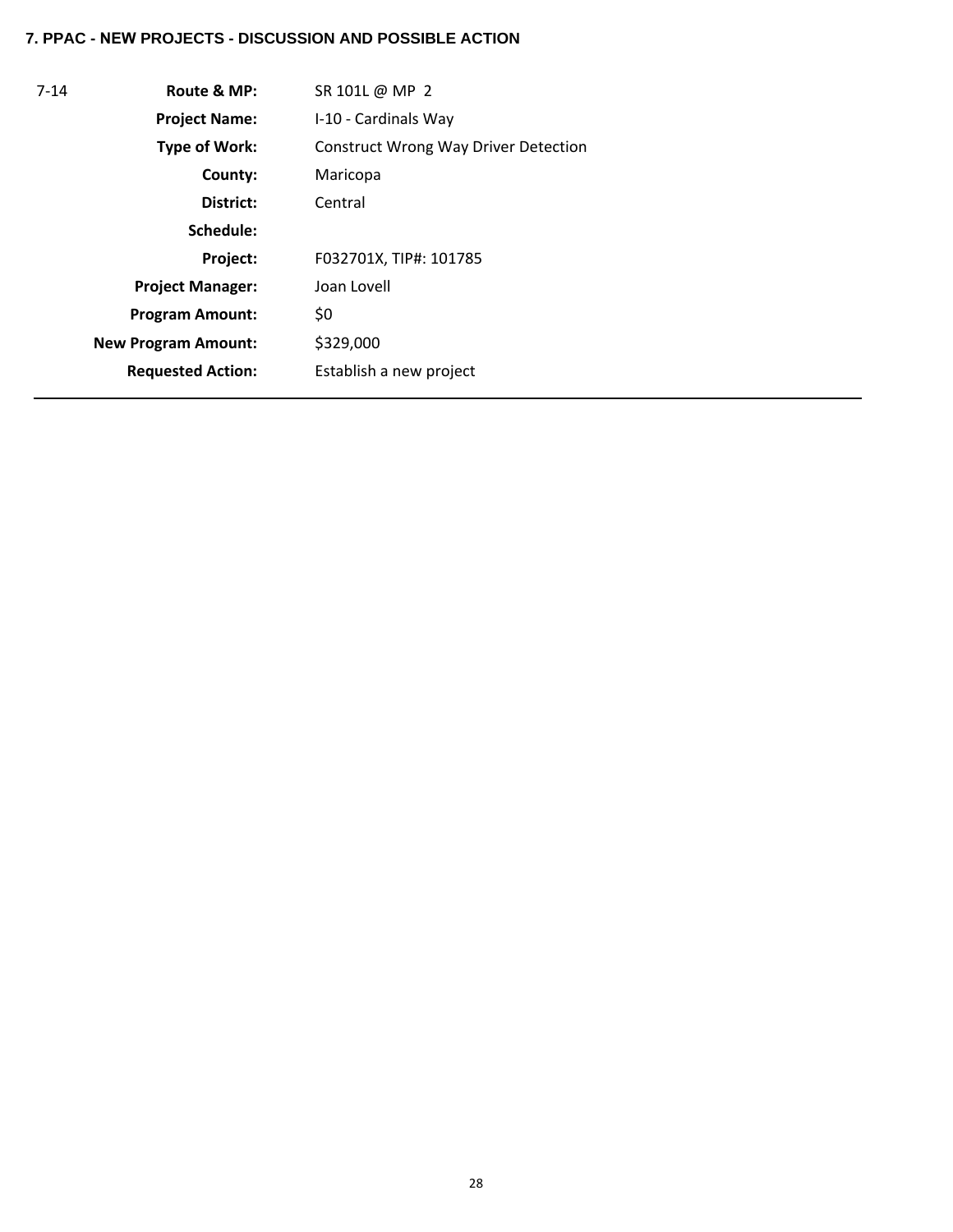| PRB Item #:              |                                      |                               | <b>ARIZONA DEPARTMENT OF TRANSPORTATION</b>           |           |                           |                  |                       |                                             | ADOT                                    |
|--------------------------|--------------------------------------|-------------------------------|-------------------------------------------------------|-----------|---------------------------|------------------|-----------------------|---------------------------------------------|-----------------------------------------|
| 03                       |                                      |                               | Project Review Board (PRB) Request Form - Version 4.0 |           |                           |                  |                       |                                             |                                         |
|                          |                                      |                               | 1. PRB Meeting Date: 4/14/2020                        |           |                           |                  | 2. Teleconference: No |                                             |                                         |
|                          | 3. Form Date / 5. Form By:           |                               | 4. Project Manager / Presenter:                       |           |                           |                  |                       |                                             |                                         |
| 4/17/2020                |                                      |                               | Joan Lovell<br>$^\text{\textregistered}$              |           | (602) 712-7754            |                  |                       |                                             |                                         |
| Joan Lovell              |                                      |                               | 2302 W Durango St., PM02 - 6003 SYSTEMS TECHNOLOGY    |           |                           |                  |                       |                                             |                                         |
| 6. Project Name:         |                                      |                               |                                                       |           |                           | 7. Type of Work: |                       |                                             |                                         |
| I-10 - Cardinals Way     |                                      |                               |                                                       |           |                           |                  |                       | <b>Construct Wrong Way Driver Detection</b> |                                         |
| 8. CPSID:                | 9. District:                         | 10. Route:                    | 11. County:                                           |           | 12. Beg MP:               |                  | 13. TRACS #:          | 14. Len (Mi.):                              | 15. Fed Id #:                           |
| KR <sub>1</sub> P        | Central                              | 101L                          | Maricopa                                              |           | $\overline{2}$            |                  | F032701X ?            | 4                                           |                                         |
| 16. Program Budget:      | \$0                                  |                               |                                                       |           |                           |                  |                       | 17. Program Item #:                         | 101785                                  |
|                          | 18. Current Approved Program Budget: |                               | 18a. (+/-) Program Budget Request:                    |           |                           |                  |                       |                                             | 18b Total Program Budget After Request: |
|                          | \$0                                  |                               |                                                       | \$329     |                           |                  |                       | \$329                                       |                                         |
|                          |                                      | <b>CURRENTLY APPROVED:</b>    |                                                       |           |                           |                  |                       | <b>CHANGE / REQUEST:</b>                    |                                         |
| <b>19. BUDGET ITEMS:</b> |                                      |                               |                                                       |           | <b>19A. BUDGET ITEMS:</b> |                  |                       |                                             |                                         |
|                          |                                      |                               |                                                       |           |                           | Item # Amount    |                       | <b>Description</b>                          | <b>Comments</b>                         |
|                          |                                      |                               |                                                       |           | OTHR20                    | \$310            |                       |                                             | MAG STIP DOT 20.813                     |
|                          |                                      |                               |                                                       |           | 78820                     | \$19             | TSM&O                 |                                             |                                         |
| <b>CURRENT SCHEDULE:</b> |                                      |                               |                                                       |           |                           |                  |                       | <b>CHANGE REQUEST\NEW SCHEDULE:</b>         |                                         |
|                          | 21. CURRENT FISCAL YEAR:             |                               |                                                       |           | 21A. REQUEST FISCAL YEAR: |                  |                       | 2020                                        |                                         |
| 22. CURRENT BID READY:   |                                      |                               |                                                       |           | 22A. REQUEST BID READY:   |                  |                       |                                             |                                         |
| 23. CURRENT ADV DATE:    |                                      |                               |                                                       |           | 23A. REQUEST ADV DATE:    |                  |                       |                                             |                                         |
| 20. JPA #'s:             |                                      | SIGNED:                       | <b>NO</b><br>ADV:                                     | <b>NO</b> |                           |                  |                       |                                             |                                         |
| <b>CHANGE IN:</b>        | 24a: PROJECT NAME:                   | <b>NO</b>                     | 24b. TYPE OF WORK: NO                                 |           |                           | 24c. SCOPE: NO   |                       | 24d. CURRENT STAGE:                         | NOT APPLICABLE                          |
|                          |                                      | 24e. ENVIRONMENTAL CLEARANCE: | NOT APPLICABLE                                        |           |                           |                  |                       | 24f. MATERIALS MEMO COMP:                   | NOT APPLICABLE                          |
|                          |                                      | 24g. U&RR CLEARANCE:          | NOT APPLICABLE                                        |           |                           |                  |                       | 24h. C&S CLEARANCE:                         | NOT APPLICABLE                          |
|                          |                                      | 24i. R/W CLEARANCE:           | NOT APPLICABLE                                        |           |                           |                  |                       | 24j. CUSTOMIZED SCHEDULE:                   | NOT APPLICABLE                          |
|                          |                                      | 24k. SCOPING DOCUMENT:        | NOT APPLICABLE                                        |           |                           |                  |                       |                                             |                                         |

Establish a new project

### **26. JUSTIFICATION OF REQUEST**

Project will construct wrong-way thermal detection cameras and illuminated wrong-way signs along SR-101L between I-10 and Cardinals Way. SM+O DOT20-813.

# **27. CONCERNS OF REQUEST**

**28. OTHER ALTERNATIVES CONSIDERED**

|  |  |  | REQUESTED ACTIONS: |
|--|--|--|--------------------|
|  |  |  |                    |

#### **APPROVED / RECOMMENDED ACTIONS:**

ESTABLISH A NEW PROJECT

REQUEST APPROVED SUBJECT TO PPAC APPROVAL - 4/29/2020 **PRB APPROVED**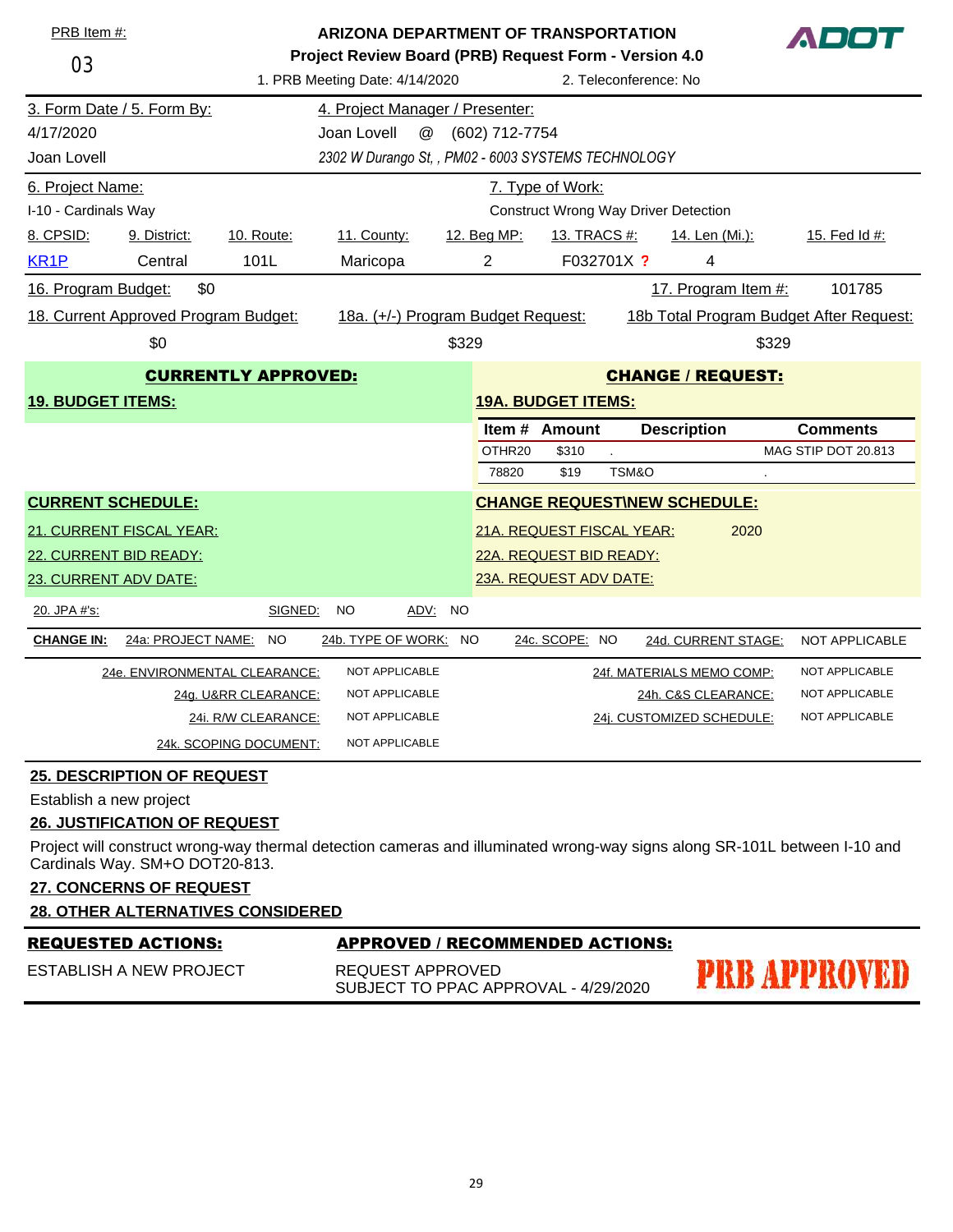| $7 - 15$ | Route & MP:                | 1-10 @ MP 127              |
|----------|----------------------------|----------------------------|
|          | <b>Project Name:</b>       | Bullard Ave.- I-17         |
|          | <b>Type of Work:</b>       | <b>Upgrade Ramp Meters</b> |
|          | County:                    | Maricopa                   |
|          | District:                  | Central                    |
|          | Schedule:                  |                            |
|          | Project:                   | F032401X, TIP#: 101766     |
|          | <b>Project Manager:</b>    | Joan Lovell                |
|          | <b>Program Amount:</b>     | \$0                        |
|          | <b>New Program Amount:</b> | \$154,000                  |
|          | <b>Requested Action:</b>   | Establish new project      |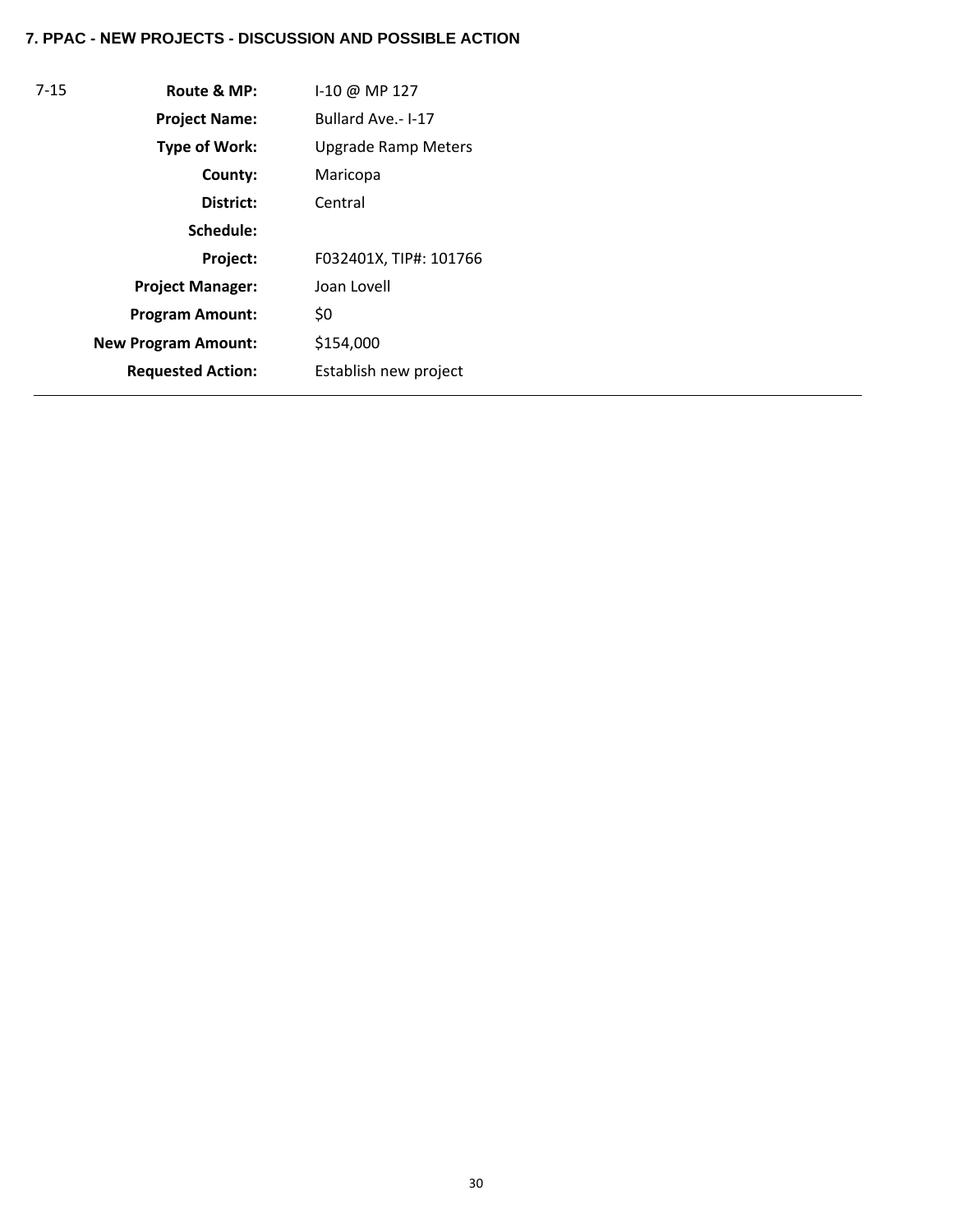| PRB Item #:              |                                      |                            | <b>ARIZONA DEPARTMENT OF TRANSPORTATION</b>           |           |                |                            |                       |                                                                                                                     | ADOT                                    |
|--------------------------|--------------------------------------|----------------------------|-------------------------------------------------------|-----------|----------------|----------------------------|-----------------------|---------------------------------------------------------------------------------------------------------------------|-----------------------------------------|
| 04                       |                                      |                            | Project Review Board (PRB) Request Form - Version 4.0 |           |                |                            |                       |                                                                                                                     |                                         |
|                          |                                      |                            | 1. PRB Meeting Date: 4/14/2020                        |           |                |                            | 2. Teleconference: No |                                                                                                                     |                                         |
|                          | 3. Form Date / 5. Form By:           |                            | 4. Project Manager / Presenter:                       |           |                |                            |                       |                                                                                                                     |                                         |
| 4/23/2020                |                                      |                            | @<br>Joan Lovell                                      |           | (602) 712-7754 |                            |                       |                                                                                                                     |                                         |
| Joan Lovell              |                                      |                            | 2302 W Durango St,, PM02 - 6003 SYSTEMS TECHNOLOGY    |           |                |                            |                       |                                                                                                                     |                                         |
| 6. Project Name:         |                                      |                            |                                                       |           |                | 7. Type of Work:           |                       |                                                                                                                     |                                         |
| Bullard Ave.- I-17       |                                      |                            |                                                       |           |                | <b>Upgrade Ramp Meters</b> |                       |                                                                                                                     |                                         |
| 8. CPSID:                | 9. District:                         | 10. Route:                 | 11. County:                                           |           | 12. Beg MP:    | <u>13. TRACS #:</u>        |                       | <u>14. Len (Mi.):</u>                                                                                               | 15. Fed Id #:                           |
| KS <sub>1P</sub>         | Central                              | 10                         | Maricopa                                              |           | 127            | F032401X ?                 |                       | 16                                                                                                                  |                                         |
| 16. Program Budget:      | \$0                                  |                            |                                                       |           |                |                            |                       | 17. Program Item #:                                                                                                 | 101766                                  |
|                          | 18. Current Approved Program Budget: |                            | 18a. (+/-) Program Budget Request:                    |           |                |                            |                       |                                                                                                                     | 18b Total Program Budget After Request: |
|                          | \$0                                  |                            |                                                       | \$154     |                |                            |                       | \$154                                                                                                               |                                         |
|                          |                                      | <b>CURRENTLY APPROVED:</b> |                                                       |           |                |                            |                       | <b>CHANGE / REQUEST:</b>                                                                                            |                                         |
| <b>19. BUDGET ITEMS:</b> |                                      |                            |                                                       |           |                | <b>19A. BUDGET ITEMS:</b>  |                       |                                                                                                                     |                                         |
|                          |                                      |                            |                                                       |           |                | Item # Amount              |                       | <b>Description</b>                                                                                                  | <b>Comments</b>                         |
|                          |                                      |                            |                                                       |           | OTHR20         | \$145                      |                       |                                                                                                                     | MAG STIP DOT 20.810                     |
|                          |                                      |                            |                                                       |           | 78820          | \$9                        | TSM&O                 |                                                                                                                     |                                         |
|                          | <b>CURRENT SCHEDULE:</b>             |                            |                                                       |           |                |                            |                       | <b>CHANGE REQUEST\NEW SCHEDULE:</b>                                                                                 |                                         |
|                          | 21. CURRENT FISCAL YEAR:             |                            |                                                       |           |                | 21A. REQUEST FISCAL YEAR:  |                       | 2020                                                                                                                |                                         |
|                          | 22. CURRENT BID READY:               |                            |                                                       |           |                | 22A. REQUEST BID READY:    |                       |                                                                                                                     |                                         |
|                          | 23. CURRENT ADV DATE:                |                            |                                                       |           |                | 23A. REQUEST ADV DATE:     |                       |                                                                                                                     |                                         |
| 20. JPA #'s:             |                                      | SIGNED:                    | NO<br><u>ADV:</u>                                     | NO.       |                |                            |                       |                                                                                                                     |                                         |
| <b>CHANGE IN:</b>        | 24a: PROJECT NAME:                   | NO.                        | 24b. TYPE OF WORK:                                    | <b>NO</b> |                | 24c. SCOPE: NO             |                       | 24d. CURRENT STAGE:                                                                                                 | NOT APPLICABLE                          |
|                          | 24e. ENVIRONMENTAL CLEARANCE:        |                            | NOT APPLICABLE                                        |           |                |                            |                       | 24f. MATERIALS MEMO COMP:                                                                                           | NOT APPLICABLE                          |
|                          |                                      | 24g. U&RR CLEARANCE:       | NOT APPLICABLE                                        |           |                |                            |                       | 24h. C&S CLEARANCE:                                                                                                 | NOT APPLICABLE                          |
|                          |                                      | 24i. R/W CLEARANCE:        | NOT APPLICABLE                                        |           |                |                            |                       | 24j. CUSTOMIZED SCHEDULE:                                                                                           | NOT APPLICABLE                          |
|                          |                                      | 24k. SCOPING DOCUMENT:     | NOT APPLICABLE                                        |           |                |                            |                       |                                                                                                                     |                                         |
|                          | <b>25. DESCRIPTION OF REQUEST</b>    |                            |                                                       |           |                |                            |                       |                                                                                                                     |                                         |
| Establish new project    |                                      |                            |                                                       |           |                |                            |                       |                                                                                                                     |                                         |
|                          | <b>26. JUSTIFICATION OF REQUEST</b>  |                            |                                                       |           |                |                            |                       |                                                                                                                     |                                         |
|                          |                                      |                            |                                                       |           |                |                            |                       | Project will upgrade existing ramp meters with new hardware along I-10 from Bullard Avenue to I-17. SM+O DOT20-810. |                                         |

**27. CONCERNS OF REQUEST**

**28. OTHER ALTERNATIVES CONSIDERED**

| <b>REQUESTED ACTIONS:</b> |
|---------------------------|
|---------------------------|

ESTABLISH A NEW PROJECT

**APPROVED / RECOMMENDED ACTIONS:** 

REQUEST APPROVED SUBJECT TO PPAC APPROVAL - 4/29/2020

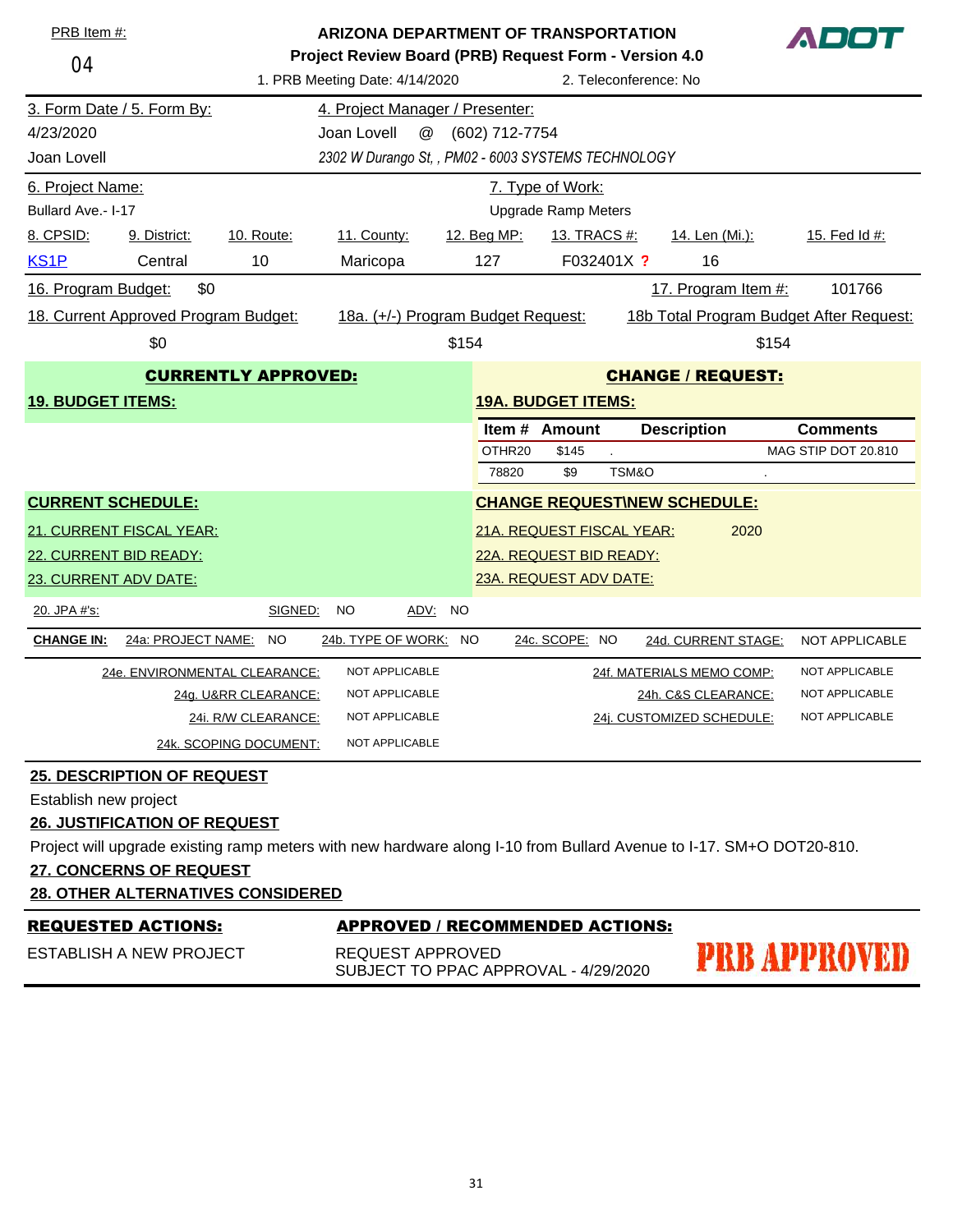| $7 - 16$ | Route & MP:                | $1-10 \omega$ MP 147    |
|----------|----------------------------|-------------------------|
|          | <b>Project Name:</b>       | SR 202L - US 60         |
|          | Type of Work:              | Install CCTV            |
|          | County:                    | Maricopa                |
|          | District:                  | Central                 |
|          | Schedule:                  |                         |
|          | Project:                   | F032801X, TIP#: 101788  |
|          | <b>Project Manager:</b>    | Joan Lovell             |
|          | <b>Program Amount:</b>     | \$0                     |
|          | <b>New Program Amount:</b> | \$90,000                |
|          | <b>Requested Action:</b>   | Establish a new project |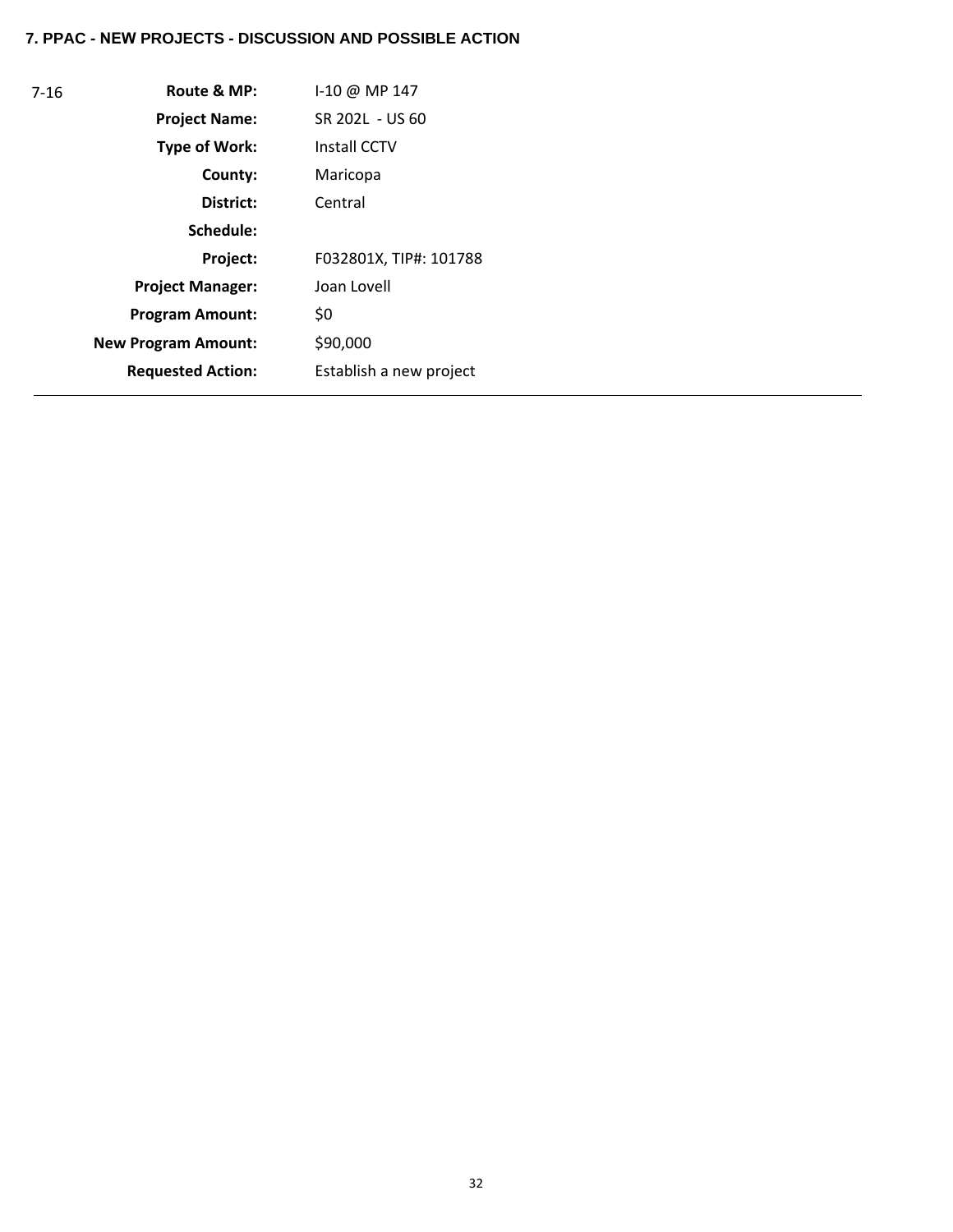| PRB Item #:              |                                      |                                                                                     | <b>ARIZONA DEPARTMENT OF TRANSPORTATION</b>              |      |                |                           |       |                                         | ADOT                       |
|--------------------------|--------------------------------------|-------------------------------------------------------------------------------------|----------------------------------------------------------|------|----------------|---------------------------|-------|-----------------------------------------|----------------------------|
| 05                       |                                      |                                                                                     | Project Review Board (PRB) Request Form - Version 4.0    |      |                |                           |       |                                         |                            |
|                          |                                      |                                                                                     | 1. PRB Meeting Date: 4/14/2020                           |      |                | 2. Teleconference: No     |       |                                         |                            |
|                          | 3. Form Date / 5. Form By:           |                                                                                     | 4. Project Manager / Presenter:                          |      |                |                           |       |                                         |                            |
| 4/21/2020                |                                      |                                                                                     | @<br>Joan Lovell                                         |      | (602) 712-7754 |                           |       |                                         |                            |
| Joan Lovell              |                                      |                                                                                     | 2302 W Durango St, , PM02 - 6003 SYSTEMS TECHNOLOGY      |      |                |                           |       |                                         |                            |
| 6. Project Name:         |                                      |                                                                                     |                                                          |      |                | 7. Type of Work:          |       |                                         |                            |
| SR 202L - US 60          |                                      |                                                                                     |                                                          |      | Install CCTV   |                           |       |                                         |                            |
| 8. CPSID:                | 9. District:                         | 10. Route:                                                                          | 11. County:                                              |      | 12. Beg MP:    | <u>13. TRACS #:</u>       |       | <u>14. Len (Mi.):</u>                   | 15. Fed Id #:              |
| KT <sub>1</sub> P        | Central                              | 10                                                                                  | Maricopa                                                 |      | 147            | F032801X ?                |       | 9                                       |                            |
| 16. Program Budget:      | \$0                                  |                                                                                     |                                                          |      |                |                           |       | 17. Program Item #:                     | 101788                     |
|                          | 18. Current Approved Program Budget: |                                                                                     | 18a. (+/-) Program Budget Request:                       |      |                |                           |       | 18b Total Program Budget After Request: |                            |
|                          | \$0                                  |                                                                                     |                                                          | \$90 |                |                           |       | \$90                                    |                            |
|                          |                                      | <b>CURRENTLY APPROVED:</b>                                                          |                                                          |      |                |                           |       | <b>CHANGE / REQUEST:</b>                |                            |
| <b>19. BUDGET ITEMS:</b> |                                      |                                                                                     |                                                          |      |                | <b>19A. BUDGET ITEMS:</b> |       |                                         |                            |
|                          |                                      |                                                                                     |                                                          |      |                | Item # Amount             |       | <b>Description</b>                      | <b>Comments</b>            |
|                          |                                      |                                                                                     |                                                          |      | OTHR20         | \$85<br>$\mathbf{r}$      |       |                                         | <b>MAG STIP DOT 20.812</b> |
|                          |                                      |                                                                                     |                                                          |      | 78820          | \$5                       | TSM&O |                                         |                            |
| <b>CURRENT SCHEDULE:</b> |                                      |                                                                                     |                                                          |      |                |                           |       | <b>CHANGE REQUEST\NEW SCHEDULE:</b>     |                            |
|                          | 21. CURRENT FISCAL YEAR:             |                                                                                     |                                                          |      |                | 21A. REQUEST FISCAL YEAR: |       | 20                                      |                            |
|                          | 22. CURRENT BID READY:               |                                                                                     |                                                          |      |                | 22A. REQUEST BID READY:   |       |                                         |                            |
| 23. CURRENT ADV DATE:    |                                      |                                                                                     |                                                          |      |                | 23A. REQUEST ADV DATE:    |       |                                         |                            |
| 20. JPA #'s:             |                                      | SIGNED:                                                                             | <b>NO</b><br>ADV:                                        | NO   |                |                           |       |                                         |                            |
| <b>CHANGE IN:</b>        | 24a: PROJECT NAME:                   | NO.                                                                                 | 24b. TYPE OF WORK: NO                                    |      |                | 24c. SCOPE: NO            |       | 24d. CURRENT STAGE:                     | <b>NOT APPLICABLE</b>      |
|                          |                                      | 24e. ENVIRONMENTAL CLEARANCE:                                                       | NOT APPLICABLE                                           |      |                |                           |       | 24f. MATERIALS MEMO COMP:               | NOT APPLICABLE             |
|                          |                                      | 24g. U&RR CLEARANCE:                                                                | NOT APPLICABLE                                           |      |                |                           |       | 24h. C&S CLEARANCE:                     | NOT APPLICABLE             |
|                          |                                      | 24i. R/W CLEARANCE:                                                                 | NOT APPLICABLE                                           |      |                |                           |       | 24j. CUSTOMIZED SCHEDULE:               | NOT APPLICABLE             |
|                          |                                      | 24k. SCOPING DOCUMENT:                                                              | NOT APPLICABLE                                           |      |                |                           |       |                                         |                            |
|                          | <b>25. DESCRIPTION OF REQUEST</b>    |                                                                                     |                                                          |      |                |                           |       |                                         |                            |
| Establish a new project  |                                      |                                                                                     |                                                          |      |                |                           |       |                                         |                            |
|                          | <b>26. JUSTIFICATION OF REQUEST</b>  |                                                                                     |                                                          |      |                |                           |       |                                         |                            |
|                          |                                      | Project will install CCTV cameras at locations to enhance coverage. SM+O DOT 20.812 |                                                          |      |                |                           |       |                                         |                            |
|                          | 27. CONCERNS OF REQUEST              |                                                                                     |                                                          |      |                |                           |       |                                         |                            |
|                          |                                      | <b>28. OTHER ALTERNATIVES CONSIDERED</b>                                            |                                                          |      |                |                           |       |                                         |                            |
|                          | <b>REQUESTED ACTIONS:</b>            |                                                                                     | <b>APPROVED / RECOMMENDED ACTIONS:</b>                   |      |                |                           |       |                                         |                            |
|                          | <b>ESTABLISH A NEW PROJECT</b>       |                                                                                     | REQUEST APPROVED<br>SUBJECT TO PPAC APPROVAL - 4/29/2020 |      |                |                           |       |                                         | PRB APPROVED               |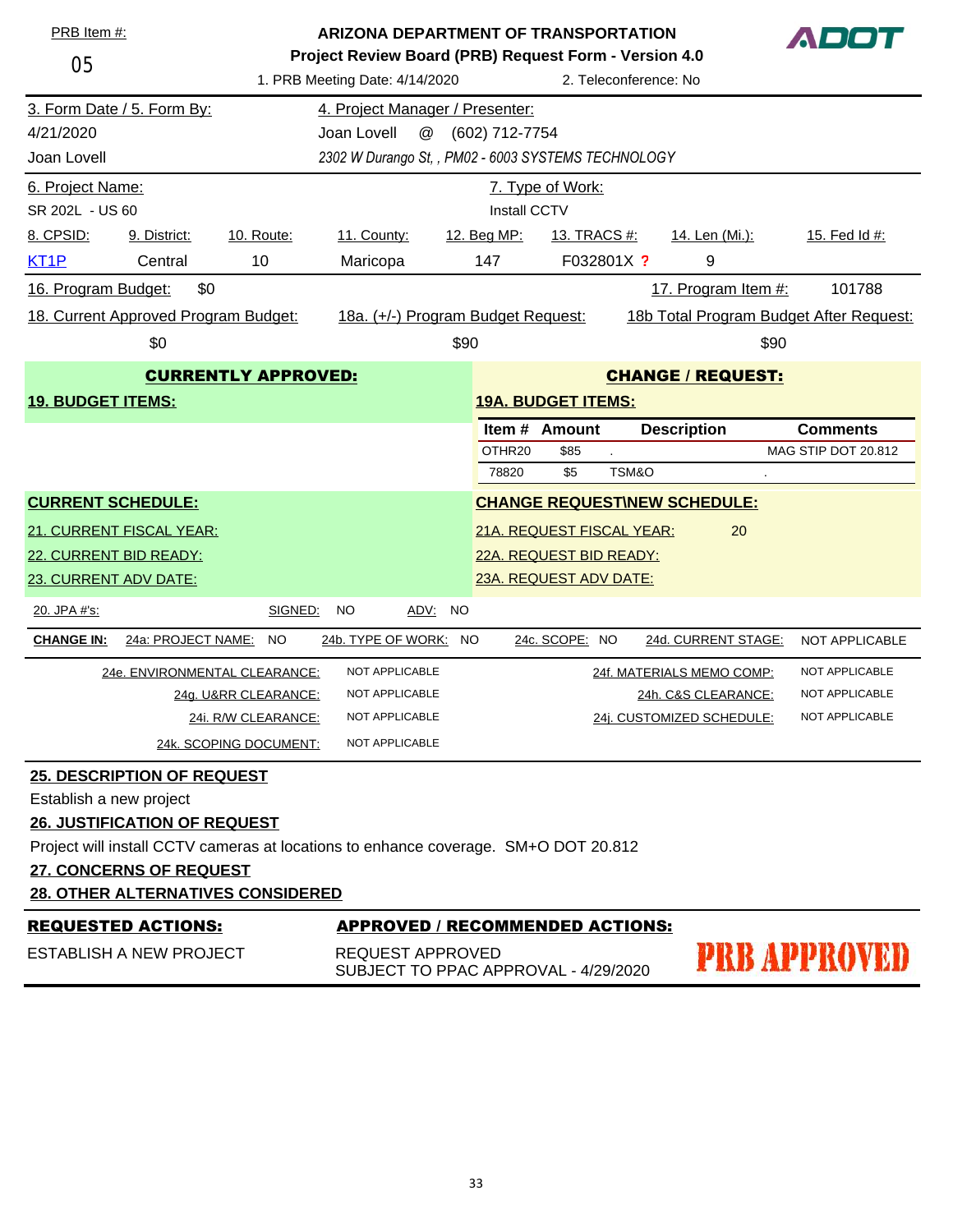# **7. PPAC - PROJECT MODIFICATIONS - DISCUSSION AND POSSIBLE ACTION**

| $7 - 17$ | Route & MP:                | SR 89A @ MP 375.1           |
|----------|----------------------------|-----------------------------|
|          | <b>Project Name:</b>       | MP 375.1 & MP 389.2 SEDONA  |
|          | <b>Type of Work:</b>       | ROCKFALL MITIGATION         |
|          | County:                    | Coconino                    |
|          | District:                  | Northcentral                |
|          | Schedule:                  | FY 2020                     |
|          | Project:                   | F015401C, TIP#: 9170        |
|          | <b>Project Manager:</b>    | Vivian Li                   |
|          | <b>Program Amount:</b>     | \$3,362,000                 |
|          | <b>New Program Amount:</b> | \$0                         |
|          | <b>Requested Action:</b>   | Defer construction to FY21. |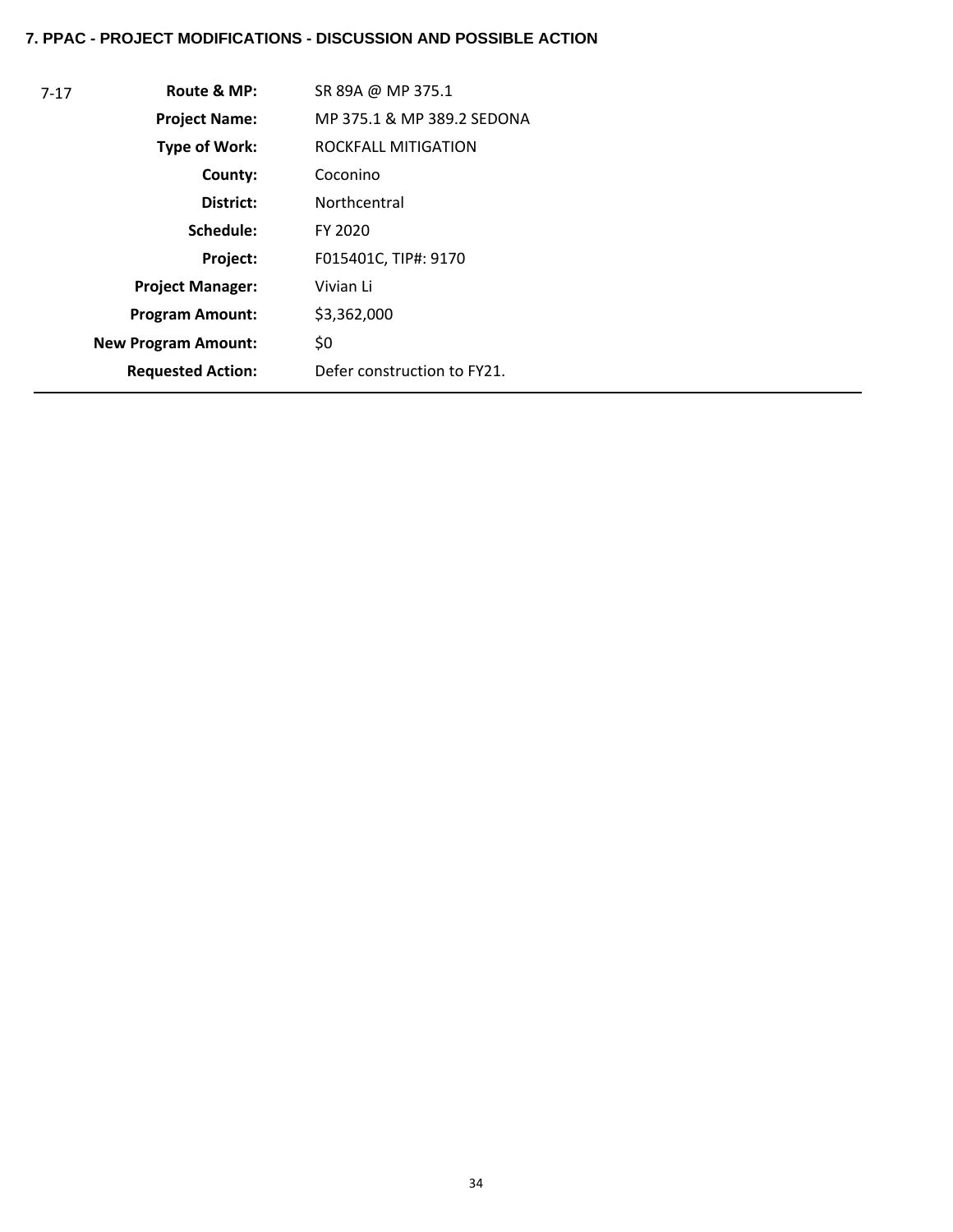| PRB Item #:              |                                      |                            | ARIZONA DEPARTMENT OF TRANSPORTATION                                                    |                  |                           |                       |                                     |            |                                         |
|--------------------------|--------------------------------------|----------------------------|-----------------------------------------------------------------------------------------|------------------|---------------------------|-----------------------|-------------------------------------|------------|-----------------------------------------|
| 19                       |                                      |                            | Project Review Board (PRB) Request Form - Version 4.0<br>1. PRB Meeting Date: 4/21/2020 |                  |                           | 2. Teleconference: No |                                     |            |                                         |
|                          |                                      |                            |                                                                                         |                  |                           |                       |                                     |            |                                         |
|                          | 3. Form Date / 5. Form By:           |                            | 4. Project Manager / Presenter:                                                         |                  |                           |                       |                                     |            |                                         |
| 4/22/2020                |                                      |                            | Pei-jung Li                                                                             | @ (602) 712-8708 |                           |                       |                                     |            |                                         |
| Pei-jung Li              |                                      |                            | 205 S 17th Ave,, 605E - 4983 STATEWIDE PROJECT MANAGEMENT                               |                  |                           |                       |                                     |            |                                         |
| 6. Project Name:         |                                      |                            |                                                                                         |                  | 7. Type of Work:          |                       |                                     |            |                                         |
|                          | MP 375.1 & MP 389.2 SEDONA           |                            |                                                                                         |                  | ROCKFALL MITIGATION       |                       |                                     |            |                                         |
| 8. CPSID:                | 9. District:                         | 10. Route:                 | 11. County:                                                                             | 12. Beg MP:      | 13. TRACS #:              |                       | 14. Len (Mi.):                      |            | 15. Fed Id #:                           |
| <b>LB10</b>              | Northcentral                         | 89A                        | Coconino                                                                                | 375.1            |                           | F015401C ?            | 14.0                                |            | STBGA89-B(222)T                         |
| 16. Program Budget:      |                                      | \$3,362                    |                                                                                         |                  |                           |                       | 17. Program Item #:                 |            | 9170                                    |
|                          | 18. Current Approved Program Budget: |                            | 18a. (+/-) Program Budget Request:                                                      |                  |                           |                       |                                     |            | 18b Total Program Budget After Request: |
|                          | \$3,362                              |                            | (\$3,362)                                                                               |                  |                           |                       |                                     | \$0        |                                         |
|                          |                                      | <b>CURRENTLY APPROVED:</b> |                                                                                         |                  |                           |                       | <b>CHANGE / REQUEST:</b>            |            |                                         |
| <b>19. BUDGET ITEMS:</b> |                                      |                            |                                                                                         |                  | <b>19A. BUDGET ITEMS:</b> |                       |                                     |            |                                         |
| Item # Amount            |                                      | <b>Description</b>         | <b>Comments</b>                                                                         |                  | Item # Amount             |                       | <b>Description</b>                  |            | <b>Comments</b>                         |
| 9170                     | \$3,362<br><b>SEDONA</b>             | MP 375.1 & MP 389.2        | <b>DESIGN &amp; CONSTRUCT</b><br><b>MINOR PROJECTS</b>                                  | 73320            | (\$3,362)                 | <b>PROJECTS</b>       | <b>STATEWIDE MINOR</b>              |            |                                         |
| <b>CURRENT SCHEDULE:</b> |                                      |                            |                                                                                         |                  |                           |                       | <b>CHANGE REQUEST\NEW SCHEDULE:</b> |            |                                         |
|                          | <b>21. CURRENT FISCAL YEAR:</b>      | 20                         |                                                                                         |                  | 21A. REQUEST FISCAL YEAR: |                       | 21                                  |            |                                         |
| 22. CURRENT BID READY:   |                                      |                            |                                                                                         |                  | 22A. REQUEST BID READY:   |                       | 11/6/2020                           |            |                                         |
| 23. CURRENT ADV DATE:    |                                      | 6/1/2020                   |                                                                                         |                  | 23A. REQUEST ADV DATE:    |                       |                                     | 12/18/2020 |                                         |
| 20. JPA #'s:             |                                      | SIGNED:                    | <b>NO</b><br><u>ADV:</u><br>NO                                                          |                  |                           |                       |                                     |            |                                         |
| <b>CHANGE IN:</b>        | 24a: PROJECT NAME:                   | <b>NO</b>                  | 24b. TYPE OF WORK: NO                                                                   |                  | 24c. SCOPE: NO            |                       | 24d. CURRENT STAGE:                 |            | <b>STAGE IV</b>                         |
|                          | 24e. ENVIRONMENTAL CLEARANCE:        |                            | <b>YES</b>                                                                              |                  |                           |                       | 24f. MATERIALS MEMO COMP:           |            | <b>YES</b>                              |
|                          |                                      | 24g. U&RR CLEARANCE:       | <b>NO</b>                                                                               |                  |                           |                       | 24h. C&S CLEARANCE:                 |            | <b>YES</b>                              |
|                          |                                      | 24i. R/W CLEARANCE:        | <b>NO</b>                                                                               |                  |                           |                       | 24j. CUSTOMIZED SCHEDULE:           |            | <b>YES</b>                              |
|                          |                                      | 24k. SCOPING DOCUMENT:     | <b>YES</b>                                                                              |                  |                           |                       |                                     |            |                                         |

Defer construction to FY21.

### **26. JUSTIFICATION OF REQUEST**

Request to defer this Minor Program project from 4QFY20 to 2QFY21 due to unexpected Right of Way negotiation delay. Construction funding will move from FY20 to FY21 in 2021-2025 tentative program.

#### **27. CONCERNS OF REQUEST**

|--|

|--|

# **APPROVED / RECOMMENDED ACTIONS:**

DELETE PROJECT

REQUEST APPROVED SUBJECT TO PPAC APPROVAL - 4/29/2020

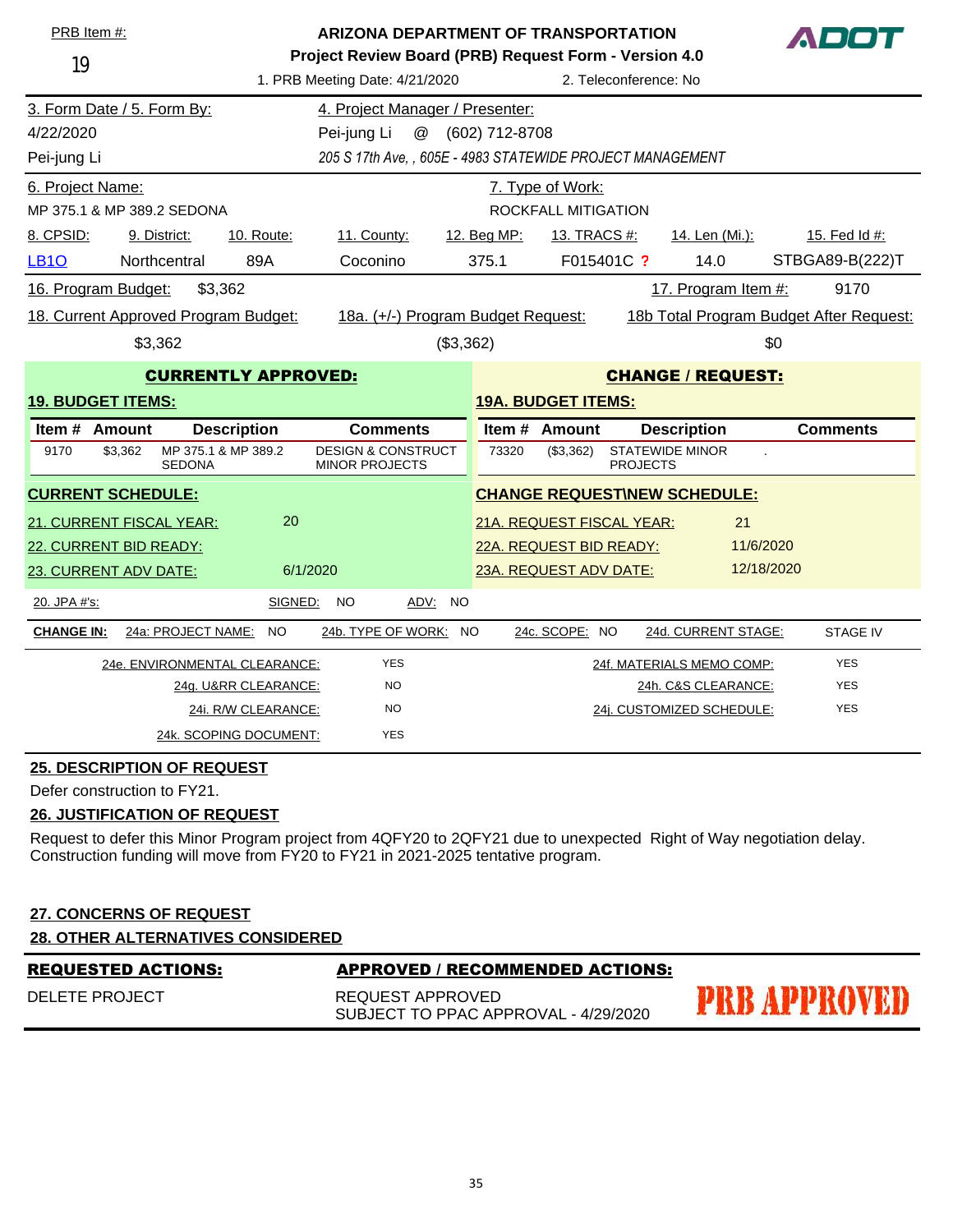| Route & MP:                | Local Road                             |
|----------------------------|----------------------------------------|
| <b>Project Name:</b>       | <b>COURTWRIGHT AND PIERCE FERRY RD</b> |
| <b>Type of Work:</b>       | <b>RUMBLE STRIPS</b>                   |
| County:                    | Mohave                                 |
| District:                  | <b>Northwest</b>                       |
| Schedule:                  |                                        |
| Project:                   | T017501C, TIP#: 100496                 |
| <b>Project Manager:</b>    | Sandy Thoms                            |
| <b>Program Amount:</b>     | \$0                                    |
| <b>New Program Amount:</b> | \$791,000                              |
| <b>Requested Action:</b>   | Establish construction project.        |
|                            |                                        |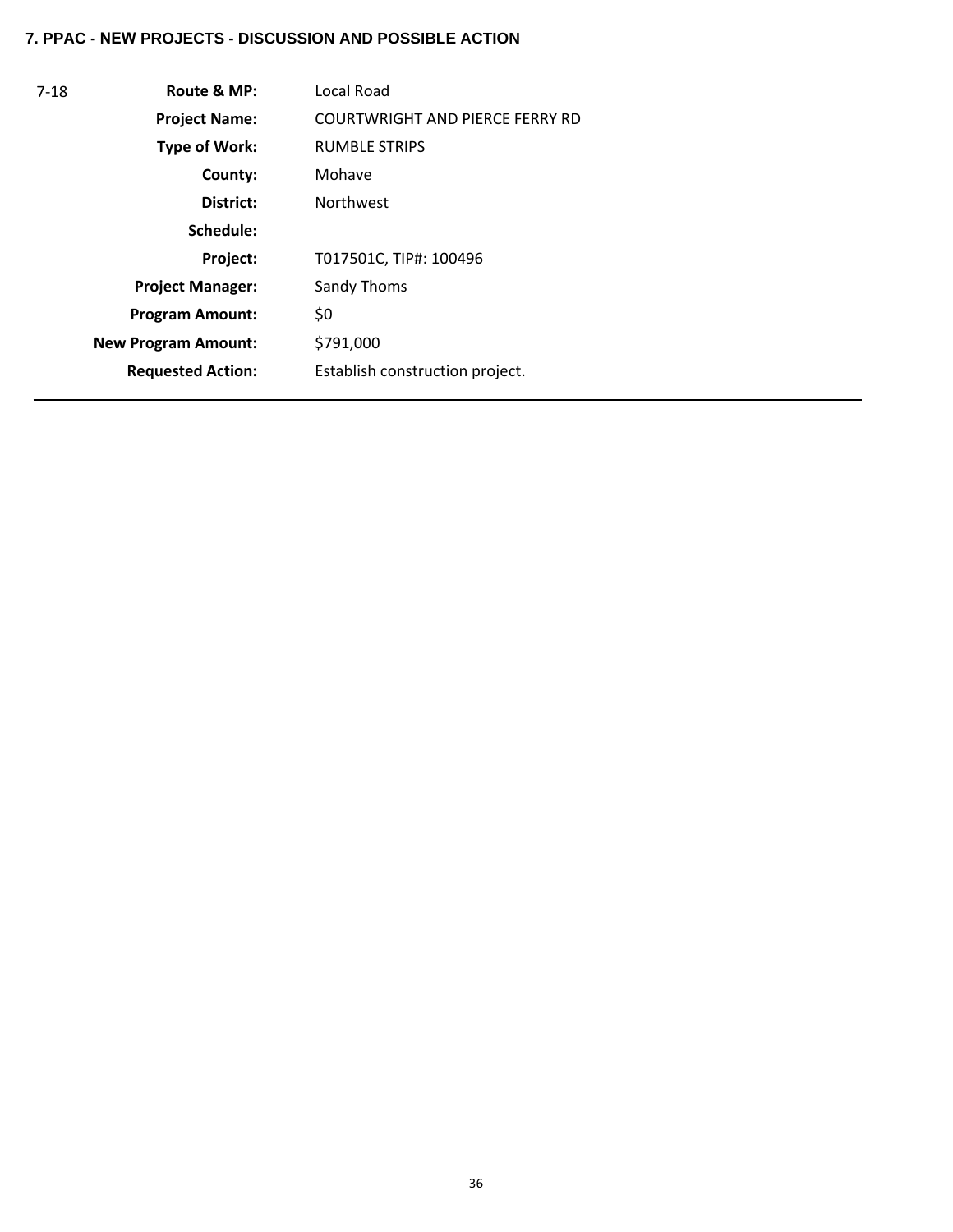| PRB Item #:<br><b>ARIZONA DEPARTMENT OF TRANSPORTATION</b> |                                                                     |                                                                                                                  |                                     |             |                           | ADOT       |                                     |             |                                         |
|------------------------------------------------------------|---------------------------------------------------------------------|------------------------------------------------------------------------------------------------------------------|-------------------------------------|-------------|---------------------------|------------|-------------------------------------|-------------|-----------------------------------------|
| 15                                                         |                                                                     | Project Review Board (PRB) Request Form - Version 4.0<br>1. PRB Meeting Date: 4/21/2020<br>2. Teleconference: No |                                     |             |                           |            |                                     |             |                                         |
|                                                            | 3. Form Date / 5. Form By:                                          |                                                                                                                  | 4. Project Manager / Presenter:     |             |                           |            |                                     |             |                                         |
| 4/22/2020                                                  |                                                                     |                                                                                                                  | Sandy Thoms<br>$^{\textregistered}$ |             |                           |            |                                     |             |                                         |
|                                                            | 205 S 17th Ave, #295, 614E - 4983 PROJECT MANAGEMENT<br>Sandy Thoms |                                                                                                                  |                                     |             |                           |            |                                     |             |                                         |
| 6. Project Name:<br>7. Type of Work:                       |                                                                     |                                                                                                                  |                                     |             |                           |            |                                     |             |                                         |
|                                                            | <b>COURTWRIGHT AND PIERCE FERRY RD</b>                              |                                                                                                                  |                                     |             | <b>RUMBLE STRIPS</b>      |            |                                     |             |                                         |
| 8. CPSID:                                                  | 9. District:                                                        | 10. Route:                                                                                                       | 11. County:                         | 12. Beg MP: | 13. TRACS #:              |            | <u>14. Len (Mi.):</u>               |             | 15. Fed Id #:                           |
| <b>RB10</b>                                                | <b>Northwest</b>                                                    | 0000                                                                                                             | Mohave                              | <b>MMO</b>  |                           | T017501C ? | 22.0                                |             | <b>HSIPMM0-0(218)T</b>                  |
| 16. Program Budget:                                        | \$0                                                                 |                                                                                                                  |                                     |             |                           |            | 17. Program Item #:                 |             | 100496                                  |
|                                                            | 18. Current Approved Program Budget:                                |                                                                                                                  | 18a. (+/-) Program Budget Request:  |             |                           |            |                                     |             | 18b Total Program Budget After Request: |
|                                                            | \$0                                                                 |                                                                                                                  | \$791                               |             |                           |            |                                     | \$791       |                                         |
|                                                            |                                                                     | <b>CURRENTLY APPROVED:</b>                                                                                       |                                     |             |                           |            | <b>CHANGE / REQUEST:</b>            |             |                                         |
| <b>19. BUDGET ITEMS:</b>                                   |                                                                     |                                                                                                                  |                                     |             | <b>19A. BUDGET ITEMS:</b> |            |                                     |             |                                         |
|                                                            |                                                                     |                                                                                                                  |                                     |             | Item # Amount             |            | <b>Description</b>                  |             | <b>Comments</b>                         |
|                                                            |                                                                     |                                                                                                                  |                                     | 70120       | \$791                     |            | <b>MODERNIZATION</b>                | <b>HSIP</b> |                                         |
|                                                            | <b>CURRENT SCHEDULE:</b>                                            |                                                                                                                  |                                     |             |                           |            | <b>CHANGE REQUEST\NEW SCHEDULE:</b> |             |                                         |
|                                                            | <b>21. CURRENT FISCAL YEAR:</b>                                     |                                                                                                                  |                                     |             | 21A. REQUEST FISCAL YEAR: |            | 20                                  |             |                                         |
|                                                            | 22. CURRENT BID READY:                                              |                                                                                                                  |                                     |             | 22A. REQUEST BID READY:   |            |                                     |             |                                         |
|                                                            | 23. CURRENT ADV DATE:                                               |                                                                                                                  |                                     |             | 23A. REQUEST ADV DATE:    |            |                                     | 5/28/2020   |                                         |
|                                                            | 20. JPA #'s: 18-0006857-I, 19-<br>0007264-1                         | SIGNED:                                                                                                          | ADV: YES<br>YES                     |             |                           |            |                                     |             |                                         |
| <b>CHANGE IN:</b>                                          | 24a: PROJECT NAME: NO                                               |                                                                                                                  | 24b. TYPE OF WORK: NO               |             | 24c. SCOPE: NO            |            | 24d. CURRENT STAGE:                 |             | <b>STAGE V</b>                          |
|                                                            | 24e. ENVIRONMENTAL CLEARANCE:                                       |                                                                                                                  | <b>YES</b>                          |             |                           |            | 24f. MATERIALS MEMO COMP:           |             | <b>NOT APPLICABLE</b>                   |
|                                                            |                                                                     | 24g. U&RR CLEARANCE:                                                                                             | <b>YES</b>                          |             |                           |            | 24h. C&S CLEARANCE:                 |             | <b>NO</b>                               |
|                                                            |                                                                     | 24i. R/W CLEARANCE:                                                                                              | <b>YES</b>                          |             |                           |            | 24i. CUSTOMIZED SCHEDULE:           |             | <b>NO</b>                               |
|                                                            |                                                                     | 24k. SCOPING DOCUMENT:                                                                                           | <b>YES</b>                          |             |                           |            |                                     |             |                                         |

Establish construction project.

### **26. JUSTIFICATION OF REQUEST**

This request is to establish a construction project for installing centerline and edge line rumble strips and refreshing stripping along 22 miles of roadway. This is a local project with Mohave County.

WACOG TIP ID: MMO-H19-102

```
27. CONCERNS OF REQUEST
```
#### **28. OTHER ALTERNATIVES CONSIDERED**

ESTABLISH A NEW PROJECT

#### REQUESTED ACTIONS: APPROVED / RECOMMENDED ACTIONS:

REQUEST APPROVED SUBJECT TO PPAC APPROVAL - 4/29/2020 **PRB APPROVED**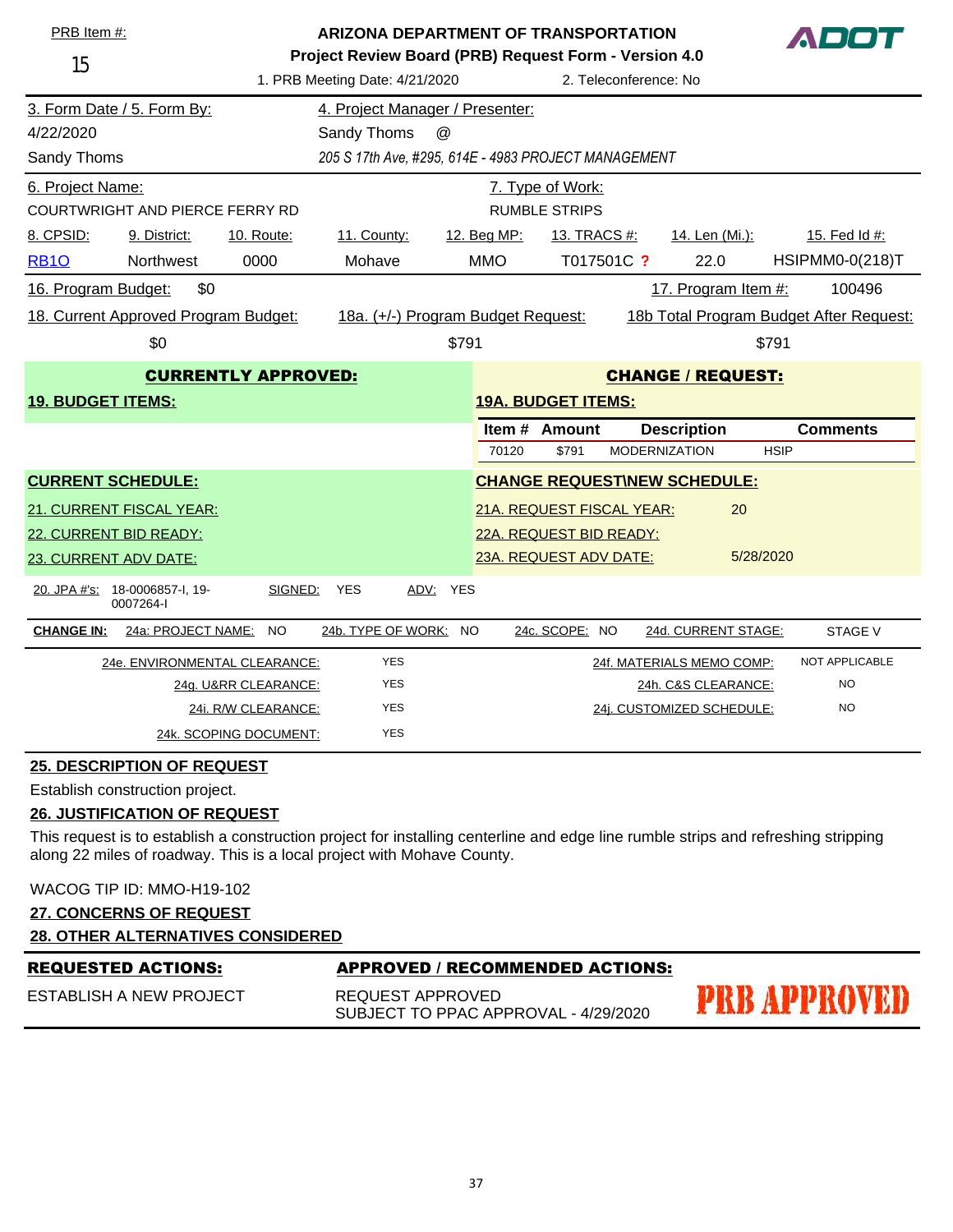| $7 - 19$ | Route & MP:                | <b>Local Road</b>                                   |
|----------|----------------------------|-----------------------------------------------------|
|          | <b>Project Name:</b>       | STOCKTON HILL RD; DETROIT AVE - AIRWAY AVE, KINGMAN |
|          | <b>Type of Work:</b>       | <b>SAFETY COUNTERMEASURES</b>                       |
|          | County:                    | Mohave                                              |
|          | District:                  | <b>Northwest</b>                                    |
|          | Schedule:                  |                                                     |
|          | Project:                   | T019101C, TIP#: 100497                              |
|          | <b>Project Manager:</b>    | Sandy Thoms                                         |
|          | <b>Program Amount:</b>     | \$0                                                 |
|          | <b>New Program Amount:</b> | \$640,000                                           |
|          | <b>Requested Action:</b>   | Establish construction project.                     |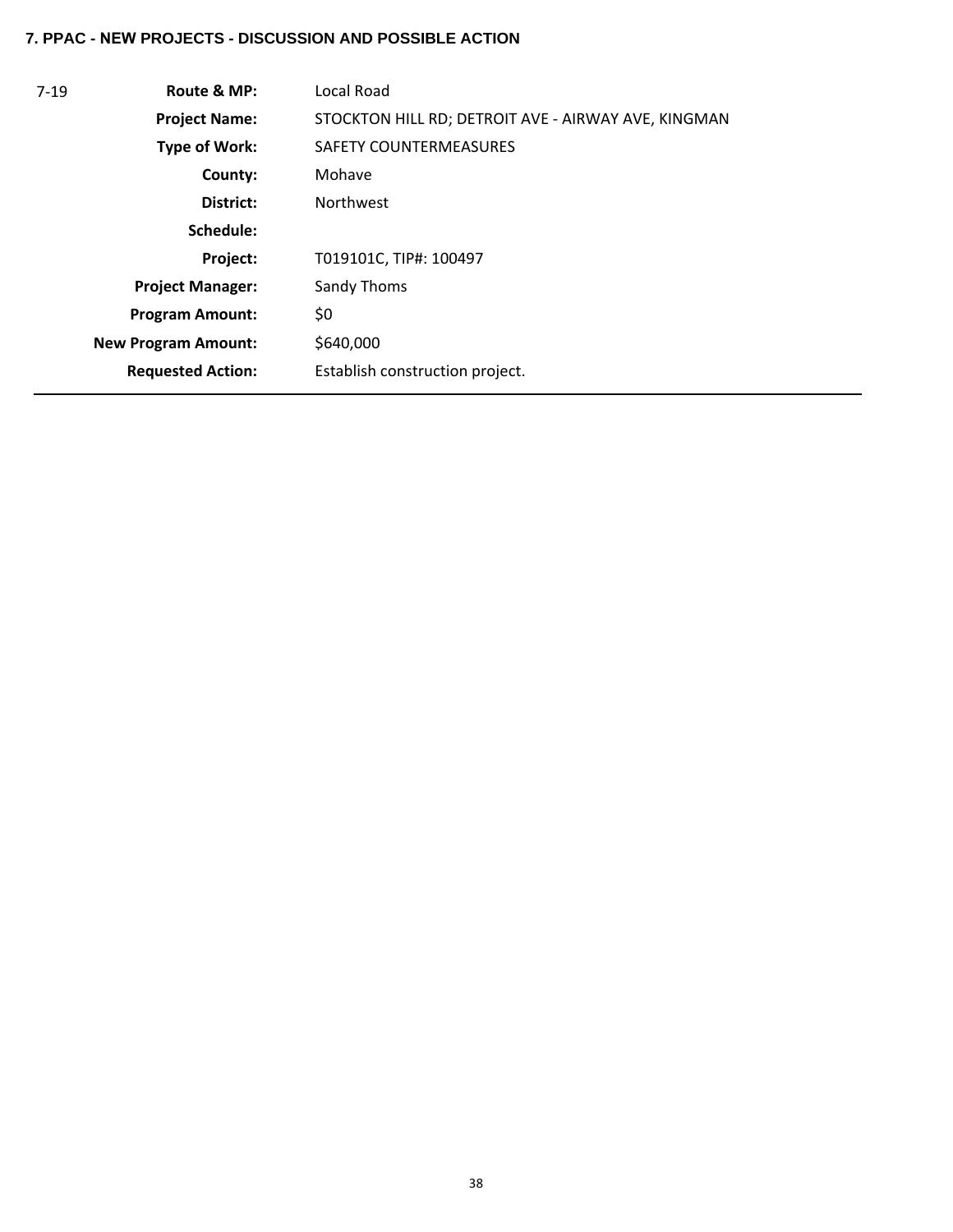| PRB Item #:                                       |                                      |                            | ARIZONA DEPARTMENT OF TRANSPORTATION                  |             |                           |                                     |                                         |
|---------------------------------------------------|--------------------------------------|----------------------------|-------------------------------------------------------|-------------|---------------------------|-------------------------------------|-----------------------------------------|
| 16                                                |                                      |                            | Project Review Board (PRB) Request Form - Version 4.0 |             |                           |                                     |                                         |
|                                                   |                                      |                            | 1. PRB Meeting Date: 4/21/2020                        |             |                           | 2. Teleconference: No               |                                         |
|                                                   | 3. Form Date / 5. Form By:           |                            | 4. Project Manager / Presenter:                       |             |                           |                                     |                                         |
| 4/22/2020                                         |                                      |                            | Sandy Thoms<br>@                                      |             |                           |                                     |                                         |
| Sandy Thoms                                       |                                      |                            | 205 S 17th Ave, #295, 614E - 4983 PROJECT MANAGEMENT  |             |                           |                                     |                                         |
| 6. Project Name:                                  |                                      |                            |                                                       |             | 7. Type of Work:          |                                     |                                         |
|                                                   |                                      |                            | STOCKTON HILL RD; DETROIT AVE - AIRWAY AVE, KINGMAN   |             | SAFETY COUNTERMEASURES    |                                     |                                         |
| 8. CPSID:                                         | 9. District:                         | 10. Route:                 | 11. County:                                           | 12. Beg MP: | 13. TRACS #:              | 14. Len (Mi.):                      | 15. Fed Id #:                           |
| <b>VL10</b>                                       | Northwest                            | 0000                       | Mohave                                                | <b>KNG</b>  | T019101C ?                | 0.9                                 | HSIPKNG-0(210)T                         |
| 16. Program Budget:                               | \$0                                  |                            |                                                       |             |                           | 17. Program Item #:                 | 100497                                  |
|                                                   | 18. Current Approved Program Budget: |                            | 18a. (+/-) Program Budget Request:                    |             |                           |                                     | 18b Total Program Budget After Request: |
|                                                   | \$0                                  |                            |                                                       | \$640       |                           |                                     | \$640                                   |
|                                                   |                                      | <b>CURRENTLY APPROVED:</b> |                                                       |             |                           | <b>CHANGE / REQUEST:</b>            |                                         |
| <b>19. BUDGET ITEMS:</b>                          |                                      |                            |                                                       |             | <b>19A. BUDGET ITEMS:</b> |                                     |                                         |
|                                                   |                                      |                            |                                                       |             | Item # Amount             | <b>Description</b>                  | <b>Comments</b>                         |
|                                                   |                                      |                            |                                                       | 70120       | \$604                     | <b>MODERNIZATION</b>                |                                         |
|                                                   |                                      |                            |                                                       | OTHR20      | \$36                      |                                     | City of Kingman                         |
|                                                   | <b>CURRENT SCHEDULE:</b>             |                            |                                                       |             |                           | <b>CHANGE REQUEST\NEW SCHEDULE:</b> |                                         |
|                                                   | 21. CURRENT FISCAL YEAR:             |                            |                                                       |             | 21A. REQUEST FISCAL YEAR: | 20                                  |                                         |
|                                                   | 22. CURRENT BID READY:               |                            |                                                       |             | 22A. REQUEST BID READY:   |                                     | 5/26/2020                               |
|                                                   | 23. CURRENT ADV DATE:                |                            |                                                       |             | 23A. REQUEST ADV DATE:    |                                     | 6/23/2020                               |
| 20. JPA #'s: 18-0007169-1, 20-0007719 SIGNED: YES |                                      |                            | ADV: YES                                              |             |                           |                                     |                                         |
|                                                   |                                      |                            |                                                       |             |                           |                                     |                                         |
| <b>CHANGE IN:</b>                                 | 24a: PROJECT NAME: NO                |                            | 24b. TYPE OF WORK:                                    | NO          | 24c. SCOPE: NO            | 24d. CURRENT STAGE:                 | <b>STAGE III</b>                        |
|                                                   | 24e. ENVIRONMENTAL CLEARANCE:        |                            | <b>YES</b>                                            |             |                           | 24f. MATERIALS MEMO COMP:           | <b>NO</b>                               |
|                                                   |                                      | 24g. U&RR CLEARANCE:       | <b>NO</b>                                             |             |                           | 24h. C&S CLEARANCE:                 | <b>NO</b>                               |
|                                                   |                                      | 24i. R/W CLEARANCE:        | NO                                                    |             |                           | 24j. CUSTOMIZED SCHEDULE:           | NO                                      |

Establish construction project.

### **26. JUSTIFICATION OF REQUEST**

This request is to establish a construction project for installing safety improvements along Stockton Hill Road such as advance street name signs, speed feedback signs, and protected-permissive left-turn signals, as well as eliminating the negatively offset left-turns at the signalized intersections. This is a local project with the City of Kingman.

| BEAUFOTER AGTIANC.                        | ABBBAUFB / BFAAMMENBEB AATIANG. |
|-------------------------------------------|---------------------------------|
| <u> 28. OTHER ALTERNATIVES CONSIDERED</u> |                                 |
| <b>27. CONCERNS OF REQUEST</b>            |                                 |
| WACOG TIP ID: KNG-H19-103                 |                                 |
|                                           |                                 |

| REQUESTED ACTIONS:      | APPROVED / RECOMMENDED ACTIONS:                          |                     |
|-------------------------|----------------------------------------------------------|---------------------|
| ESTABLISH A NEW PROJECT | REQUEST APPROVED<br>SUBJECT TO PPAC APPROVAL - 4/29/2020 | <b>PRB APPROVED</b> |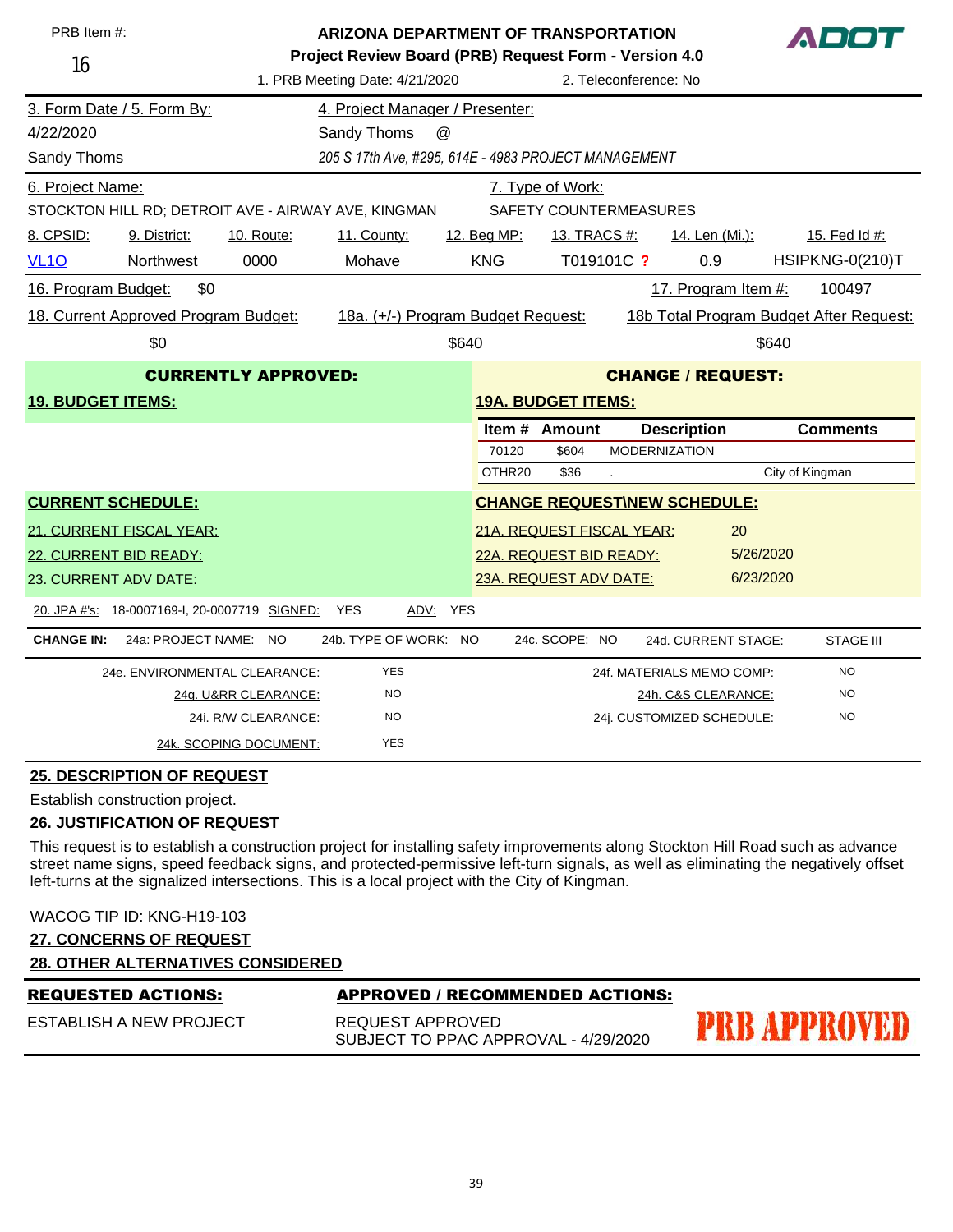| $7 - 20$ | Route & MP:                | SR 95 @ MP 227.0              |
|----------|----------------------------|-------------------------------|
|          | <b>Project Name:</b>       | <b>NEEDLES BRIDGE #2435</b>   |
|          | Type of Work:              | <b>BRIDGE REHABILITATION</b>  |
|          | County:                    | Mohave                        |
|          | District:                  | <b>Northwest</b>              |
|          | Schedule:                  |                               |
|          | Project:                   | F018201D, TIP#: 101756        |
|          | <b>Project Manager:</b>    | Shantala Ramaiah              |
|          | <b>Program Amount:</b>     | \$0                           |
|          | <b>New Program Amount:</b> | \$350,000                     |
|          | <b>Requested Action:</b>   | Establish new design project. |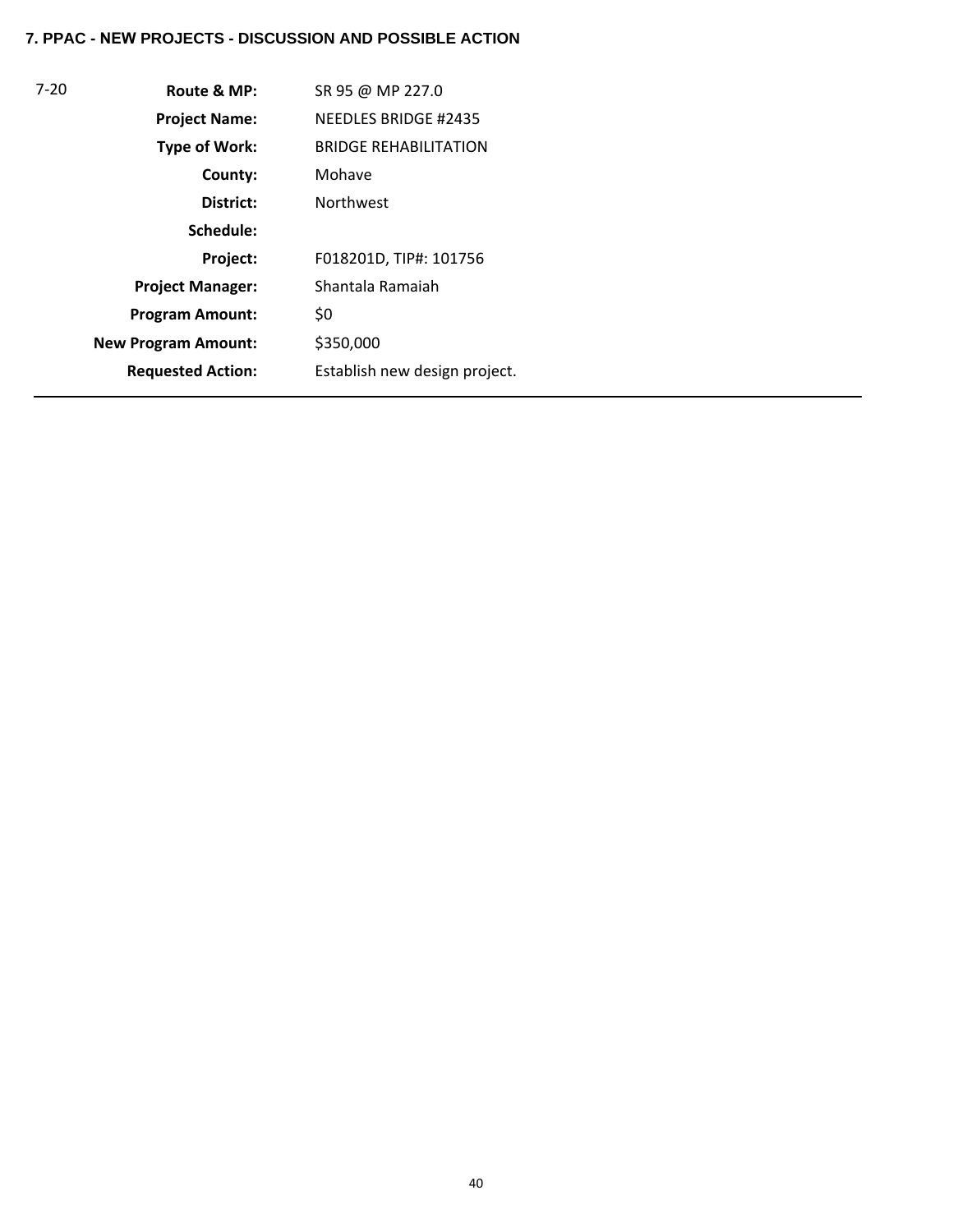| PRB Item #:                              |                                      |                                                  | <b>ARIZONA DEPARTMENT OF TRANSPORTATION</b><br>Project Review Board (PRB) Request Form - Version 4.0 |           |             |                           |                                                |       |                                         |
|------------------------------------------|--------------------------------------|--------------------------------------------------|------------------------------------------------------------------------------------------------------|-----------|-------------|---------------------------|------------------------------------------------|-------|-----------------------------------------|
| 10                                       |                                      |                                                  | 1. PRB Meeting Date: 4/7/2020                                                                        |           | $\sqrt{ }$  |                           | 2. Teleconference: 4805606996                  |       |                                         |
|                                          | 3. Form Date / 5. Form By:           |                                                  | 4. Project Manager / Presenter:                                                                      |           |             |                           |                                                |       |                                         |
| 4/13/2020                                |                                      |                                                  | Shantala Ramaiah                                                                                     | $\omega$  |             |                           |                                                |       |                                         |
| Shantala Ramaiah                         |                                      |                                                  | - 4983 PROJECT MANAGEMENT                                                                            |           |             |                           |                                                |       |                                         |
| 6. Project Name:<br>NEEDLES BRIDGE #2435 |                                      | 7. Type of Work:<br><b>BRIDGE REHABILITATION</b> |                                                                                                      |           |             |                           |                                                |       |                                         |
| 8. CPSID:                                | 9. District:                         | 10. Route:                                       | 11. County:                                                                                          |           | 12. Beg MP: | 13. TRACS #:              | 14. Len (Mi.):                                 |       | 15. Fed Id #:                           |
| EL <sub>1</sub> P                        | <b>Northwest</b>                     | 95                                               | Mohave                                                                                               |           | 227.0       | F018201D                  | 1.0                                            |       | 095-D(217)T                             |
| 16. Program Budget:                      | \$0                                  |                                                  |                                                                                                      |           |             |                           | 17. Program Item #:                            |       | 101756                                  |
|                                          | 18. Current Approved Program Budget: |                                                  | 18a. (+/-) Program Budget Request:                                                                   |           |             |                           |                                                |       | 18b Total Program Budget After Request: |
|                                          | \$0                                  |                                                  |                                                                                                      | \$350     |             |                           |                                                | \$350 |                                         |
|                                          |                                      | <b>CURRENTLY APPROVED:</b>                       |                                                                                                      |           |             |                           | <b>CHANGE / REQUEST:</b>                       |       |                                         |
| <b>19. BUDGET ITEMS:</b>                 |                                      |                                                  |                                                                                                      |           |             | <b>19A. BUDGET ITEMS:</b> |                                                |       |                                         |
|                                          |                                      |                                                  |                                                                                                      |           |             | Item # Amount             | <b>Description</b>                             |       | <b>Comments</b>                         |
|                                          |                                      |                                                  |                                                                                                      |           | OTHR20      | \$175                     |                                                |       | <b>City of Needles</b>                  |
|                                          |                                      |                                                  |                                                                                                      |           | 76220       | \$175                     | <b>BRIDGE REPLACEMENT.</b><br>& REHABILITATION |       |                                         |
|                                          | <b>CURRENT SCHEDULE:</b>             |                                                  |                                                                                                      |           |             |                           | <b>CHANGE REQUEST\NEW SCHEDULE:</b>            |       |                                         |
|                                          | 21. CURRENT FISCAL YEAR:             |                                                  |                                                                                                      |           |             | 21A. REQUEST FISCAL YEAR: |                                                |       |                                         |
|                                          | 22. CURRENT BID READY:               |                                                  |                                                                                                      |           |             | 22A. REQUEST BID READY:   |                                                |       |                                         |
|                                          | 23. CURRENT ADV DATE:                |                                                  |                                                                                                      |           |             | 23A. REQUEST ADV DATE:    |                                                |       |                                         |
| 20. JPA #'s: 18-0006762-I                |                                      | SIGNED:                                          | YES<br>ADV: YES                                                                                      |           |             |                           |                                                |       |                                         |
| <b>CHANGE IN:</b>                        | 24a: PROJECT NAME:                   | <b>NO</b>                                        | 24b. TYPE OF WORK:                                                                                   | <b>NO</b> |             | 24c. SCOPE: NO            | 24d. CURRENT STAGE:                            |       | <b>NOT APPLICABLE</b>                   |
|                                          | 24e. ENVIRONMENTAL CLEARANCE:        |                                                  | <b>NO</b>                                                                                            |           |             |                           | 24f. MATERIALS MEMO COMP:                      |       | <b>NO</b>                               |
|                                          |                                      | 24g. U&RR CLEARANCE:                             | <b>NO</b>                                                                                            |           |             |                           | 24h. C&S CLEARANCE:                            |       | <b>NO</b>                               |
|                                          |                                      | 24i. R/W CLEARANCE:                              | <b>NO</b>                                                                                            |           |             |                           | 24j. CUSTOMIZED SCHEDULE:                      |       | <b>NO</b>                               |
|                                          |                                      | 24k. SCOPING DOCUMENT:                           | <b>NO</b>                                                                                            |           |             |                           |                                                |       |                                         |

Establish new design project.

#### **26. JUSTIFICATION OF REQUEST**

The existing deck has an inspection classification of (poor) and is rated structurally deficient. Deck exhibits map cracking throughout (generally 3/32" width). Some bearing pads have failed. Both bridge ends are unseated from bearings causing a 1.5" step down from approach roadway. Recommendations include construction of approach slabs, deck mill and overlay, bearing replacement, and updating guardrail to meet MASH standards. Construction Project will be placed in FY22. This bridge is co-maintained by the City of Needles.

Design Estimate: Staff: \$241k Consultant: \$77k<br>ICAP: \$32k  $ICAP:$ 

| <b>27. CONCERNS OF REQUEST</b><br><b>28. OTHER ALTERNATIVES CONSIDERED</b> |                                                          |              |
|----------------------------------------------------------------------------|----------------------------------------------------------|--------------|
| <b>REQUESTED ACTIONS:</b>                                                  | APPROVED / RECOMMENDED ACTIONS:                          |              |
| ESTABLISH A NEW PROJECT                                                    | REQUEST APPROVED<br>SUBJECT TO PPAC APPROVAL - 4/29/2020 | PRB APPROVED |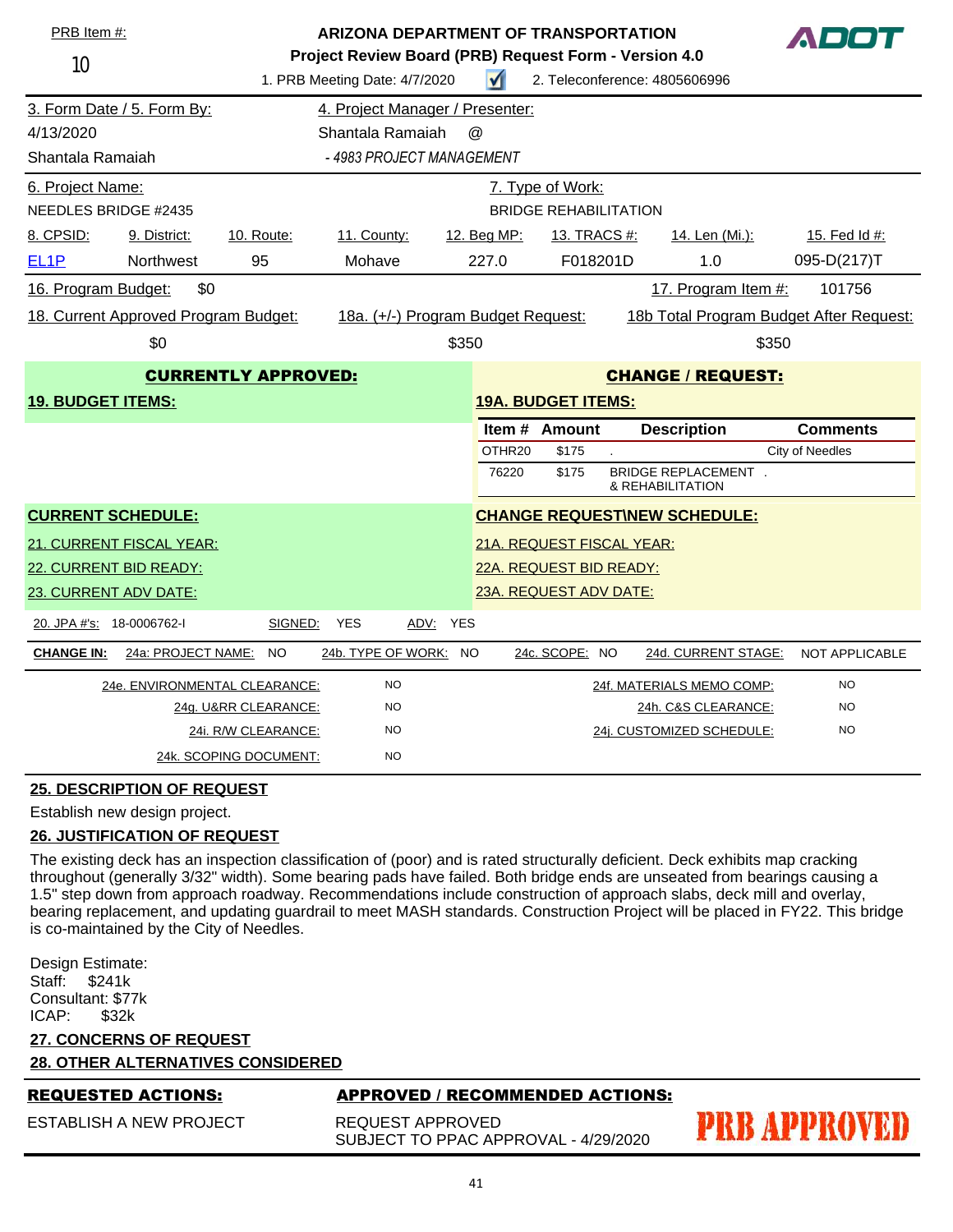# **7. PPAC - PROJECT MODIFICATIONS - DISCUSSION AND POSSIBLE ACTION**

| $7 - 21$ | Route & MP:                | SR 69 @ MP 265.0                   |
|----------|----------------------------|------------------------------------|
|          | <b>Project Name:</b>       | SR-69 AND SPRING LANE INTERSECTION |
|          | Type of Work:              | <b>INSTALL TRAFFIC SIGNAL</b>      |
|          | County:                    | Yavapai                            |
|          | District:                  | <b>Northwest</b>                   |
|          | Schedule:                  | FY 2020                            |
|          | Project:                   | F026901C, TIP#: 100318             |
|          | <b>Project Manager:</b>    | Shantala Ramaiah                   |
|          | <b>Program Amount:</b>     | \$700,000                          |
|          | <b>New Program Amount:</b> | \$852,000                          |
|          | <b>Requested Action:</b>   | Increase construction budget.      |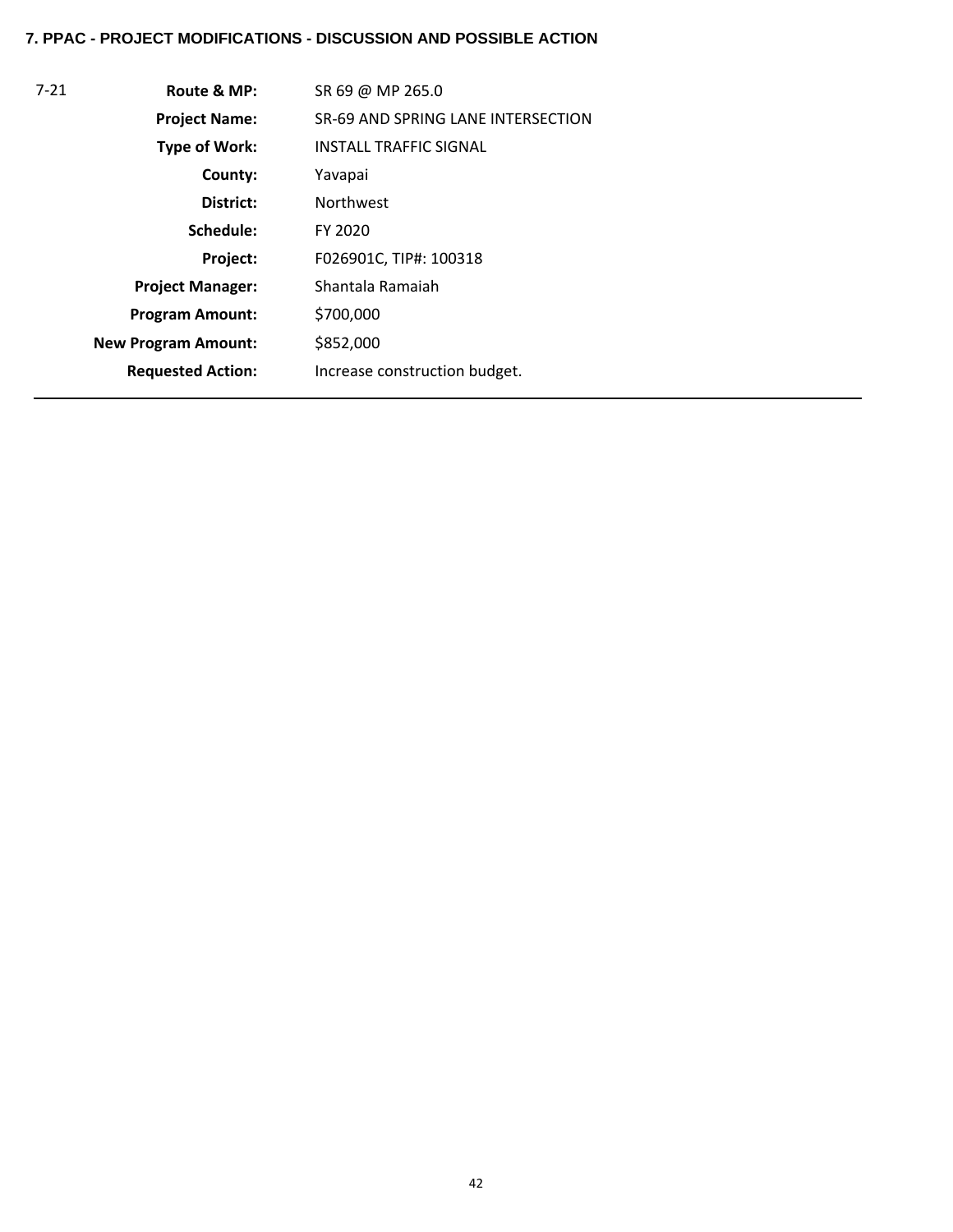| PRB Item #:                |                                      |                                                                               | <b>ARIZONA DEPARTMENT OF TRANSPORTATION</b>           |             |                               |                      |                                     | ADOT                                    |  |
|----------------------------|--------------------------------------|-------------------------------------------------------------------------------|-------------------------------------------------------|-------------|-------------------------------|----------------------|-------------------------------------|-----------------------------------------|--|
| 14                         |                                      |                                                                               | Project Review Board (PRB) Request Form - Version 4.0 |             |                               |                      |                                     |                                         |  |
|                            |                                      | $\sqrt{ }$<br>1. PRB Meeting Date: 4/21/2020<br>2. Teleconference: 4805606996 |                                                       |             |                               |                      |                                     |                                         |  |
|                            | 3. Form Date / 5. Form By:           |                                                                               | 4. Project Manager / Presenter:                       |             |                               |                      |                                     |                                         |  |
| 4/22/2020                  |                                      |                                                                               | Shantala Ramaiah                                      | $\omega$    |                               |                      |                                     |                                         |  |
| Shantala Ramaiah           |                                      |                                                                               | - 4983 PROJECT MANAGEMENT                             |             |                               |                      |                                     |                                         |  |
| 6. Project Name:           |                                      |                                                                               |                                                       |             | 7. Type of Work:              |                      |                                     |                                         |  |
|                            | SR-69 AND SPRING LANE INTERSECTION   |                                                                               |                                                       |             | <b>INSTALL TRAFFIC SIGNAL</b> |                      |                                     |                                         |  |
| 8. CPSID:                  | 9. District:                         | 10. Route:                                                                    | 11. County:                                           | 12. Beg MP: | 13. TRACS #:                  |                      | 14. Len (Mi.):                      | 15. Fed Id #:                           |  |
| <b>TE10</b>                | Northwest                            | 69                                                                            | Yavapai                                               | 265.0       |                               | F026901C ?           | 1.0                                 | HSIP069-A(219)T                         |  |
| 16. Program Budget:        | \$700                                |                                                                               |                                                       |             |                               |                      | 17. Program Item #:                 | 100318                                  |  |
|                            | 18. Current Approved Program Budget: |                                                                               | 18a. (+/-) Program Budget Request:                    |             |                               |                      |                                     | 18b Total Program Budget After Request: |  |
|                            | \$700                                |                                                                               |                                                       | \$152       |                               |                      |                                     | \$852                                   |  |
| <b>CURRENTLY APPROVED:</b> |                                      |                                                                               |                                                       |             |                               |                      | <b>CHANGE / REQUEST:</b>            |                                         |  |
| <b>19. BUDGET ITEMS:</b>   |                                      |                                                                               |                                                       |             | <b>19A. BUDGET ITEMS:</b>     |                      |                                     |                                         |  |
| Item # Amount              |                                      | <b>Description</b>                                                            | <b>Comments</b>                                       |             | Item # Amount                 |                      | <b>Description</b>                  | <b>Comments</b>                         |  |
| 100318                     | \$700<br>Intersection                | SR-69 and Spring Lane                                                         |                                                       | 70120       | \$152                         | <b>MODERNIZATION</b> |                                     |                                         |  |
| <b>CURRENT SCHEDULE:</b>   |                                      |                                                                               |                                                       |             |                               |                      | <b>CHANGE REQUEST\NEW SCHEDULE:</b> |                                         |  |
|                            | 21. CURRENT FISCAL YEAR:             | 20                                                                            |                                                       |             | 21A. REQUEST FISCAL YEAR:     |                      |                                     |                                         |  |
|                            | 22. CURRENT BID READY:               |                                                                               |                                                       |             | 22A. REQUEST BID READY:       |                      |                                     |                                         |  |
| 23. CURRENT ADV DATE:      |                                      | 6/19/2020                                                                     |                                                       |             | 23A. REQUEST ADV DATE:        |                      |                                     |                                         |  |
| 20. JPA #'s:               |                                      | SIGNED:                                                                       | <b>NO</b><br>ADV: NO                                  |             |                               |                      |                                     |                                         |  |
| <b>CHANGE IN:</b>          | 24a: PROJECT NAME: NO                |                                                                               | 24b. TYPE OF WORK: NO                                 |             | 24c. SCOPE: NO                |                      | 24d. CURRENT STAGE:                 | <b>STAGE IV</b>                         |  |
|                            |                                      | 24e. ENVIRONMENTAL CLEARANCE:                                                 | <b>NO</b>                                             |             |                               |                      | 24f. MATERIALS MEMO COMP:           | <b>NO</b>                               |  |
|                            |                                      | 24g. U&RR CLEARANCE:                                                          | <b>NO</b>                                             |             |                               |                      | 24h. C&S CLEARANCE:                 | <b>NO</b>                               |  |
|                            |                                      | 24i. R/W CLEARANCE:                                                           | <b>YES</b>                                            |             |                               |                      | 24j. CUSTOMIZED SCHEDULE:           | <b>NO</b>                               |  |
|                            |                                      | 24k. SCOPING DOCUMENT:                                                        | <b>NO</b>                                             |             |                               |                      |                                     |                                         |  |

Increase construction budget.

### **26. JUSTIFICATION OF REQUEST**

The original scoping estimate did not include traffic control, pavement removal, seeding, community relations, and construction of a dual left turn lane on Spring Lane. In addition striping, conductors, and communications equipment were underestimated. ICAP is included in the request.

#### **27. CONCERNS OF REQUEST**

| <b>28. OTHER ALTERNATIVES CONSIDERED</b> |
|------------------------------------------|
|------------------------------------------|

#### CHANGE IN BUDGET

### **APPROVED / RECOMMENDED ACTIONS:**

REQUEST APPROVED SUBJECT TO PPAC APPROVAL - 4/29/2020

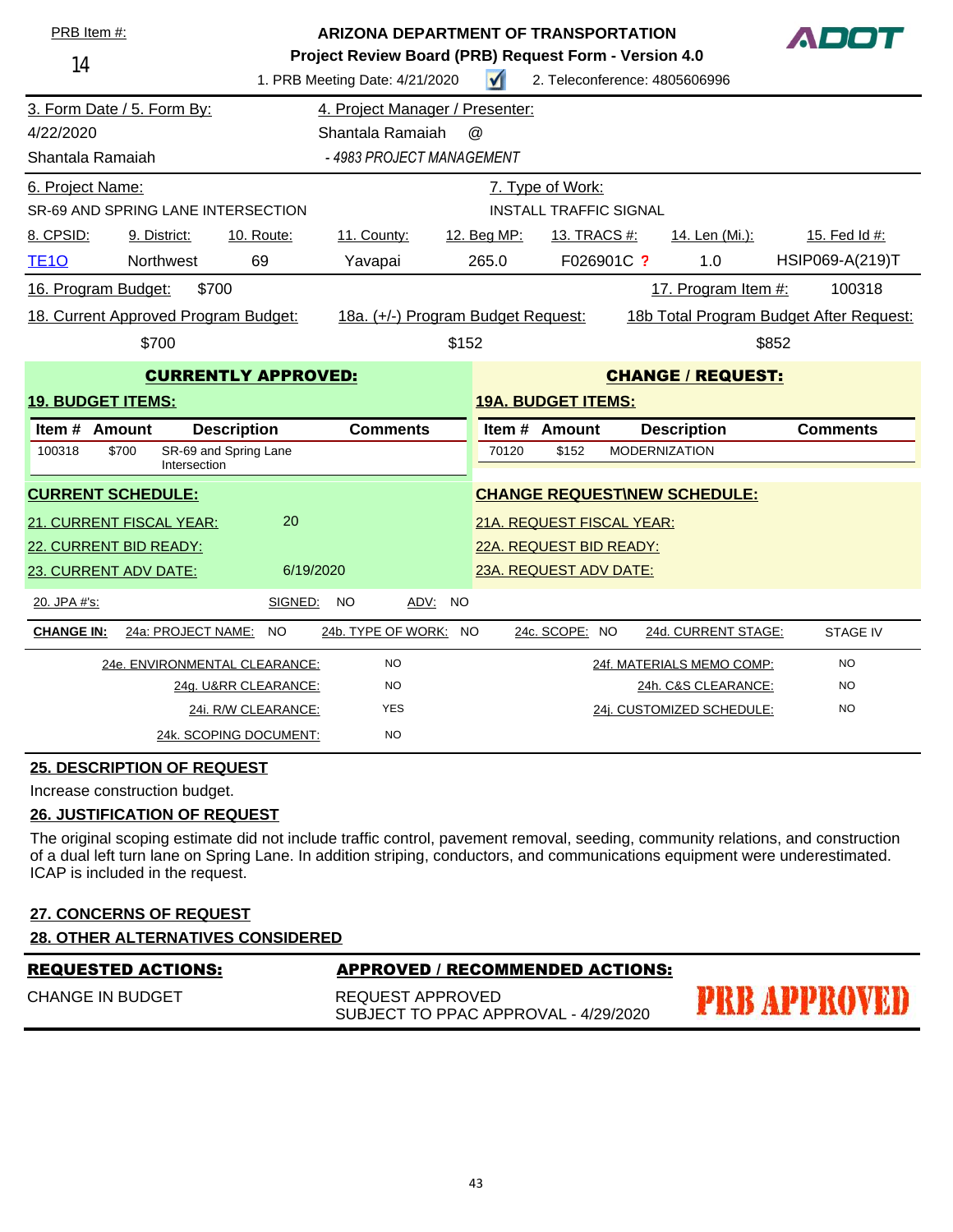| $7-22$ | Route & MP:                | Statewide                           |  |  |  |
|--------|----------------------------|-------------------------------------|--|--|--|
|        | <b>Project Name:</b>       | Data driven ramp meter              |  |  |  |
|        | Type of Work:              | Enhance Data driven evaluation tool |  |  |  |
|        | County:                    | Maricopa                            |  |  |  |
|        | District:                  | Central                             |  |  |  |
|        | Schedule:                  |                                     |  |  |  |
|        | Project:                   | M715501X, TIP#: 101804              |  |  |  |
|        | <b>Project Manager:</b>    | Susan Anderson                      |  |  |  |
|        | <b>Program Amount:</b>     | \$0                                 |  |  |  |
|        | <b>New Program Amount:</b> | \$100,000                           |  |  |  |
|        | <b>Requested Action:</b>   | Establish a new project.            |  |  |  |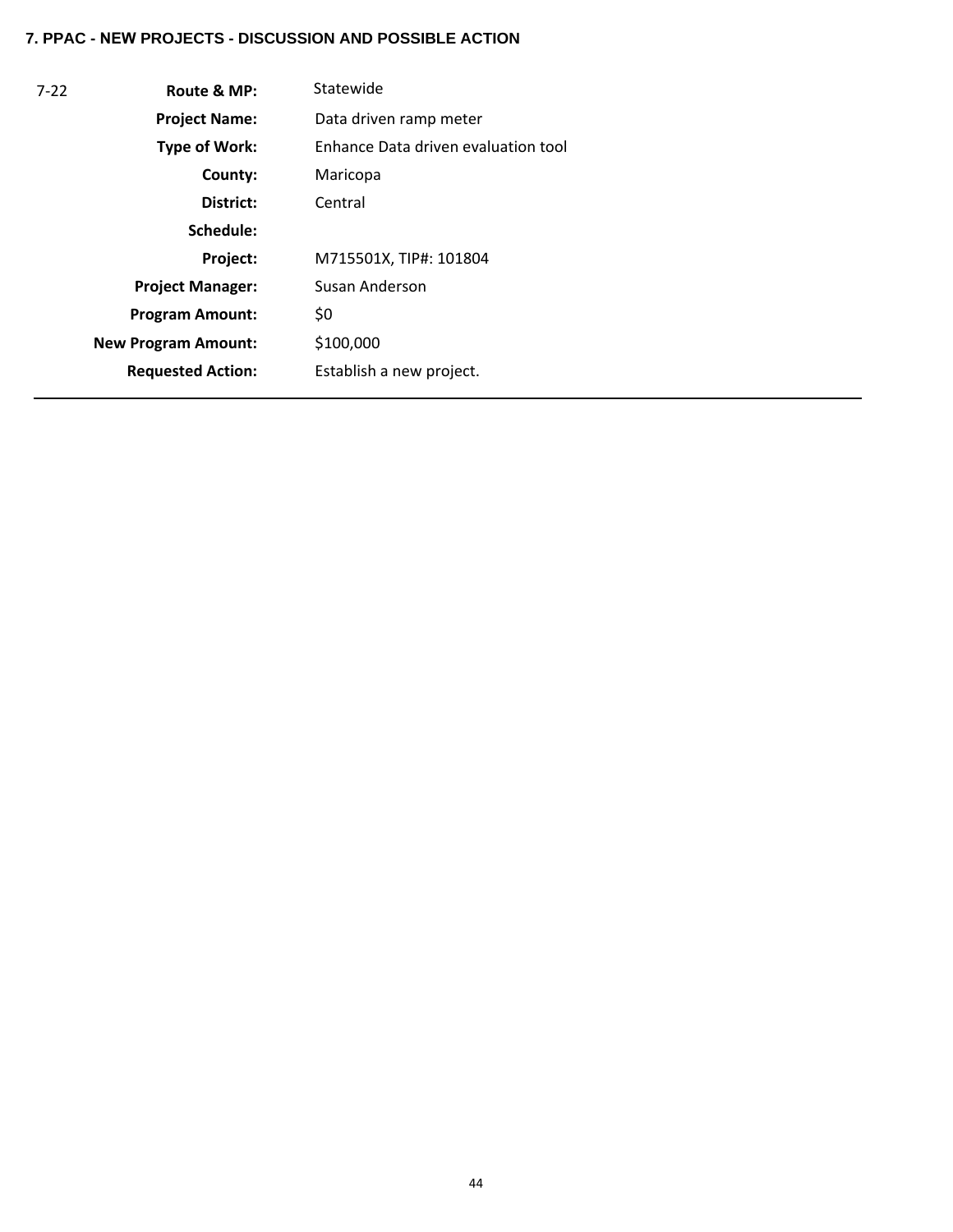| PRB Item #:<br><b>ARIZONA DEPARTMENT OF TRANSPORTATION</b><br>Project Review Board (PRB) Request Form - Version 4.0<br>18<br>1. PRB Meeting Date: 4/21/2020 |                                      |                               |                                                     |         | $\blacktriangleleft$                |                                     |       | 2. Teleconference: (602) 712-6910       |                       |
|-------------------------------------------------------------------------------------------------------------------------------------------------------------|--------------------------------------|-------------------------------|-----------------------------------------------------|---------|-------------------------------------|-------------------------------------|-------|-----------------------------------------|-----------------------|
| 3. Form Date / 5. Form By:<br>4. Project Manager / Presenter:                                                                                               |                                      |                               |                                                     |         |                                     |                                     |       |                                         |                       |
| 4/22/2020                                                                                                                                                   |                                      |                               | Susan Anderson                                      | @       |                                     | (602) 712-6910                      |       |                                         |                       |
| Susan Anderson                                                                                                                                              |                                      |                               | 1615 W Jackson St, , 065R - 6003 SYSTEMS TECHNOLOGY |         |                                     |                                     |       |                                         |                       |
| 6. Project Name:                                                                                                                                            |                                      |                               |                                                     |         |                                     | 7. Type of Work:                    |       |                                         |                       |
| Data Driven Ramp Meter                                                                                                                                      |                                      |                               |                                                     |         |                                     | Enhance Data driven evaluation tool |       |                                         |                       |
| 8. CPSID:                                                                                                                                                   | 9. District:                         | 10. Route:                    | 11. County:                                         |         | 12. Beg MP:                         | 13. TRACS #:                        |       | <u>14. Len (Mi.):</u>                   | 15. Fed Id #:         |
|                                                                                                                                                             | Phoenix                              |                               | Maricopa                                            |         |                                     | M715501X ?                          |       |                                         |                       |
| 16. Program Budget:                                                                                                                                         | \$0                                  |                               |                                                     |         |                                     |                                     |       | 17. Program Item #:                     | 101804                |
|                                                                                                                                                             | 18. Current Approved Program Budget: |                               | 18a. (+/-) Program Budget Request:                  |         |                                     |                                     |       | 18b Total Program Budget After Request: |                       |
|                                                                                                                                                             | \$0                                  |                               |                                                     | \$100   | \$100                               |                                     |       |                                         |                       |
| <b>CURRENTLY APPROVED:</b>                                                                                                                                  |                                      |                               | <b>CHANGE / REQUEST:</b>                            |         |                                     |                                     |       |                                         |                       |
| <b>19. BUDGET ITEMS:</b>                                                                                                                                    |                                      |                               |                                                     |         | <b>19A. BUDGET ITEMS:</b>           |                                     |       |                                         |                       |
|                                                                                                                                                             |                                      |                               |                                                     |         |                                     | Item # Amount                       |       | <b>Description</b>                      | <b>Comments</b>       |
|                                                                                                                                                             |                                      |                               |                                                     |         | 78820                               | \$100                               | TSM&O |                                         |                       |
| <b>CURRENT SCHEDULE:</b>                                                                                                                                    |                                      |                               |                                                     |         | <b>CHANGE REQUEST\NEW SCHEDULE:</b> |                                     |       |                                         |                       |
|                                                                                                                                                             | <b>21. CURRENT FISCAL YEAR:</b>      |                               |                                                     |         |                                     | 21A. REQUEST FISCAL YEAR:           |       |                                         |                       |
| 22. CURRENT BID READY:                                                                                                                                      |                                      |                               |                                                     |         | 22A. REQUEST BID READY:             |                                     |       |                                         |                       |
| 23. CURRENT ADV DATE:                                                                                                                                       |                                      |                               |                                                     |         |                                     | 23A. REQUEST ADV DATE:              |       |                                         |                       |
| 20. JPA #'s:                                                                                                                                                |                                      | SIGNED:                       | <b>NO</b>                                           | ADV: NO |                                     | $\sqrt{ }$                          |       | <b>PROJECT FUNDING VERIFIED BY PM</b>   |                       |
| <b>CHANGE IN:</b>                                                                                                                                           | 24a: PROJECT NAME:                   | <b>NO</b>                     | 24b. TYPE OF WORK:                                  | NO.     |                                     | 24c. SCOPE: NO                      |       | 24d. CURRENT STAGE:                     | <b>NOT APPLICABLE</b> |
|                                                                                                                                                             |                                      | 24e. ENVIRONMENTAL CLEARANCE: | <b>NO</b>                                           |         |                                     |                                     |       | 24f. MATERIALS MEMO COMP:               | <b>NO</b>             |
|                                                                                                                                                             |                                      | 24g. U&RR CLEARANCE:          | <b>NO</b>                                           |         |                                     |                                     |       | 24h. C&S CLEARANCE:                     | <b>NO</b>             |
|                                                                                                                                                             |                                      | 24i. R/W CLEARANCE:           | <b>NO</b>                                           |         |                                     |                                     |       | 24j. CUSTOMIZED SCHEDULE:               | <b>NO</b>             |
|                                                                                                                                                             |                                      | 24k. SCOPING DOCUMENT:        | <b>NO</b>                                           |         |                                     |                                     |       |                                         |                       |

Establish a new project.

#### **26. JUSTIFICATION OF REQUEST**

TSMO is requesting a new project to have the University of Arizona continue developing and expanding the ramp meter evaluation tool. The tool was created last year for a pilot section of SR51, encompassing 15 locations, This project will expand the capability of the tool to 250 ramp meter locations within the Phoenix metro area, as well as enhance several modules within the program`s dashboard. The tool utilizes a combination of controller data and third party data. It is essential for the evaluation and optimization of smart ramp meter operations.

#### **27. CONCERNS OF REQUEST**

# **28. OTHER ALTERNATIVES CONSIDERED**

| REQUESTED ACTIONS: |  |  |
|--------------------|--|--|
|                    |  |  |

# ESTABLISH A NEW PROJECT

# **APPROVED / RECOMMENDED ACTIONS:**

REQUEST APPROVED SUBJECT TO PPAC APPROVAL - 4/29/2020

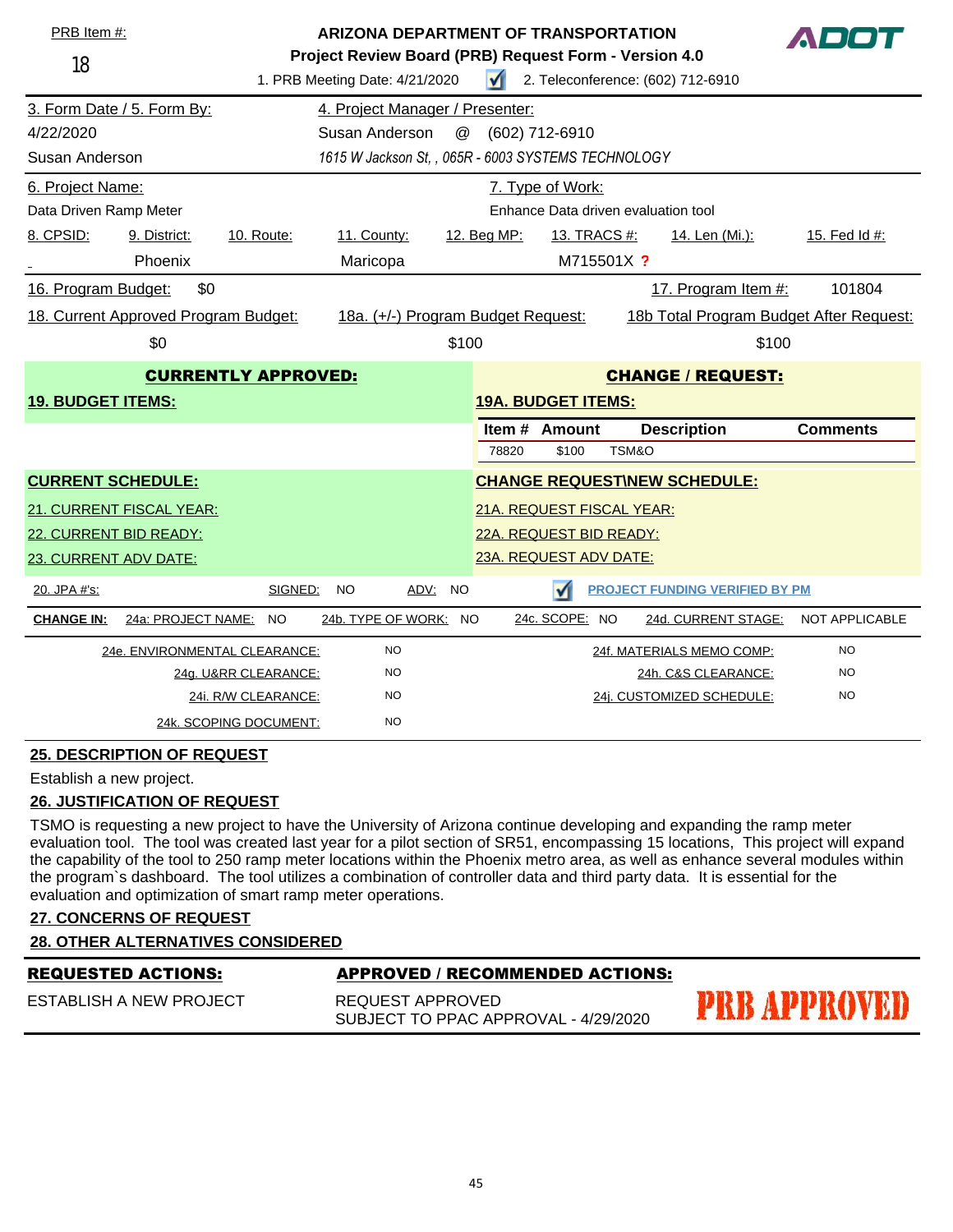# **7. PPAC - PROJECT MODIFICATIONS - DISCUSSION AND POSSIBLE ACTION**

| $7 - 23$ | Route & MP:                | I-10 @ MP 260.3                                           |
|----------|----------------------------|-----------------------------------------------------------|
|          | <b>Project Name:</b>       | I-10; I-19 to Kolb Road & SR 210; Golf Links Road to I-10 |
|          | <b>Type of Work:</b>       | DCR & EA                                                  |
|          | County:                    | Pima                                                      |
|          | District:                  | Southcentral                                              |
|          | Schedule:                  |                                                           |
|          | Project:                   | H782501L, TIP#: 101463                                    |
|          | <b>Project Manager:</b>    | Tazeen Dewan                                              |
|          | <b>Program Amount:</b>     | \$6,171,000                                               |
|          | <b>New Program Amount:</b> | \$6,422,000                                               |
|          | <b>Requested Action:</b>   | Increase Budget.                                          |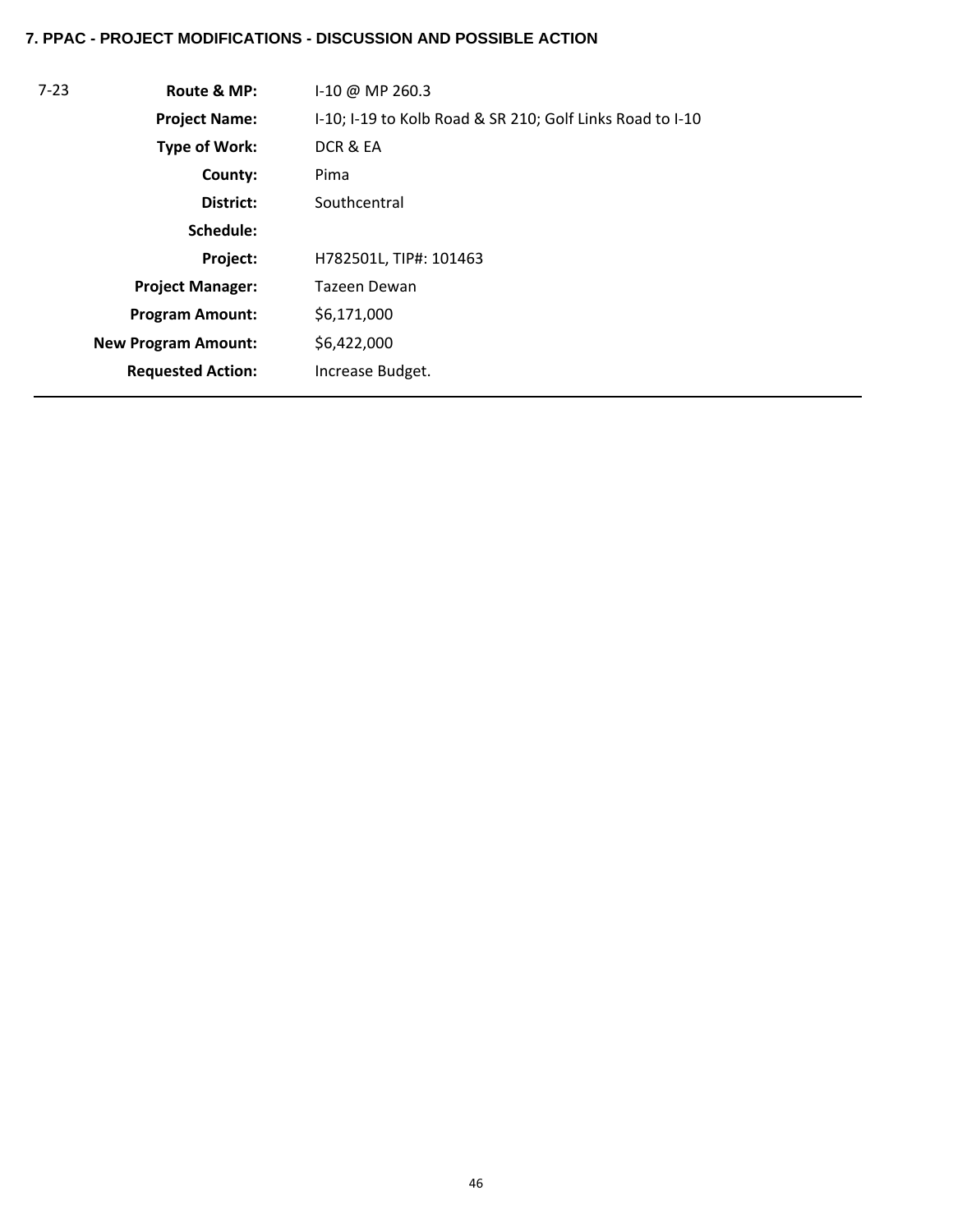| 04                             | PRB Item #:                          |                                                           | <b>ARIZONA DEPARTMENT OF TRANSPORTATION</b><br>Project Review Board (PRB) Request Form - Version 4.0<br>1. PRB Meeting Date: 4/21/2020 | $\sqrt{ }$                                            |                           | 2. Teleconference: (602) 712-8542                | ADDI                        |  |
|--------------------------------|--------------------------------------|-----------------------------------------------------------|----------------------------------------------------------------------------------------------------------------------------------------|-------------------------------------------------------|---------------------------|--------------------------------------------------|-----------------------------|--|
|                                | 3. Form Date / 5. Form By:           |                                                           | 4. Project Manager / Presenter:                                                                                                        |                                                       |                           |                                                  |                             |  |
| 4/22/2020<br>Tazeen Dewan<br>@ |                                      |                                                           |                                                                                                                                        |                                                       | (602) 712-8542            |                                                  |                             |  |
| Tazeen Dewan                   |                                      |                                                           | 206 S 17th Ave, 117, 310B - 4210 MPD PLANNING TEAM                                                                                     |                                                       |                           |                                                  |                             |  |
| 6. Project Name:               |                                      |                                                           |                                                                                                                                        |                                                       | 7. Type of Work:          |                                                  |                             |  |
|                                |                                      | I-10; I-19 to Kolb Road & SR 210; Golf Links Road to I-10 |                                                                                                                                        | DCR & EA                                              |                           |                                                  |                             |  |
| 8. CPSID:                      | 9. District:                         | 10. Route:                                                | 11. County:                                                                                                                            | 12. Beg MP:                                           | <u>13. TRACS #:</u>       | 14. Len (Mi.):                                   | 15. Fed Id #:               |  |
| AY1K                           | Southcentral                         | 10                                                        | Pima                                                                                                                                   | 260.3                                                 | H782501L                  | 11.51                                            | $010-E(210)T$               |  |
|                                | 16. Program Budget:                  | \$6,171                                                   |                                                                                                                                        |                                                       |                           | 17. Program Item #:                              | 101463                      |  |
|                                | 18. Current Approved Program Budget: |                                                           | 18a. (+/-) Program Budget Request:                                                                                                     |                                                       |                           | 18b Total Program Budget After Request:          |                             |  |
|                                | \$6,171                              |                                                           | \$251                                                                                                                                  |                                                       |                           | \$6,422                                          |                             |  |
|                                |                                      | <b>CURRENTLY APPROVED:</b>                                |                                                                                                                                        |                                                       |                           |                                                  |                             |  |
|                                | <b>19. BUDGET ITEMS:</b>             |                                                           |                                                                                                                                        | <b>CHANGE / REQUEST:</b><br><b>19A. BUDGET ITEMS:</b> |                           |                                                  |                             |  |
| Item # Amount                  |                                      | <b>Description</b>                                        | <b>Comments</b>                                                                                                                        | Item #                                                | Amount                    | <b>Description</b>                               | <b>Comments</b>             |  |
|                                |                                      |                                                           |                                                                                                                                        |                                                       |                           |                                                  |                             |  |
| OTHR10                         | \$3,000<br>$\mathcal{L}$             |                                                           |                                                                                                                                        | 72320                                                 | \$251                     | <b>CONTINGENCY</b>                               |                             |  |
| 72312                          | \$2,000                              |                                                           |                                                                                                                                        |                                                       |                           |                                                  |                             |  |
| <b>OTHR</b>                    | \$746                                | $\cdot$                                                   |                                                                                                                                        |                                                       |                           |                                                  |                             |  |
| 72317                          | \$125                                | $\blacksquare$                                            |                                                                                                                                        |                                                       |                           |                                                  |                             |  |
| 70018                          | \$154                                |                                                           |                                                                                                                                        |                                                       |                           |                                                  |                             |  |
| 72320                          | CONTINGENCY<br>\$156                 |                                                           |                                                                                                                                        |                                                       |                           |                                                  |                             |  |
|                                | <b>CURRENT SCHEDULE:</b>             |                                                           |                                                                                                                                        |                                                       |                           | <b>CHANGE REQUEST\NEW SCHEDULE:</b>              |                             |  |
|                                | 21. CURRENT FISCAL YEAR:             |                                                           |                                                                                                                                        |                                                       | 21A. REQUEST FISCAL YEAR: |                                                  |                             |  |
|                                | 22. CURRENT BID READY:               |                                                           |                                                                                                                                        |                                                       | 22A. REQUEST BID READY:   |                                                  |                             |  |
| 20. JPA #'s:                   | 23. CURRENT ADV DATE:                | SIGNED:                                                   | ADV: NO<br>NO                                                                                                                          |                                                       | 23A. REQUEST ADV DATE:    |                                                  |                             |  |
|                                |                                      |                                                           |                                                                                                                                        |                                                       |                           |                                                  |                             |  |
| <b>CHANGE IN:</b>              | 24a: PROJECT NAME: NO                |                                                           | 24b. TYPE OF WORK: NO<br><b>NO</b>                                                                                                     |                                                       | 24c. SCOPE: YES           | 24d. CURRENT STAGE:                              | NOT APPLICABLE<br><b>NO</b> |  |
|                                |                                      | 24e. ENVIRONMENTAL CLEARANCE:                             | <b>NO</b>                                                                                                                              |                                                       |                           | 24f. MATERIALS MEMO COMP:                        | <b>NO</b>                   |  |
|                                |                                      | <u> 24g. U&amp;RR CLEARANCE:</u><br>24i. R/W CLEARANCE:   | <b>NO</b>                                                                                                                              |                                                       |                           | 24h. C&S CLEARANCE:<br>24j. CUSTOMIZED SCHEDULE: | <b>NO</b>                   |  |

Increase Budget.

#### **26. JUSTIFICATION OF REQUEST**

The project originated in 2010 with a two-phase scope of work. Phase I included a Feasibility Report (FR) and Environmental Overview. Phase II included a Design Concept Report (DCR) and an Environmental Assessment (EA). Phase I was executed and Phase II placed on hold until the FR was completed. In 2016, Phase II was executed to prepare the DCR and EA. The current schedule shows the completion of the project in Summer of 2020.

Due to the complexity of the project a Predictive Traffic Safety Analysis was requested by FHWA and ADOT to be added to the scope for The Change of Access Report. Also, extensive work during the Public Hearing and preparation of the Summary Report was requested for the Public Involvement consultant.

Predictive Crash Analysis (Jacob): \$216K Public Involvement consultant (HDR): \$12K ICAP: \$23K

**27. CONCERNS OF REQUEST 28. OTHER ALTERNATIVES CONSIDE**

CHANGE IN SCOPE CHANGE IN BUDGET

# REQUESTED ACTIONS: APPROVED / RECOMMENDED ACTIONS:

REQUEST APPROVED SUBJECT TO PPAO APPROVAL - 4/29/2020

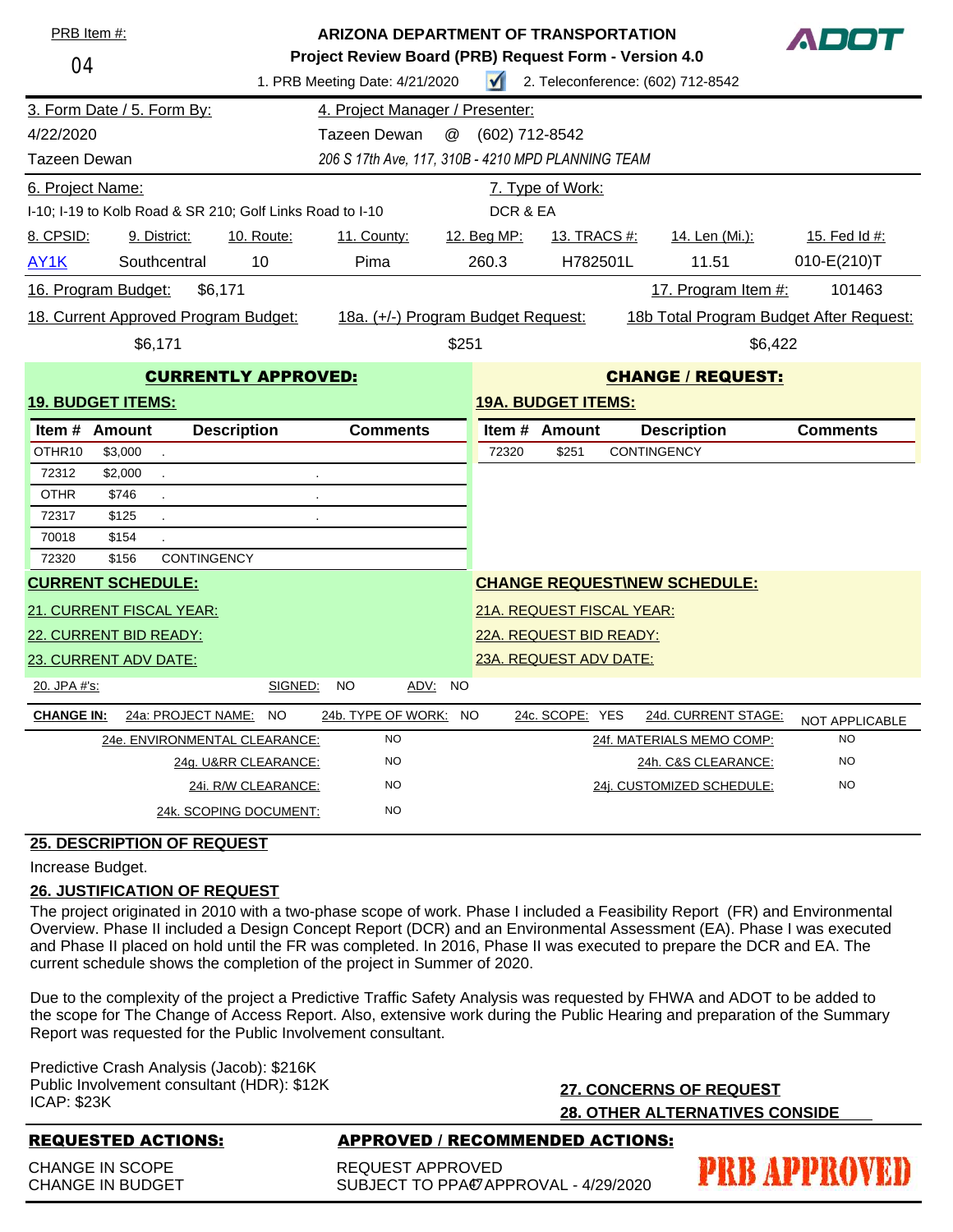| $7 - 24$ | Route & MP:                | <b>Various Locations</b>        |  |  |  |  |
|----------|----------------------------|---------------------------------|--|--|--|--|
|          | <b>Project Name:</b>       | Shade Structures - Various POEs |  |  |  |  |
|          | Type of Work:              | Design Shade Structures         |  |  |  |  |
|          | County:                    | Statewide                       |  |  |  |  |
|          | District:                  | Southwest                       |  |  |  |  |
|          | Schedule:                  |                                 |  |  |  |  |
|          | Project:                   | TIP#: 101790                    |  |  |  |  |
|          | <b>Project Manager:</b>    | Trent Kelso                     |  |  |  |  |
|          | <b>Program Amount:</b>     | \$0                             |  |  |  |  |
|          | <b>New Program Amount:</b> | \$100,000                       |  |  |  |  |
|          | <b>Requested Action:</b>   | Establish new project           |  |  |  |  |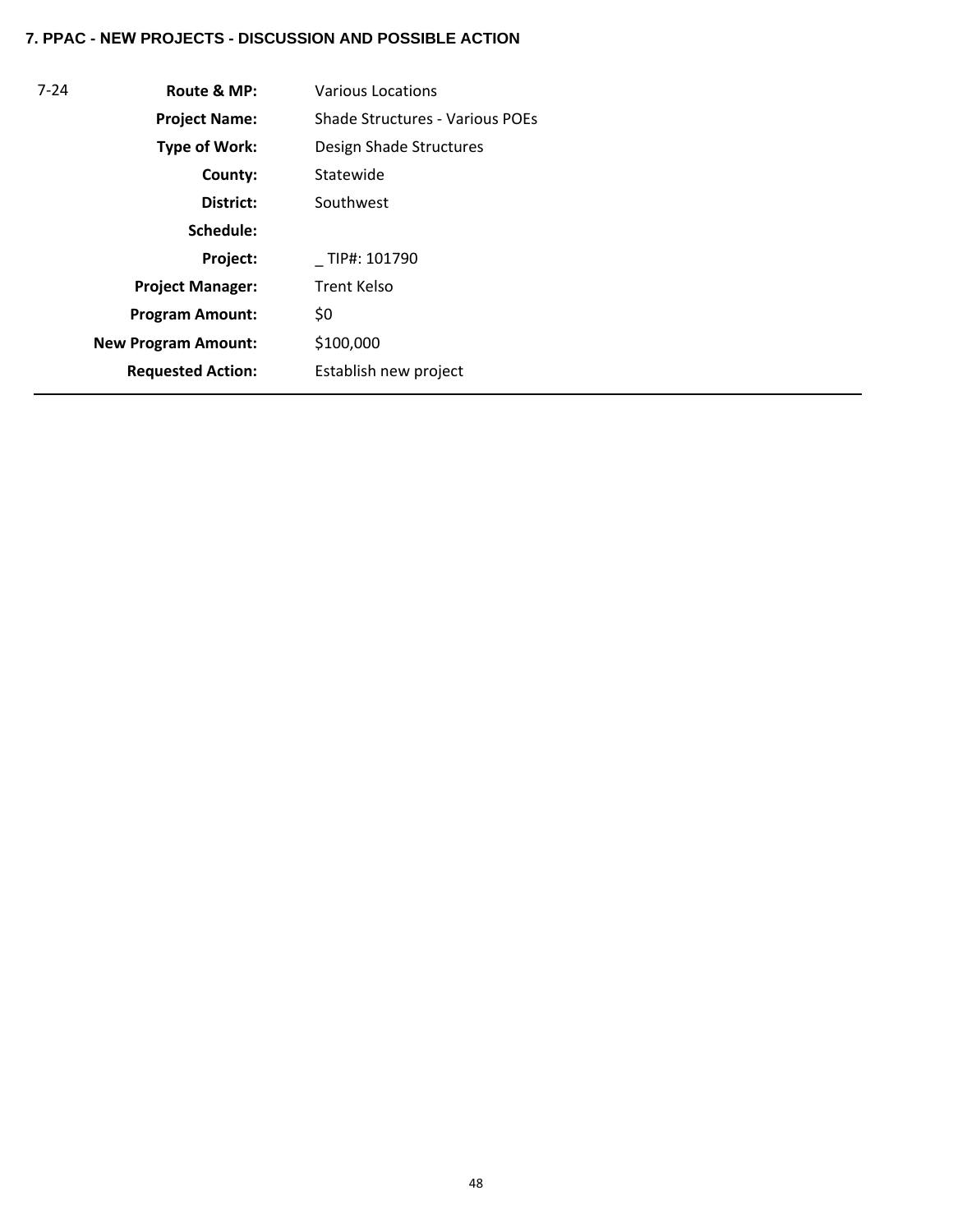| PRB Item #:<br>ARIZONA DEPARTMENT OF TRANSPORTATION<br>Project Review Board (PRB) Request Form - Version 4.0<br>12 |                                      |                               |                                                               |                           |                           |                           |                       |                                         |                       |
|--------------------------------------------------------------------------------------------------------------------|--------------------------------------|-------------------------------|---------------------------------------------------------------|---------------------------|---------------------------|---------------------------|-----------------------|-----------------------------------------|-----------------------|
| 1. PRB Meeting Date: 4/14/2020                                                                                     |                                      |                               |                                                               |                           |                           |                           | 2. Teleconference: No |                                         |                       |
|                                                                                                                    | 3. Form Date / 5. Form By:           |                               | 4. Project Manager / Presenter:                               |                           |                           |                           |                       |                                         |                       |
| 4/16/2020                                                                                                          |                                      |                               | <b>Trent Kelso</b>                                            | $^\text{\textregistered}$ | (602) 712-6685            |                           |                       |                                         |                       |
| <b>Trent Kelso</b>                                                                                                 |                                      |                               | 205 S 17th Ave, 295., 614E - 4980 ENGINEERING CONSULTANT SECT |                           |                           |                           |                       |                                         |                       |
| 6. Project Name:                                                                                                   |                                      |                               |                                                               |                           |                           | 7. Type of Work:          |                       |                                         |                       |
|                                                                                                                    | Shade Structures - Various POEs      |                               |                                                               |                           |                           | Design Shade Structures   |                       |                                         |                       |
| 8. CPSID:                                                                                                          | 9. District:                         | 10. Route:                    | 11. County:                                                   |                           | 12. Beg MP:               | 13. TRACS #:              |                       | 14. Len (Mi.):                          | 15. Fed Id #:         |
| $K$ 11 $P$                                                                                                         | Southwest                            | 999                           | Statewide                                                     |                           |                           |                           | $-$ ?                 |                                         |                       |
| 16. Program Budget:                                                                                                | \$0                                  |                               |                                                               |                           |                           |                           |                       | 17. Program Item #:                     | 101790                |
|                                                                                                                    | 18. Current Approved Program Budget: |                               | 18a. (+/-) Program Budget Request:                            |                           |                           |                           |                       | 18b Total Program Budget After Request: |                       |
|                                                                                                                    | \$0                                  |                               |                                                               | \$100                     |                           |                           |                       | \$100                                   |                       |
| <b>CURRENTLY APPROVED:</b>                                                                                         |                                      |                               |                                                               |                           |                           |                           |                       | <b>CHANGE / REQUEST:</b>                |                       |
| <b>19. BUDGET ITEMS:</b>                                                                                           |                                      |                               |                                                               |                           | <b>19A. BUDGET ITEMS:</b> |                           |                       |                                         |                       |
|                                                                                                                    |                                      |                               |                                                               |                           |                           | Item # Amount             |                       | <b>Description</b>                      | <b>Comments</b>       |
|                                                                                                                    |                                      |                               |                                                               |                           | 74320                     | \$100                     |                       | PORT OF ENTRY                           |                       |
| <b>CURRENT SCHEDULE:</b>                                                                                           |                                      |                               |                                                               |                           |                           |                           |                       | <b>CHANGE REQUESTINEW SCHEDULE:</b>     |                       |
|                                                                                                                    | 21. CURRENT FISCAL YEAR:             |                               |                                                               |                           |                           | 21A. REQUEST FISCAL YEAR: |                       |                                         |                       |
| 22. CURRENT BID READY:                                                                                             |                                      |                               |                                                               |                           | 22A. REQUEST BID READY:   |                           |                       |                                         |                       |
| 23. CURRENT ADV DATE:                                                                                              |                                      |                               |                                                               |                           |                           | 23A. REQUEST ADV DATE:    |                       |                                         |                       |
| 20. JPA #'s:                                                                                                       |                                      | SIGNED:                       | <b>NO</b>                                                     | ADV: NO                   |                           | $\sqrt{}$                 |                       | <b>PROJECT FUNDING VERIFIED BY PM</b>   |                       |
| <b>CHANGE IN:</b>                                                                                                  | 24a: PROJECT NAME:                   | NO.                           | 24b. TYPE OF WORK: NO                                         |                           |                           | 24c. SCOPE: NO            |                       | 24d. CURRENT STAGE:                     | <b>NOT APPLICABLE</b> |
|                                                                                                                    |                                      | 24e. ENVIRONMENTAL CLEARANCE: | NO.                                                           |                           |                           |                           |                       | 24f. MATERIALS MEMO COMP:               | <b>NO</b>             |
|                                                                                                                    |                                      | 24g. U&RR CLEARANCE:          | <b>NO</b>                                                     |                           |                           |                           |                       | 24h. C&S CLEARANCE:                     | <b>NO</b>             |
|                                                                                                                    |                                      | 24i. R/W CLEARANCE:           | <b>NO</b>                                                     |                           |                           |                           |                       | 24i. CUSTOMIZED SCHEDULE:               | <b>NO</b>             |
|                                                                                                                    |                                      | 24k. SCOPING DOCUMENT:        | <b>NO</b>                                                     |                           |                           |                           |                       |                                         |                       |

Establish new project

#### **26. JUSTIFICATION OF REQUEST**

Shade structures for ECD vehicle inspections are needed at the Nogales, San Luis and Teec Nos Pos Ports of Entry. At a minimum, the structures will include a metal canopy, concrete floor and lighting. The design work will include preparing design documents, obtaining clearances, and advertising a project(s) for construction.

\$65k Consultant \$26k Staff \$9k ICAP

#### **27. CONCERNS OF REQUEST**

# **28. OTHER ALTERNATIVES CONSIDERED**

#### REQUESTED ACTIONS: APPROVED / RECOMMENDED ACTIONS:

ESTABLISH A NEW PROJECT

REQUEST APPROVED SUBJECT TO PPAC APPROVAL - 4/29/2020

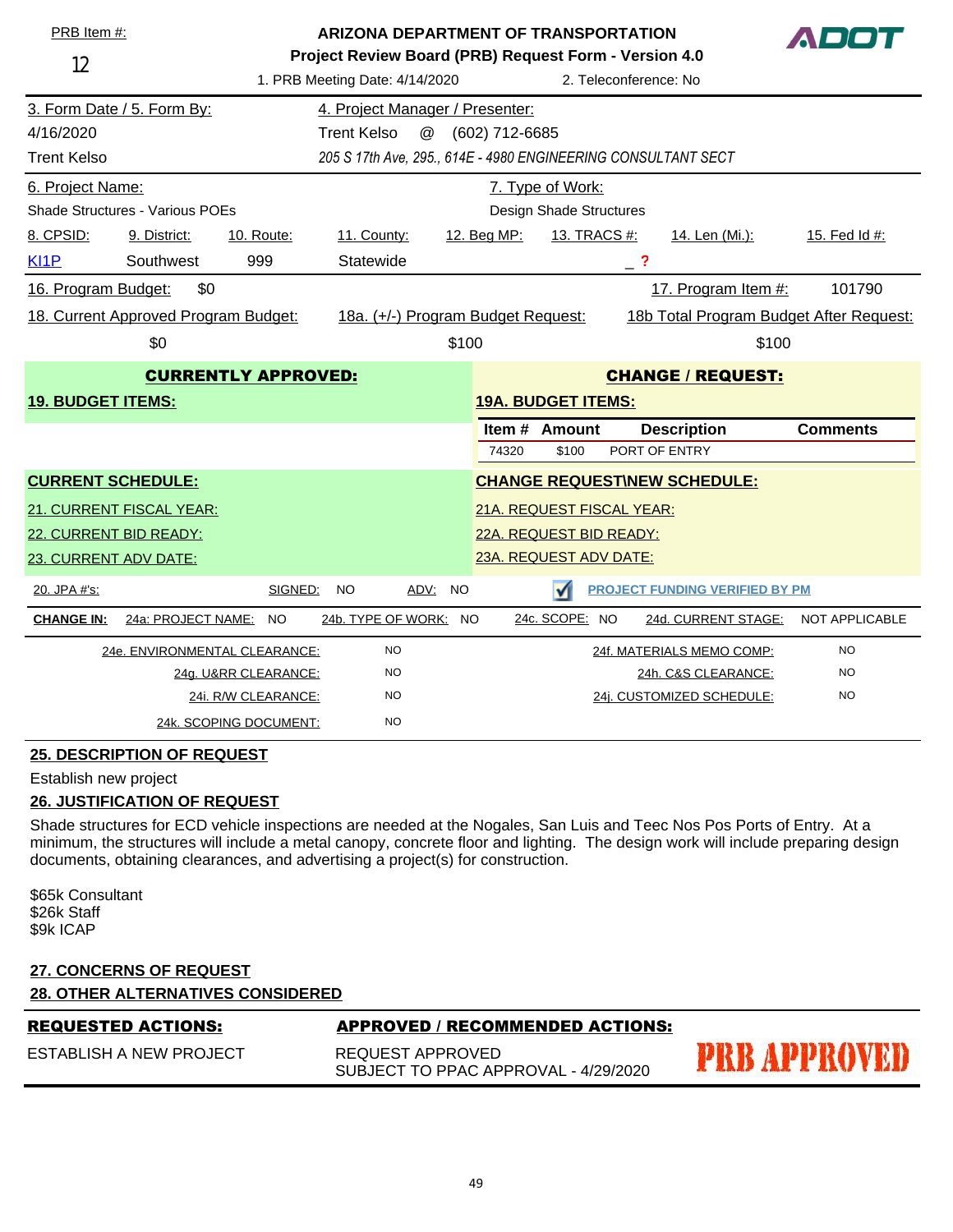| $7 - 25$ | Route & MP:                | US 191 @ MP 323.4               |
|----------|----------------------------|---------------------------------|
|          | <b>Project Name:</b>       | <b>CARRIZO WASH</b>             |
|          | Type of Work:              | <b>DRAINAGE IMPROVEMENT</b>     |
|          | County:                    | Apache                          |
|          | District:                  | <b>Northeast</b>                |
|          | Schedule:                  |                                 |
|          | Project:                   | F015001C TIP#: 9265             |
|          | <b>Project Manager:</b>    | Tricia Brown                    |
|          | <b>Program Amount:</b>     | \$0                             |
|          | <b>New Program Amount:</b> | \$3,300,000                     |
|          | <b>Requested Action:</b>   | Establish construction project. |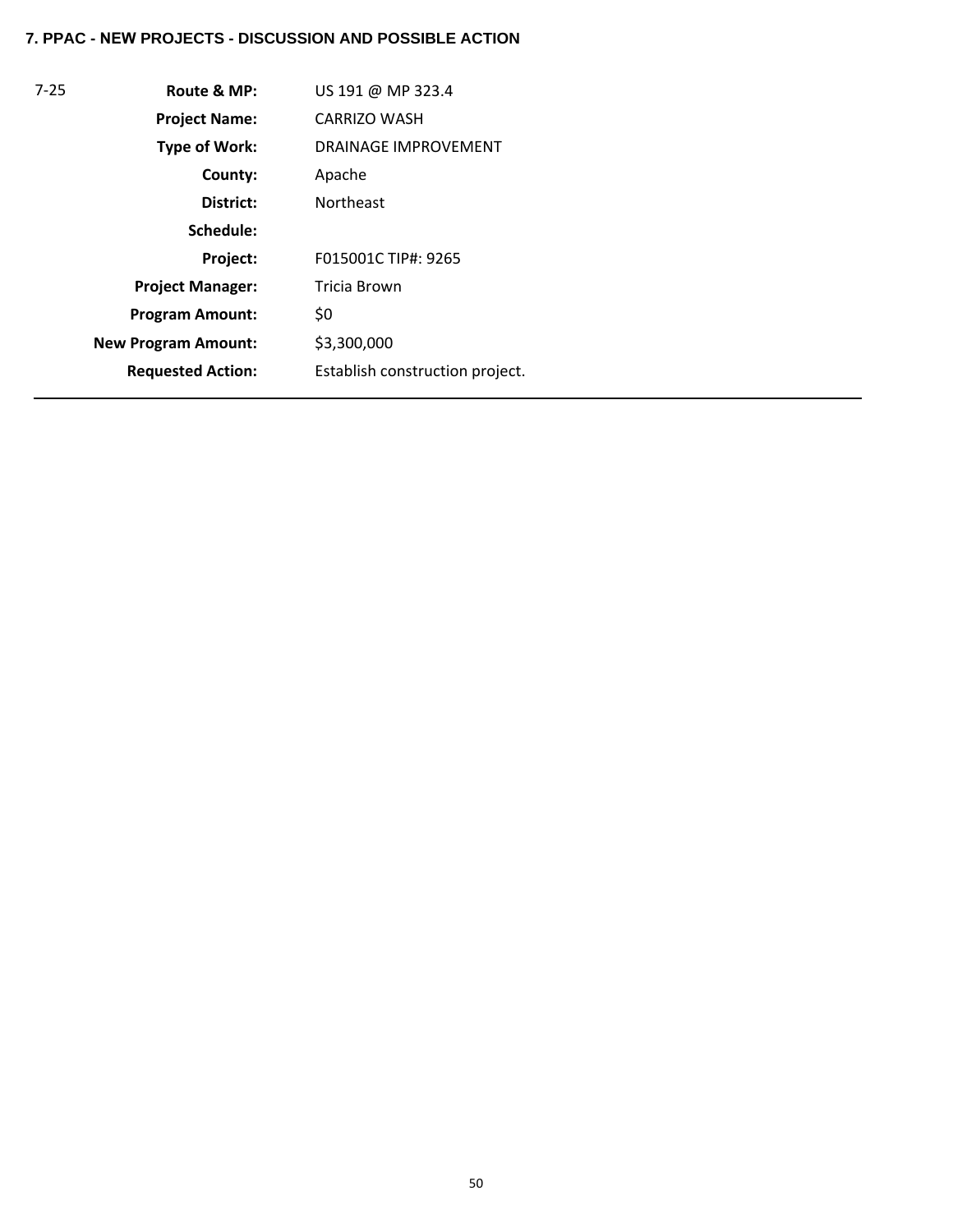| PRB Item #:                          |                                      |            |                        | <b>ARIZONA DEPARTMENT OF TRANSPORTATION</b><br>ADOT<br>Project Review Board (PRB) Request Form - Version 4.0 |                                    |            |                           |                             |                                   |                                                           |           |                 |                 |
|--------------------------------------|--------------------------------------|------------|------------------------|--------------------------------------------------------------------------------------------------------------|------------------------------------|------------|---------------------------|-----------------------------|-----------------------------------|-----------------------------------------------------------|-----------|-----------------|-----------------|
| 20<br>1. PRB Meeting Date: 4/21/2020 |                                      |            |                        |                                                                                                              |                                    | $\sqrt{ }$ |                           |                             | 2. Teleconference: (602) 712-7046 |                                                           |           |                 |                 |
|                                      | 3. Form Date / 5. Form By:           |            |                        |                                                                                                              | 4. Project Manager / Presenter:    |            |                           |                             |                                   |                                                           |           |                 |                 |
| 4/22/2020                            |                                      |            |                        | Tricia Brown                                                                                                 | $^{\textregistered}$               |            | (602) 712-7046            |                             |                                   |                                                           |           |                 |                 |
| <b>Tricia Brown</b>                  |                                      |            |                        |                                                                                                              |                                    |            |                           |                             |                                   | 205 S 17th Ave, , 614E - 4980 ENGINEERING CONSULTANT SECT |           |                 |                 |
| 6. Project Name:                     |                                      |            |                        |                                                                                                              |                                    |            |                           | 7. Type of Work:            |                                   |                                                           |           |                 |                 |
| <b>CARRIZO WASH</b>                  |                                      |            |                        |                                                                                                              |                                    |            |                           | <b>DRAINAGE IMPROVEMENT</b> |                                   |                                                           |           |                 |                 |
| 8. CPSID:                            | 9. District:                         | 10. Route: |                        |                                                                                                              | 11. County:                        |            | 12. Beg MP:               |                             | 13. TRACS #:                      | 14. Len (Mi.):                                            |           |                 | 15. Fed Id #:   |
| LF <sub>10</sub>                     | Northeast                            | 191        |                        |                                                                                                              | Apache                             |            | 323.4                     |                             | F015001C ?                        | 1.0                                                       |           |                 | STBG191-D(202)T |
| 16. Program Budget:                  | \$0                                  |            |                        |                                                                                                              |                                    |            |                           |                             |                                   | 17. Program Item #:                                       |           |                 | 9265            |
|                                      | 18. Current Approved Program Budget: |            |                        |                                                                                                              | 18a. (+/-) Program Budget Request: |            |                           |                             |                                   | 18b Total Program Budget After Request:                   |           |                 |                 |
|                                      | \$0                                  |            |                        |                                                                                                              |                                    | \$3,300    |                           |                             |                                   |                                                           | \$3,300   |                 |                 |
| <b>CURRENTLY APPROVED:</b>           |                                      |            |                        | <b>CHANGE / REQUEST:</b>                                                                                     |                                    |            |                           |                             |                                   |                                                           |           |                 |                 |
| <b>19. BUDGET ITEMS:</b>             |                                      |            |                        |                                                                                                              |                                    |            | <b>19A. BUDGET ITEMS:</b> |                             |                                   |                                                           |           |                 |                 |
|                                      |                                      |            |                        |                                                                                                              |                                    |            | Item # Amount             |                             |                                   | <b>Description</b>                                        |           | <b>Comments</b> |                 |
|                                      |                                      |            |                        |                                                                                                              |                                    |            | 73320                     | \$3.300                     |                                   | <b>STATEWIDE MINOR</b><br><b>PROJECTS</b>                 |           |                 |                 |
| <b>CURRENT SCHEDULE:</b>             |                                      |            |                        |                                                                                                              |                                    |            |                           |                             |                                   | <b>CHANGE REQUEST\NEW SCHEDULE:</b>                       |           |                 |                 |
|                                      | 21. CURRENT FISCAL YEAR:             |            |                        |                                                                                                              |                                    |            | 21A. REQUEST FISCAL YEAR: |                             |                                   |                                                           | 20        |                 |                 |
|                                      | 22. CURRENT BID READY:               |            |                        |                                                                                                              |                                    |            | 22A. REQUEST BID READY:   |                             |                                   |                                                           |           |                 |                 |
| 23. CURRENT ADV DATE:                |                                      |            |                        |                                                                                                              |                                    |            | 23A. REQUEST ADV DATE:    |                             |                                   |                                                           | 5/31/2020 |                 |                 |
| 20. JPA #'s:                         |                                      |            | SIGNED:                | <b>NO</b>                                                                                                    | ADV:                               | <b>NO</b>  |                           | $\sqrt{ }$                  |                                   | <b>PROJECT FUNDING VERIFIED BY PM</b>                     |           |                 |                 |
| <b>CHANGE IN:</b>                    | 24a: PROJECT NAME:                   |            | <b>NO</b>              |                                                                                                              | 24b. TYPE OF WORK: NO              |            |                           | 24c. SCOPE: NO              |                                   | 24d. CURRENT STAGE:                                       |           |                 | <b>STAGE V</b>  |
|                                      | 24e. ENVIRONMENTAL CLEARANCE:        |            |                        |                                                                                                              | <b>YES</b>                         |            |                           |                             |                                   | 24f. MATERIALS MEMO COMP:                                 |           |                 | <b>YES</b>      |
|                                      |                                      |            | 24g. U&RR CLEARANCE:   |                                                                                                              | <b>YES</b>                         |            |                           |                             |                                   | 24h. C&S CLEARANCE:                                       |           |                 | <b>YES</b>      |
|                                      |                                      |            | 24i. R/W CLEARANCE:    |                                                                                                              | <b>YES</b>                         |            |                           |                             |                                   | 24i. CUSTOMIZED SCHEDULE:                                 |           |                 | <b>YES</b>      |
|                                      |                                      |            | 24k. SCOPING DOCUMENT: |                                                                                                              | <b>YES</b>                         |            |                           |                             |                                   |                                                           |           |                 |                 |

Establish construction project.

#### **26. JUSTIFICATION OF REQUEST**

Request to establish this project in FY20. All of the clearances have been issued and the project is bid ready. The project was programmed to advertise in FY 21, however FY20 funding in the Minor Projects Program has become available.

Construction costs increased from the Minor Projects Program application because the existing drainage conditions were more complex than originally expected and the unit costs for major items increased. The project scope remains the same. ICAP is included in this request.

# **27. CONCERNS OF REQUEST**

**28. OTHER ALTERNATIVES CONSIDERED**

| <b>REQUESTED ACTIONS:</b> | APPROVED / RECOMMENDED ACTIONS:                          |                     |
|---------------------------|----------------------------------------------------------|---------------------|
| ESTABLISH A NEW PROJECT   | REQUEST APPROVED<br>SUBJECT TO PPAC APPROVAL - 4/29/2020 | <b>PRB APPROVED</b> |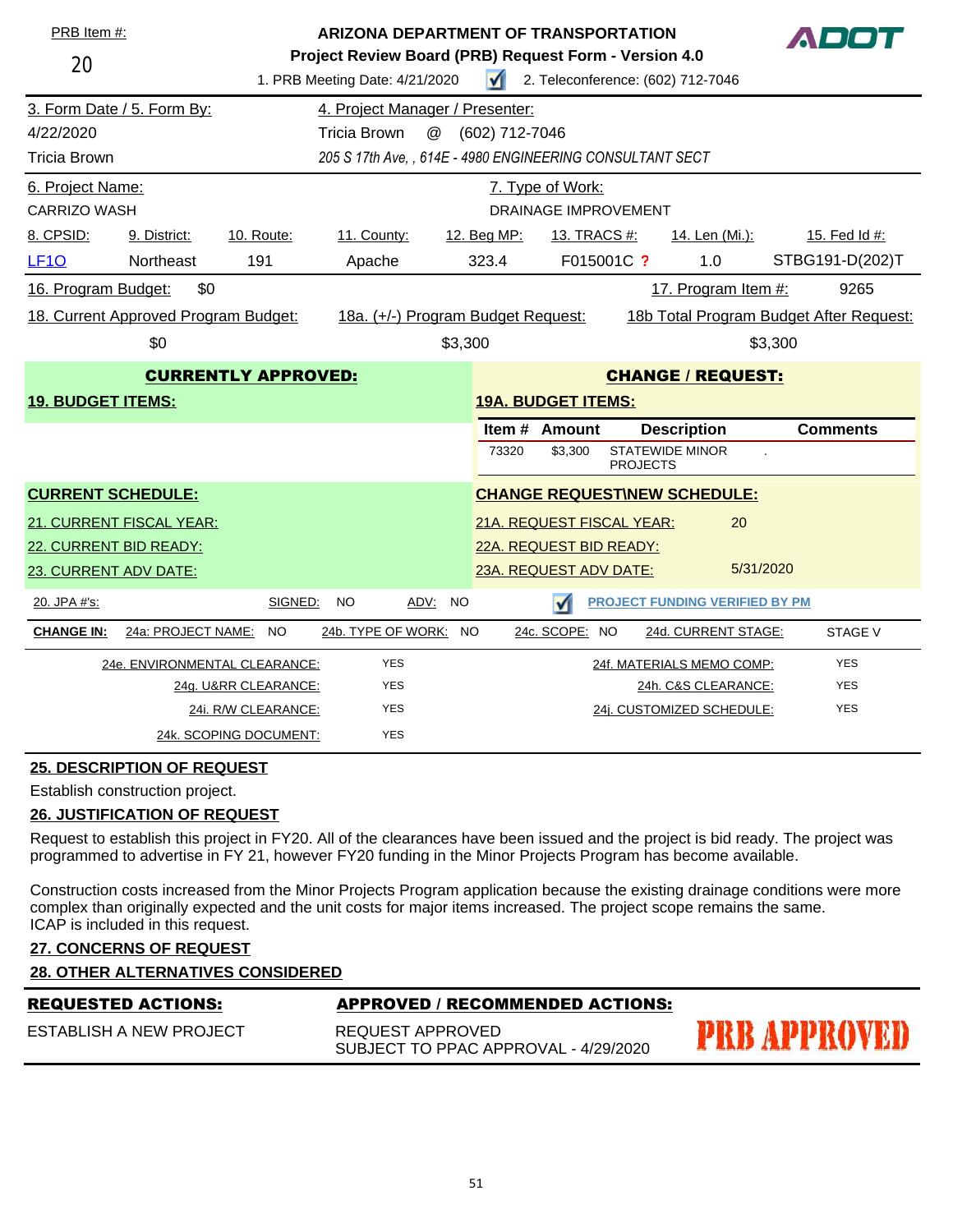8. Listed below are the next regularly scheduled meetings of the

Information Only

Priority Planning Advisory Committee (PPAC). Meetings will be held in the ADOT Mary Peters Conference Room, however, times, dates, and location may change and will be announced at the time of the distribution of the agenda.

- June 3, 2020 10:00am Wednesday
- July 1, 2020 10:00am Wednesday
- August 5, 2020 10:00am Wednesday
- September 2, 2020 10:00am Wednesday
- September 30, 2020 10:00am Wednesday
- November 4, 2020 10:00am Wednesday
- December 2, 2020 10:00am Wednesday
- 9. Adjourn Priority Planning Advisory Committee Meeting

### **[WEB LINKS FOR REFERENCE](http://www.azdot.gov/MPD/Priority_Programming/Index.asp)**

*Priority Programming*  [http://www.azdot.gov/MPD/Priority\\_Programming/Index.asp](http://www.azdot.gov/MPD/Priority_Programming/PPAC/Index.asp)

*PPAC Meetings:*  http://www.azdot.gov/MPD/Priority\_Programming/PPAC/Index.asp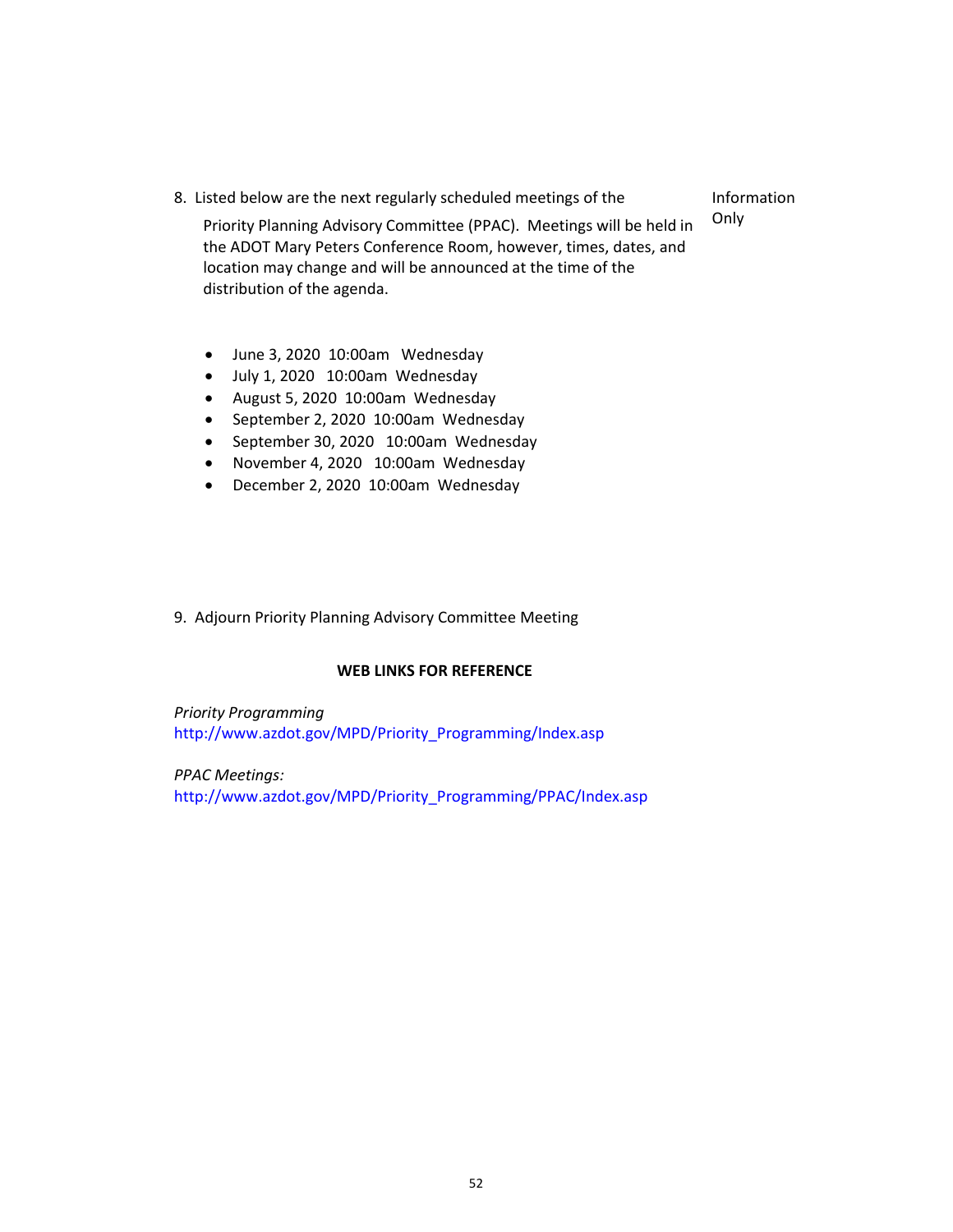# **DRAFT MINUTES FOR THE ARIZONA DEPARTMENT OF TRANSPORTATION PRIORITY PLANNING ADVISORY COMMITTEE TELECONFERENCE MEETING 520-485-4014, PIN 270 978 224# Wednesday April 01, 2020 @ 10:00AM**

The meeting of the Priority Planning Advisory Committee (PPAC) was held on Wednesday April 01, 2020 @ 10:00AM with Chairman Gregory Byres presiding via teleconference.

Other committee members were present as follows:

Dallas Hammit, Steve Boschen, Brent Cain, Clemenc Ligocki, Barry Crockett, Tim Tait, Don Kriz, Patrick Stone was in Kristine Ward, and John Morales was in for Tim Lane.

# **CALL TO ORDER 1.**

Chairman Byres called the Priority Planning Advisory Committee meeting to order at 10:01AM.

# **ROLL CALL 2.**

Lynn Sugiyama conducted a roll call of the committee members who called into the teleconference. A quorum was present. There were no voting members absent.

# **TITLE VI OF THE CIVIL RIGHTS ACT OF 1964, AS AMENDED 3.**

Chairman Byres asked if any persons from the public were at the meeting. There were no comments.

Chairman Byres stated that in accordance to the Title VI Civil Rights Act of 1964, and the Americans with Disabilities Act, ADOT will not discriminate on the basis of race, color, national origin, age, sex, or disability. If accommodations are requested, the public may contact someone on the PPAC Committee or the Civil Rights Office at 602-712-8964.

#### **CALL TO THE AUDIENCE 4.**

Chairman Byres requested a call to the Audience for any comments or issues to be addressed, There were no comments.

#### **APPROVAL OF PPAC MINUTES FROM THE 3/4/2020 MEETING 5.**

The minutes from the PPAC meeting held on 3/4/2020 were approved.

# **Chairman Byres called for a motion to approve the PPAC minutes from the meeting on 3/4/2020. Dallas Hammit made a motion to approve. Don Kriz seconded the motion. The motion Motion carried unanimously.**

### **6. PROGRAM MONITORING REPORT**

The Program Monitoring Report was distributed to the Committee. There were no comments.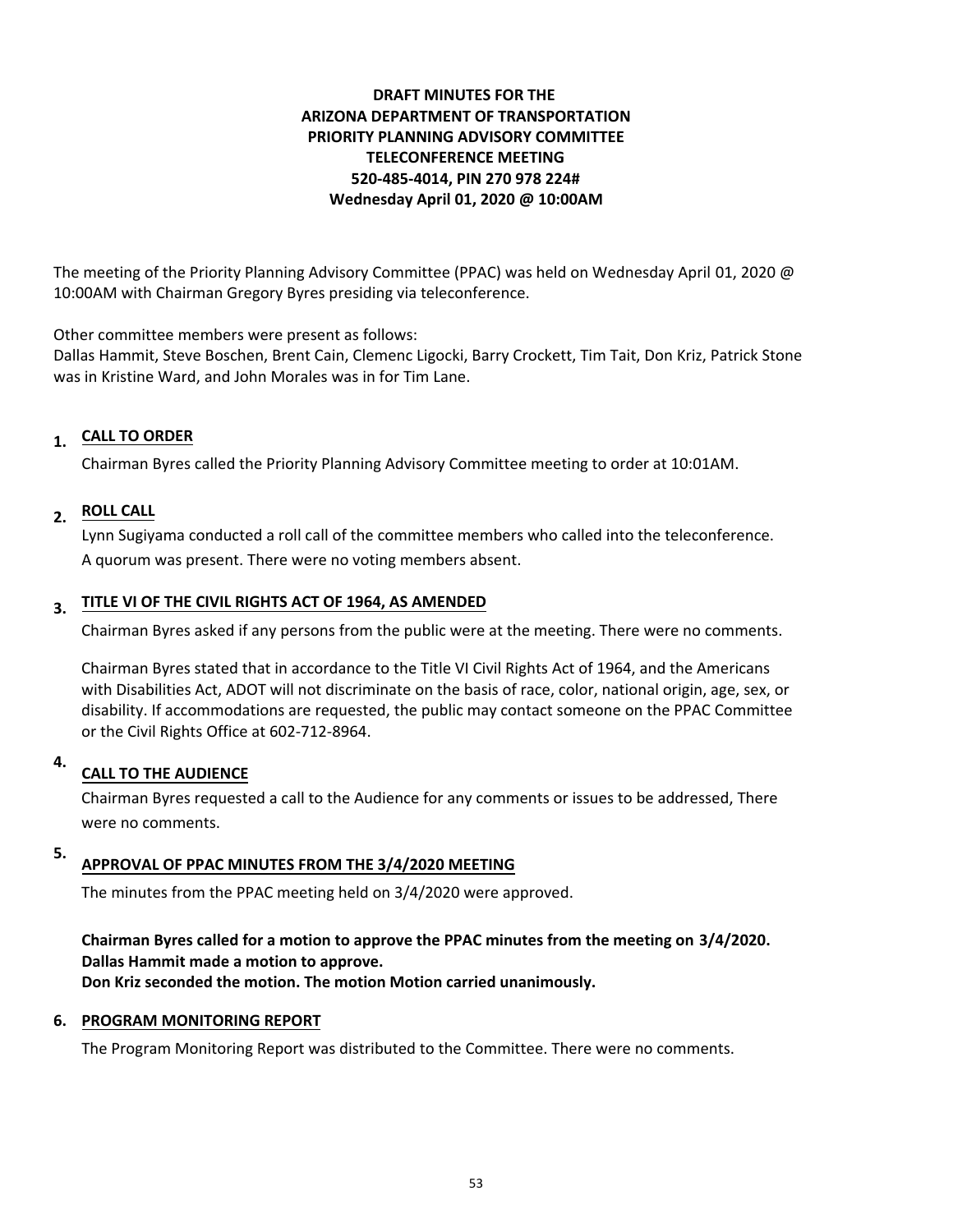# **2020-2024 TRANSPORTATION FACILITIES CONSTRUCTION: DISCUSSION AND POSSIBLE ACTION ON PROGRAM & PROJECT MODIFICATIONS**

| 7-1 | Route & MP:                | $1-17$ @ MP                                     |
|-----|----------------------------|-------------------------------------------------|
|     | <b>Project Name:</b>       | New River - Sunset Point (Invasive Plant Grant) |
|     | <b>Type of Work:</b>       | <b>Manage Invasive Species</b>                  |
|     | County:                    |                                                 |
|     | District:                  |                                                 |
|     | Schedule:                  |                                                 |
|     | Project:                   | M715001X TIP#: 101728                           |
|     | <b>Project Manager:</b>    | Kristin Gade                                    |
|     | <b>Program Amount:</b>     | \$0                                             |
|     | <b>New Program Amount:</b> | \$168,000                                       |
|     | <b>Requested Action:</b>   | Create new project                              |

**Item 7-1 was presented by: Kristin Gade Chairman called for a motion to approve Item 7-1. Dallas Hammit made the motion to approve. Patrick Stone seconded the motion. Motion carried unanimously.**

| $7 - 2$              | Route & MP:                | Statewide                                    |
|----------------------|----------------------------|----------------------------------------------|
|                      | <b>Project Name:</b>       | USFWS Liaison (FY21 - FY25)                  |
| <b>Type of Work:</b> |                            | Section 7 review and programmatic agreements |
|                      | County:                    | Statewide                                    |
|                      | District:                  |                                              |
|                      | Schedule:                  |                                              |
|                      | Project:                   | M715101X TIP#: 101729                        |
|                      | <b>Project Manager:</b>    | Kristin Gade                                 |
|                      | <b>Program Amount:</b>     | \$0                                          |
|                      | <b>New Program Amount:</b> | \$165,000                                    |
|                      | <b>Requested Action:</b>   | Establish new project                        |

**Item 7-2 was presented by: Kristin Gade Chairman called for a motion to approve Item 7-2. Dallas Hammit made the motion to approve. Clem Ligocki seconded the motion. Motion carried unanimously.**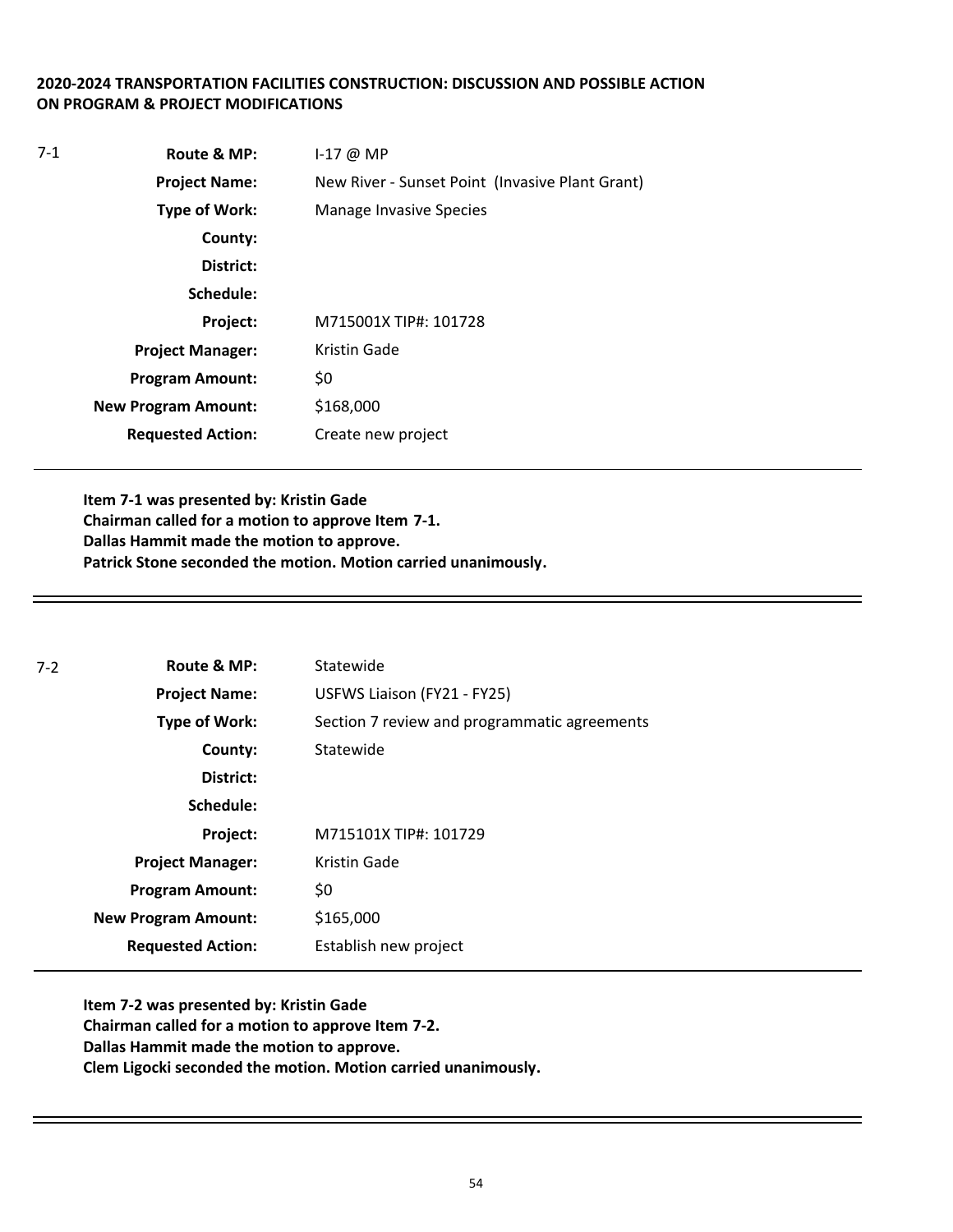| $7-3$ | Route & MP:                | Statewide                |
|-------|----------------------------|--------------------------|
|       | <b>Project Name:</b>       | <b>U.S. ACOE LIAISON</b> |
|       | <b>Type of Work:</b>       | Army Corps Liaison       |
|       | County:                    |                          |
|       | District:                  |                          |
|       | Schedule:                  |                          |
|       | Project:                   | M510602X TIP#: 100454    |
|       | <b>Project Manager:</b>    | Kristin Gade             |
|       | <b>Program Amount:</b>     | \$1,206,000              |
|       | <b>New Program Amount:</b> | \$1,387,000              |
|       | <b>Requested Action:</b>   | Increase budget. Update  |
|       |                            | Phase End Date.          |

**Item 7-3 was presented by: Kristin Gade Chairman called for a motion to approve Item 7-3. Dallas Hammit made the motion to approve. John Morales seconded the motion. Motion carried unanimously.**

| 7-4 | Route & MP:                | SB 40B @ MP 195.6            |
|-----|----------------------------|------------------------------|
|     | <b>Project Name:</b>       | RIO DE FLAG BRIDGE           |
|     | Type of Work:              | CONSTRUCT BRIDGE REPLACEMENT |
|     | County:                    | Coconino                     |
|     | District:                  | Northcentral                 |
|     | Schedule:                  | FY 2020                      |
|     | Project:                   | H890501C TIP#: 7863          |
|     | <b>Project Manager:</b>    | Olivier Mirza                |
|     | <b>Program Amount:</b>     | \$5,578,000                  |
|     | <b>New Program Amount:</b> | \$6,478,000                  |
|     | <b>Requested Action:</b>   | Increase Budget.             |
|     |                            | Move to 4th quarter.         |

**Item 7-4 was presented by: Olivier Mirza Chairman called for a motion to approve Item 7-4. Brent Cain made the motion to approve. Don Kriz seconded the motion. Motion carried unanimously.**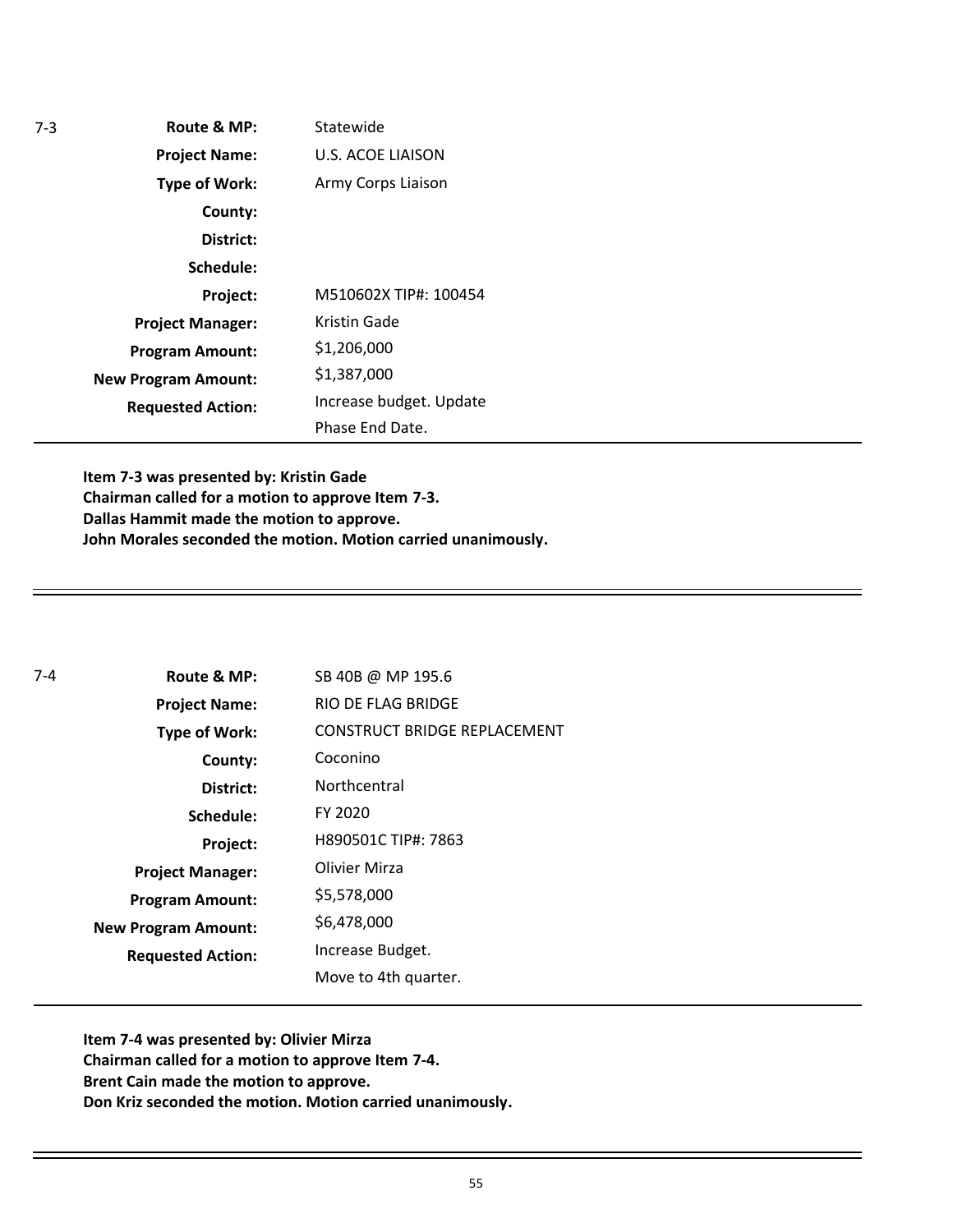| $7-5$ | Route & MP:                | SR 101L @ MP 17.0            |
|-------|----------------------------|------------------------------|
|       | <b>Project Name:</b>       | 75TH AVE - I-17              |
|       | <b>Type of Work:</b>       | DESIGN GENERAL PURPOSE LANE  |
|       | County:                    | Maricopa                     |
|       | District:                  | Central                      |
|       | Schedule:                  |                              |
|       | Project:                   | F031601D TIP#: 8894          |
|       | <b>Project Manager:</b>    | Rashidul Haque               |
|       | <b>Program Amount:</b>     | \$0                          |
|       | <b>New Program Amount:</b> | \$9,010,000                  |
|       | <b>Requested Action:</b>   | <b>Establish New Project</b> |

**Item 7-5 was presented by: Rashidul Haque Chairman called for a motion to approve Item 7-5. Dallas Hammit made the motion to approve. Patrick Stone seconded the motion. Motion carried unanimously.**

| 7-6 | Route & MP:                | I-17 @ MP 298.0              |
|-----|----------------------------|------------------------------|
|     | <b>Project Name:</b>       | <b>SR 179 TI OP SB</b>       |
|     | Type of Work:              | <b>BRIDGE REHABILITATION</b> |
|     | County:                    | Yavapai                      |
|     | District:                  | Northcentral                 |
|     | Schedule:                  |                              |
|     | Project:                   | F031401L TIP#: 100189        |
|     | <b>Project Manager:</b>    | <b>Sandy Thoms</b>           |
|     | <b>Program Amount:</b>     | \$100,000                    |
|     | <b>New Program Amount:</b> | \$0                          |
|     | <b>Requested Action:</b>   | Delete project.              |

**Item 7-6 was presented by: Sandy Thoms Chairman called for a motion to approve Item 7-6. Steve Boschen made the motion to approve. Barry Crockett seconded the motion. Motion carried unanimously.**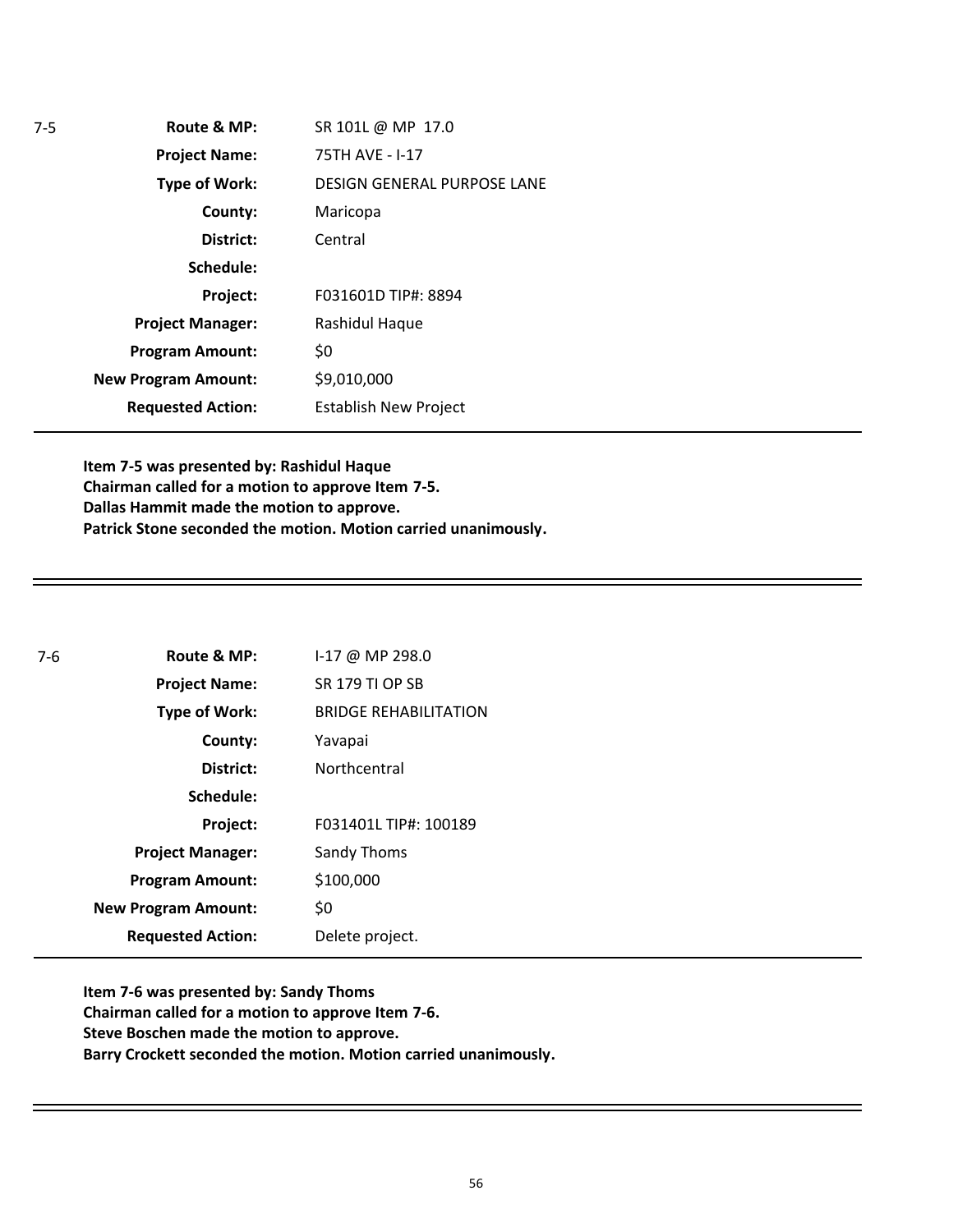**Route & MP: County: District: Schedule: Project Name: Type of Work: Project Manager: Project: Requested Action: New Program Amount: Program Amount:** SR 24 @ MP 1.0 ELLSWORTH RD - IRONWOOD DR DESIGN NEW ROADWAY Maricopa Central H891501D TIP#: 100230 Tafwachi Katapa \$14,459,000 \$14,787,000 Add Scope,Increase Budget,Change Project Limits.

7-7

**Item 7-7 was presented by: Tafwachi Katapa Chairman called for a motion to approve Item 7-7. Barry Crockett made the motion to approve. Patrick Stone seconded the motion. Motion carried unanimously.** 

| 7-8 | Route & MP:                | SR 79 @ MP 135.9                    |
|-----|----------------------------|-------------------------------------|
|     | <b>Project Name:</b>       | GILA RIVER BRIDGE STR # 501         |
|     | <b>Type of Work:</b>       | <b>CONSTRUCT BRIDGE REPLACEMENT</b> |
|     | County:                    | Pinal                               |
|     | District:                  | Southcentral                        |
|     | Schedule:                  |                                     |
|     | Project:                   | F010201D TIP#: 8796                 |
|     | <b>Project Manager:</b>    | Tafwachi Katapa                     |
|     | <b>Program Amount:</b>     | \$2,400,000                         |
|     | <b>New Program Amount:</b> | \$2,682,000                         |
|     | <b>Requested Action:</b>   | Increase budget                     |

**Item 7-8 was presented by: Tafwachi Katapa Chairman called for a motion to approve Item 7-8. Steve Boschen made the motion to approve. Dallas Hammit seconded the motion. Motion carried unanimously.**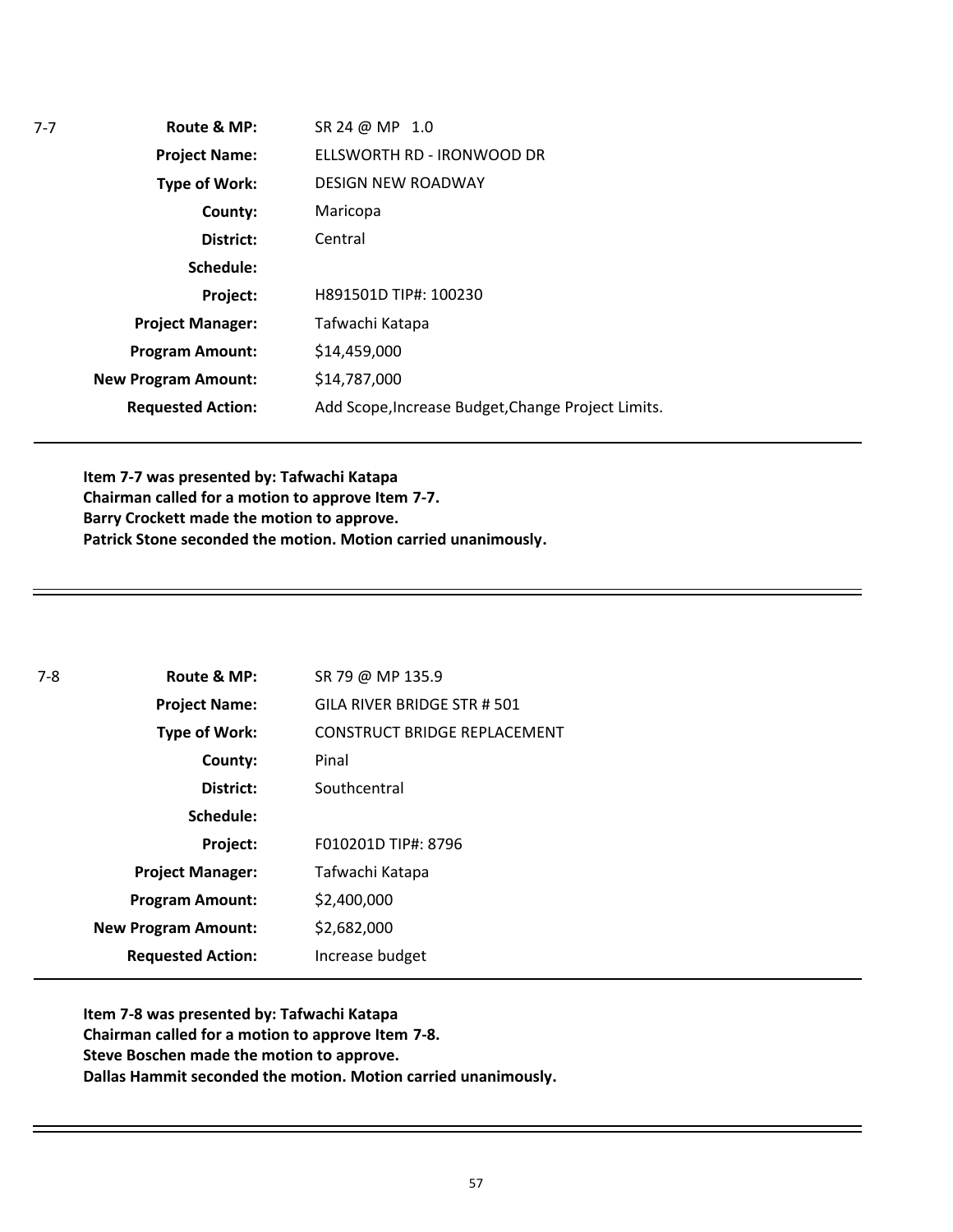| $7-9$ | Route & MP:                | Local Road                           |
|-------|----------------------------|--------------------------------------|
|       | <b>Project Name:</b>       | <b>BANKARD AVENUE PAVING PROJECT</b> |
|       | <b>Type of Work:</b>       | SHOULDER PAVING / CURB AND GUTTER    |
|       | County:                    | Santa Cruz                           |
|       | District:                  | Southcentral                         |
|       | Schedule:                  |                                      |
|       | Project:                   | T020501C TIP#: 100276                |
|       | <b>Project Manager:</b>    | Tafwachi Katapa                      |
|       | <b>Program Amount:</b>     | \$215,000                            |
|       | <b>New Program Amount:</b> | \$0                                  |
|       | <b>Requested Action:</b>   | Delete Project.                      |

**Item 7-9 was presented by: Tafwachi Katapa Chairman called for a motion to approve Item 7-9. Barry Crockett made the motion to approve. Steve Boschen seconded the motion. Motion carried unanimously.**

| $7-10$ | Route & MP:                | Statewide                                 |
|--------|----------------------------|-------------------------------------------|
|        | <b>Project Name:</b>       | <b>PBPD Guidelines</b>                    |
|        | <b>Type of Work:</b>       | Guidelines Development and Implementation |
|        | County:                    |                                           |
|        | District:                  |                                           |
|        | Schedule:                  |                                           |
|        | Project:                   | M715301X TIP#: 101734                     |
|        | <b>Project Manager:</b>    | <b>Todd Emery</b>                         |
|        | <b>Program Amount:</b>     | \$0                                       |
|        | <b>New Program Amount:</b> | \$77,000                                  |
|        | <b>Requested Action:</b>   | Establish new project                     |

**Item 7-10 was presented by: Barry Crockett Chairman called for a motion to approve Item 7-10. Steve Boschen made the motion to approve. Brent Cain seconded the motion. Motion carried unanimously.**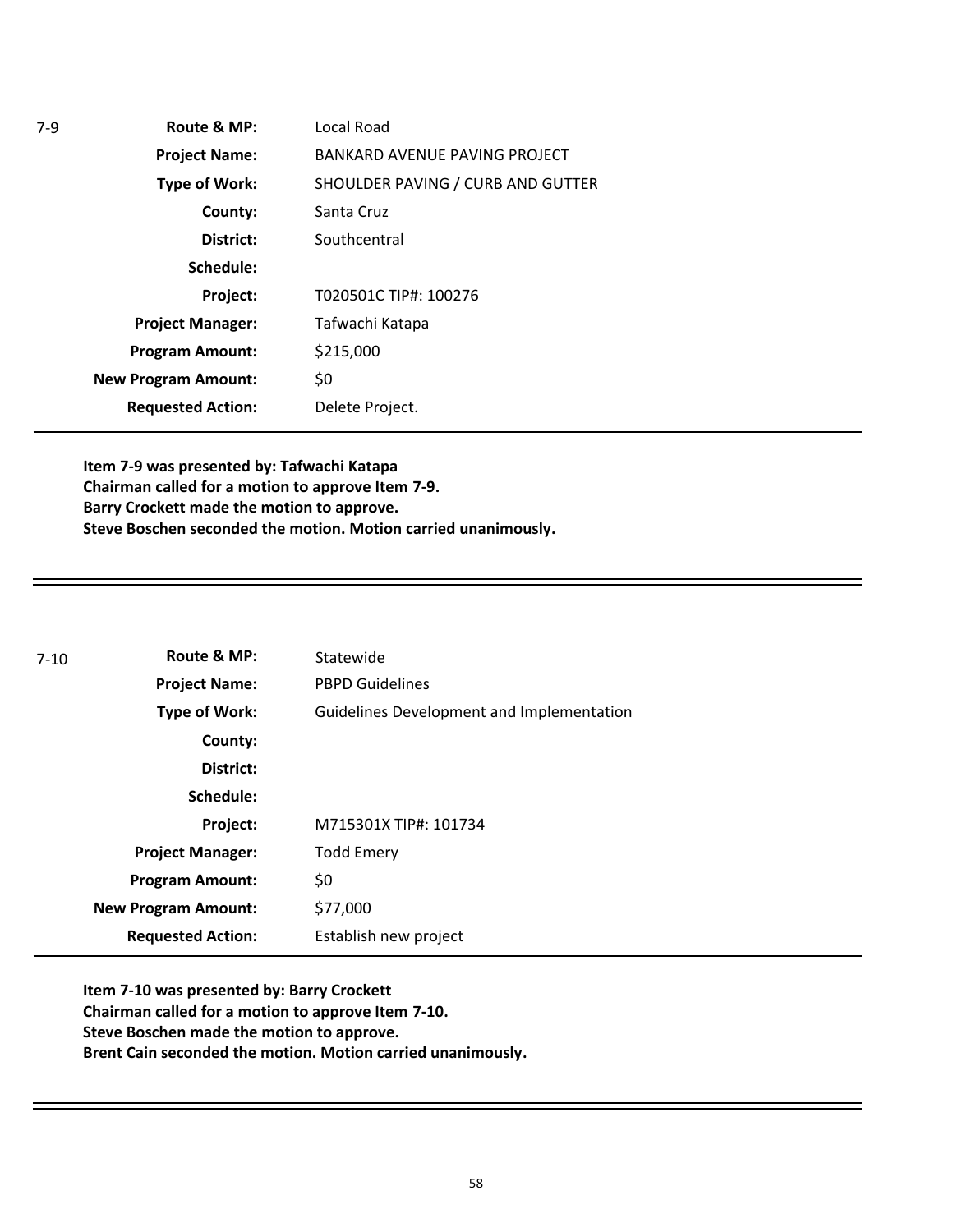| $7 - 11$ | Route & MP:                | Local Road                            |
|----------|----------------------------|---------------------------------------|
|          | <b>Project Name:</b>       | ACOMA BLVD N AND PIMA DRIVE NORTH     |
|          | <b>Type of Work:</b>       | PEDESTRIAN HYBRID BEACON              |
|          | County:                    | Mohave                                |
|          | District:                  | <b>Northwest</b>                      |
|          | Schedule:                  |                                       |
|          | Project:                   | T020201C TIP#: 100175                 |
|          | <b>Project Manager:</b>    | <b>Trent Kelso</b>                    |
|          | <b>Program Amount:</b>     | \$0                                   |
|          | <b>New Program Amount:</b> | \$340,000                             |
|          | <b>Requested Action:</b>   | <b>Establish Construction Project</b> |

**Item 7-11 was presented by: Trent Kelso Chairman called for a motion to approve Item 7-11. Steve Boschen made the motion to approve. Dallas Hammit seconded the motion. Motion carried unanimously.** 

| 7-12 | Route & MP:                | 1-40 @ MP 22                |
|------|----------------------------|-----------------------------|
|      | <b>Project Name:</b>       | <b>Haviland Rest Area</b>   |
|      | <b>Type of Work:</b>       | <b>Expand Truck Parking</b> |
|      | County:                    | Mohave                      |
|      | District:                  | <b>Northwest</b>            |
|      | Schedule:                  |                             |
|      | Project:                   | F032001D TIP#: 101732       |
|      | <b>Project Manager:</b>    | Trent Kelso                 |
|      | <b>Program Amount:</b>     | \$0                         |
|      | <b>New Program Amount:</b> | \$554,000                   |
|      | <b>Requested Action:</b>   | Establish new project       |

**Item 7-12 was presented by: Trent Kelso**

**Chairman called for a motion to approve Item 7-12.**

**Clem Ligocki made the motion to approve.**

**Steve Boschen seconded the motion. Motion carried unanimously.** 

**Discussion followed if Items 7-12 and 7-13 can be developed as Design/Build projects to schedule the construction quicker. Patrick Stone will check if there is capacity in the Program to fund the construction sooner than scheduled.**